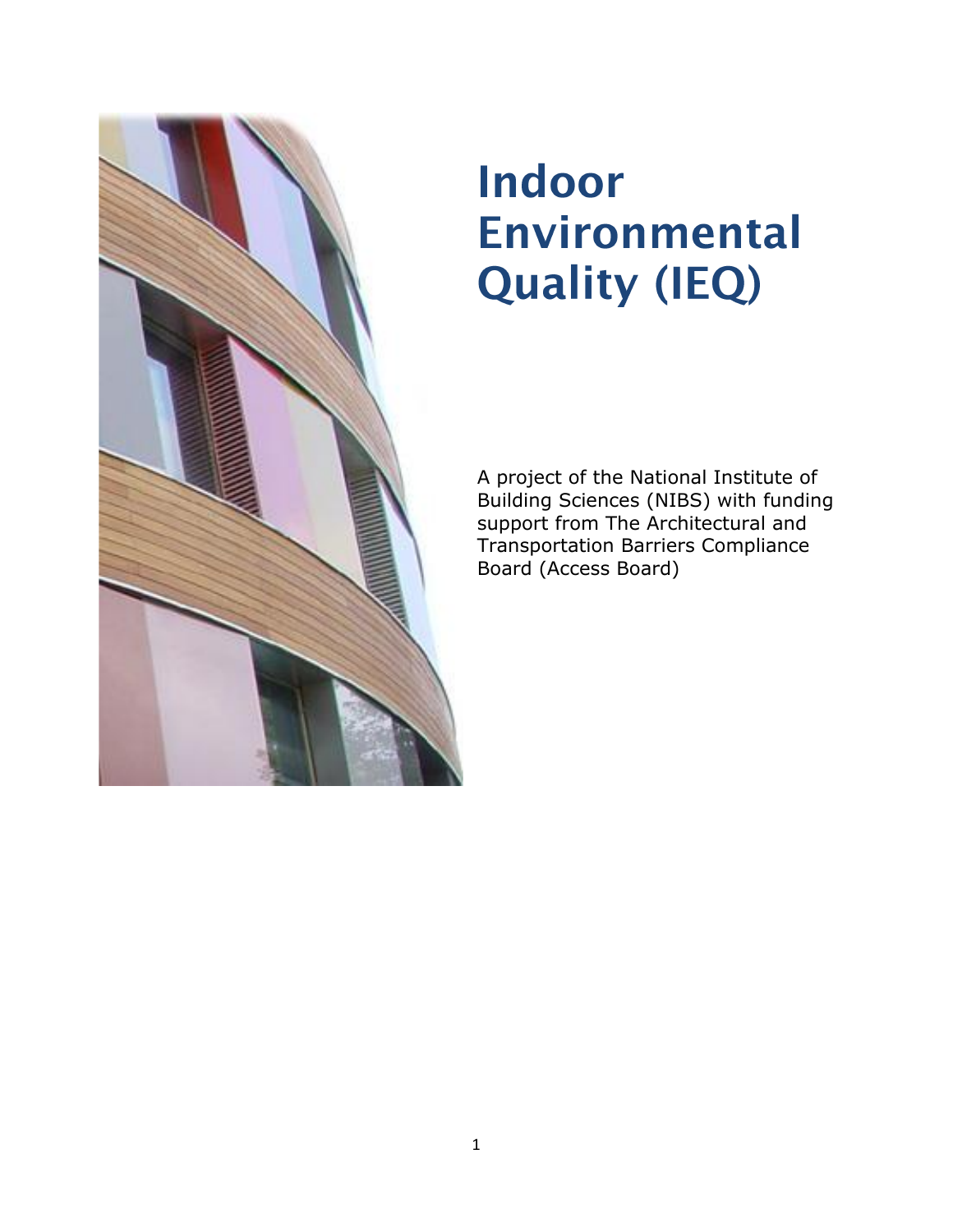# **Introduction**

#### **IEQ Indoor Environmental Quality Project**

The Architectural and Transportation Barriers Compliance Board (Access Board) is an independent federal agency devoted to accessibility for people with disabilities. The Access Board is responsible for developing and maintaining accessibility guidelines to ensure that newly constructed and altered buildings and facilities covered by the Americans with Disabilities Act and the Architectural Barriers Act are accessible to and usable by people with disabilities. In November 1999, the Access Board issued a proposed rule to revise and update its accessibility guidelines. During the public comment period on the proposed rule, the Access Board received approximately 600 comments from individuals with multiple chemical sensitivities (MCS) and electromagnetic sensitivities (EMS). They reported that chemicals released from products and materials used in construction, renovation, and maintenance of buildings, electromagnetic fields, and inadequate ventilation are barriers that deny them access to most buildings.

Americans spend about 90 percent of their time indoors, where concentrations of air pollutants are often much higher than those outside. According to the U.S. EPA Healthy Buildings, Healthy People: **[A](https://web.archive.org/web/20201018221948/http:/www.epa.gov/iaq/hbhp/hbhptoc.html) Vision for the 21st [Century](https://web.archive.org/web/20201018221948/http:/www.epa.gov/iaq/hbhp/hbhptoc.html)**, "Known health effects of indoor pollutants include asthma; cancer; developmental defects and delays, including effects on vision, hearing, growth, intelligence, and learning; and effects on the cardiovascular system (heart and lungs). Pollutants found in the indoor environment may also contribute to other health effects, including those of the reproductive and immune systems." (p. 4). The report further notes that "Most chemicals in commercial use have not been tested for possible health effects. (p. 8).

There are a significant number of people who are sensitive to chemicals and electromagnetic fields. Surveys conducted by the California and New Mexico Departments of Health and by medical researchers in North Carolina found 16 to 33 percent of the people interviewed reported that they are unusually sensitive to chemicals, and in the California and New Mexico health departments' surveys 2 percent to 6 percent reported that they have been diagnosed as having multiple chemical sensitivities C. Miller and N. Ashford, "Multiple Chemical Intolerance and Indoor Air Quality," in Indoor Air Quality Handbook Chapter 27.8 (McGraw-Hill 2001). Another California Department of Health Services survey has found that 3 percent of the people interviewed reported that they are unusually sensitive to electric appliances or power lines. P. LeVallois, et al., "Prevalence and Risk Factors of Self-Reported Hypersensitivity to Electromagnetic Fields in California," in California EMF Program, "An Evaluation of the Possible Risks From Electric and Magnetic Fields (EMFs From Power Lines, Internal Wiring, Electrical Occupations and Appliances, Draft 3 for Public Comment, April 2001" Appendix 3.

Individuals with multiple chemical sensitivities and electromagnetic sensitivities who submitted written comments and/or attended the public information meetings on the draft final rule, requested that the Access Board include provisions in the final rule to make buildings and facilities accessible for them.

The Board has not included such provisions in their rules, but they have taken the commentary very seriously and acted upon it. As stated in the Background for its Final Rule **Americans with [Disabilities](https://web.archive.org/web/20201018221948/https:/www.access-board.gov/guidelines-and-standards/buildings-and-sites/about-the-ada-standards/background/ada-aba-accessibility-guidelines-2004) Act (ADA) [Accessibility](https://web.archive.org/web/20201018221948/https:/www.access-board.gov/guidelines-and-standards/buildings-and-sites/about-the-ada-standards/background/ada-aba-accessibility-guidelines-2004) Guidelines for Buildings and Facilities; Recreation Facilities**

"The Board recognizes that multiple chemical sensitivities and electromagnetic sensitivities may be considered disabilities under the ADA if they so severely impair the neurological, respiratory or other functions of an individual that it substantially limits one or more of the individual's major life activities. The Board plans to closely examine the needs of this population, and undertake activities that address accessibility issues for these individuals.

The Board plans to develop technical assistance materials on best practices for accommodating individuals with multiple chemical sensitivities and electromagnetic sensitivities. The Board also plans to sponsor a project on indoor environmental quality. In this project, the Board will bring together building owners, architects, building product manufacturers, model code and standard-setting organizations, individuals with multiple chemical sensitivities and electromagnetic sensitivities, and other individuals. This group will examine building design and construction issues that affect the indoor environment, and develop an action plan that can be used to reduce the level of chemicals and electromagnetic fields in the built environment."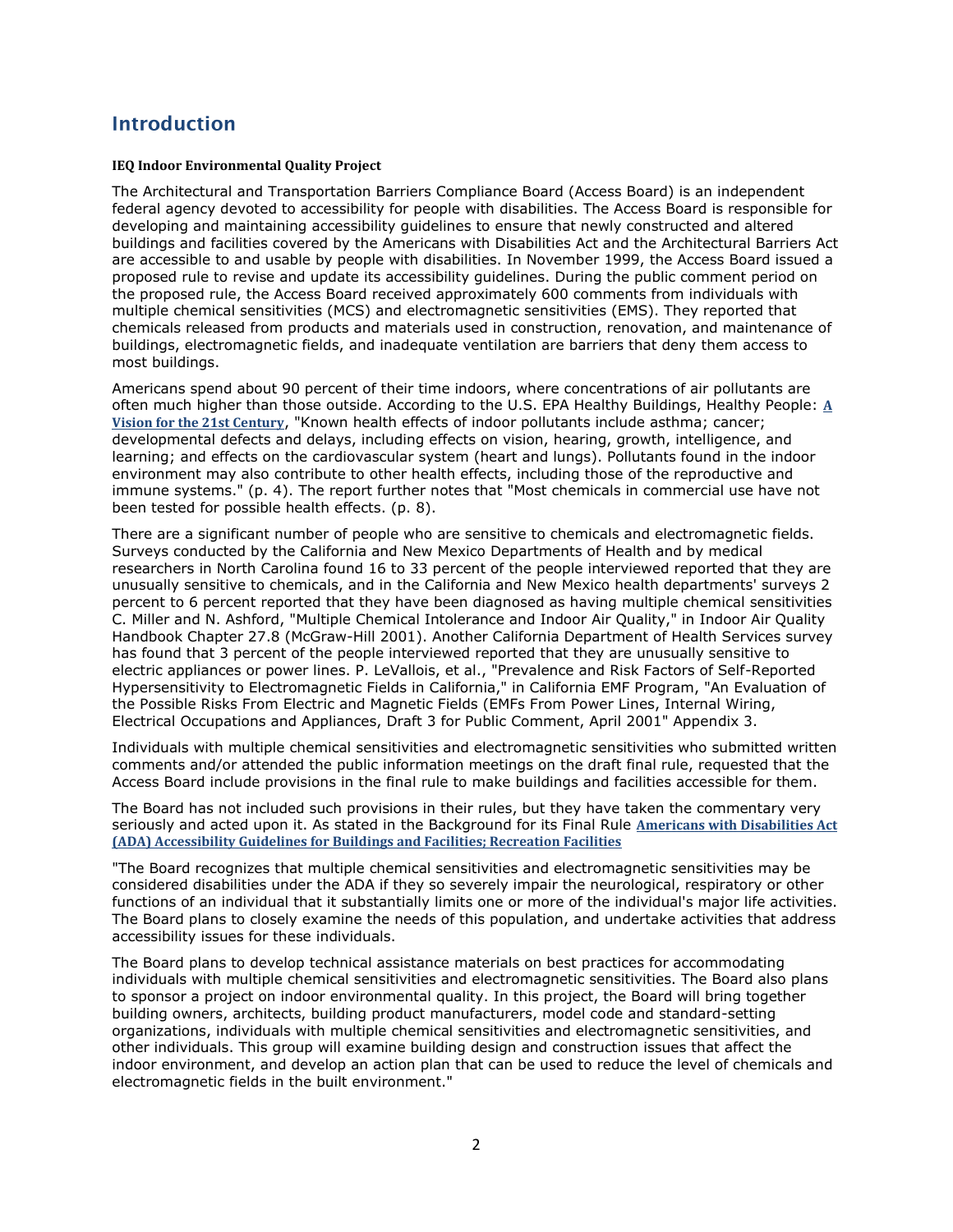This report and the recommendations included within are a direct outgrowth from that public comment process. The Access Board contracted with the National Institute of Building Sciences (NIBS) to establish this Indoor Environmental Quality Project as a first step in implementing that action plan.

A broad and distinguished Steering Committee was established and met in January 2004 in Bethesda, Maryland, to review the project objectives. Subsequently four task teams (committees) were established to address specific issues in buildings related to Operations & Maintenance, Cleaner Air Rooms, Design and Construction, and Products and Materials. The following reports from these four committees offer recommendations for improving IEQ in buildings. They also list valuable resources and references to allow readers to investigate the pertinent issues in greater depth. The focus of the project was on commercial and public buildings, but many of the issues addressed and recommendations offered are applicable in residential settings.

Many volunteers worked diligently to create the recommendations in this report. These individuals are listed in the separate committee sections of the report, but special thanks go to the committee chairs: respectively Hal Levin, Building Ecology Research Group; Michael Mankin, California Division of the State Architect; Roger Morse, Morse-Zentner Associates; and Brent Kynoch, Kynoch Environmental Management, Inc. Lastly, an enormous debt of gratitude is owed to four amazing individuals who made significant contributions to the work of all four committees: Mary Lamielle, National Center for Environmental Health Strategies; Ann McCampbell, MD, Multiple Chemical Sensitivities Task Force of New Mexico; Susan Molloy, National Coalition for the Chemically Injured; and Toni Temple, Ohio Network for the Chemically Injured.

The overall objectives of this project were to establish a collaborative process among a range of stakeholders to recommend practical, implementable actions to both improve access to buildings for people with MCS and EMS while at the same time raising the bar and improving indoor environmental quality to create healthier buildings for the entire population.

This IEQ project supports and helps achieve the goals of the Healthy Buildings, Healthy People project, which acknowledges that "We will create indoor environments that are healthier for everyone by making indoor environments safer for the most vulnerable among us, especially children." (p.17)

#### *Summary Recommendations*

The recommendations in this report are only a first step toward the action plan envisioned by the Access Board.

The NIBS IEQ committee offers several recommendations for further action. It is recommended that a follow-on project organize and convene one, or more, workshops to deliberate the issues and recommendations in this report. It is also recommended that a project be organized to develop a single guidelines document. Such guidelines would be built on refinement and coordination of the recommendations of the **Design & [Construction](https://web.archive.org/web/20201018221948/https:/www.access-board.gov/research/completed-research/indoor-environmental-quality/design-construction)** and **Products & [Materials](https://web.archive.org/web/20201018221948/https:/www.access-board.gov/research/completed-research/indoor-environmental-quality/building-products-materials)** committees in this report. This same, or a separate project, should develop new building code provisions to accelerate the implementation of improved IEQ. Lastly, it is recommended that a project be organized to develop guidelines for the design of an "ideal space" for people with MCS and EMS. The recommended followup projects should involve collaborative effort and funding from a range of organizations across the building community; e.g., American Institute of Architects (AIA), Associated General Contractors of America (AGC), Building Owners & Managers Association International (BOMA), American Society of Heating, Refrigerating and Air-Conditioning Engineers (ASHRAE), Environmental Protection Agency (EPA), and, of course, the Access Board. **Steering Committee**

# Nicolas Ashford, Massachusetts Institute of Technology Kathy Barcus, Clarke Construction Company, Inc. Marilyn Golden, Disability Rights Education and Defense Fund (DREDF) Harry Gordon, Burt Hill Kosar and Rittelmann Associates Mark Jackson, Lennox Industries, Inc. Brent Kynoch, Kynoch Environmental Management, Inc. Mary Lamielle, National Center for Environmental Health Strategies Ann McCampbell, Multiple Chemical Sensitivities Task Force of New Mexico Claudia Miller, University of Texas Health Sciences Center - San Antonio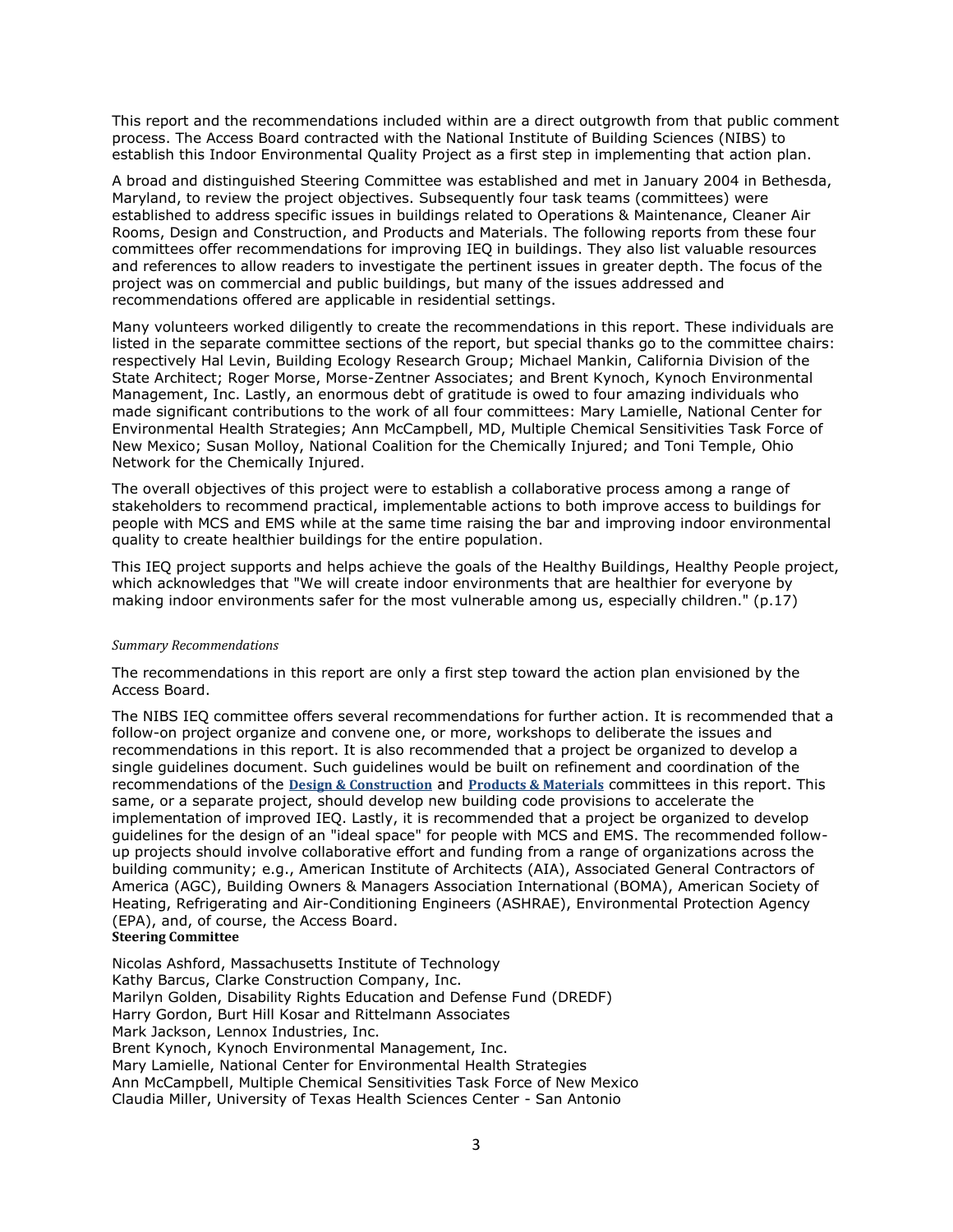Susan Molloy, National Coalition for the Chemically Injured Roger Morse, Morse Zentner Associates Larry Perry, Building Owners and Managers Association Bruce Small, Building Inspections Toni Temple, Ohio Network for the Chemically Injured James Wasley, University of Wisconsin-Milwaukee

James Raggio, Access Board Alexander Shaw, National Institute of Building Sciences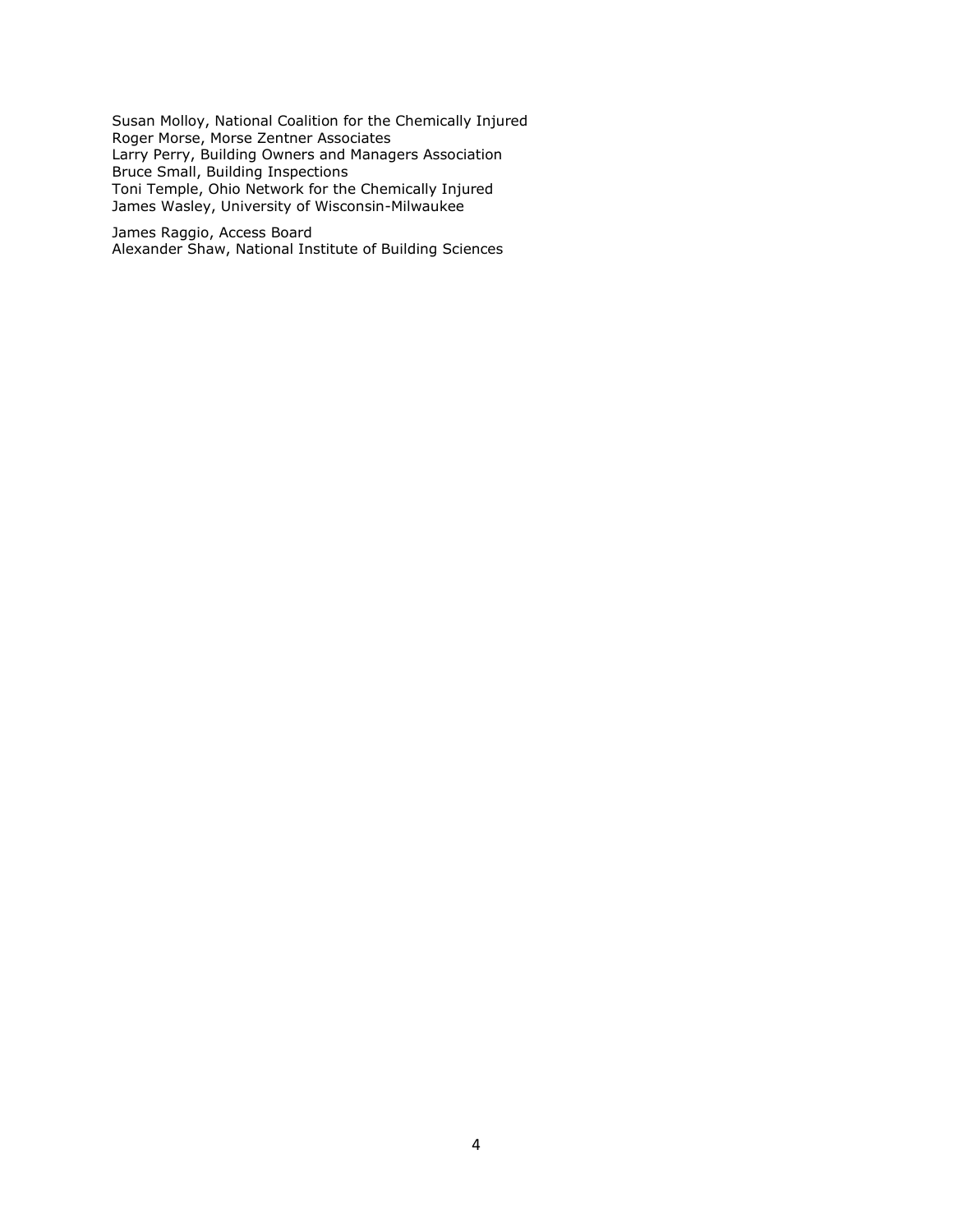# **Operations and Maintenance**



#### **Introduction & OverviewProblem Summary**

The operation and maintenance of commercial and public buildings can affect their accessibility for people with asthma and multiple chemical and/or electromagnetic sensitivities. The presence of many products or conditions involved in cleaning, maintaining, using, and operating buildings often contributes to poor indoor environmental quality and are access barriers for these individuals.

Problematic substances include, but are not limited to, pesticides, fragrances, disinfectants, many cleaners and new building materials and furnishings, and smoke and other engine exhaust. Inadequate ventilation of a building further contributes to poor indoor environmental quality.

The presence of electromagnetic fields from office equipment and other sources is a barrier for those with electromagnetic sensitivities. Noise and vibration can adversely affect some people with chemical and/or electromagnetic sensitivities and trigger seizures in susceptible individuals.

#### **General Solutions**

Measures taken to improve indoor environmental quality, such as reducing air pollutants, noise and electromagnetic fields in buildings, will increase their accessibility for people with asthma and chemical and/or electromagnetic sensitivities, as well as provide a more healthful environment for all building occupants.

While "green" and "environmentally-friendly" practices and products for construction and maintenance of buildings sometimes provide more healthful indoor environments and improves access for those with asthma and multiple chemical sensitivities, this is not always the case. The U.S. EPA notes that there is growing concern that standards being promoted by the green building movement, such as Green Seal and Green Guard standards, are not sufficiently protective of health (1).

For example, some measures recommended to promote energy and water conservation—such as reducing outdoor air supplied and/or reducing time of HVAC usage, using motion sensors that can create electromagnetic fields, using waterless urinals that require continuous chemical treatments, recommending cold water for cleaning, and promoting the use of alcohol hand wipes instead of hand washing—can cause or lead to increased indoor pollution and less healthful and accessible environments.

In addition, "greener cleaners" often promote the use of citrus- and/or pine-based products, which can react with even low levels of oxidants, such as ozone, to produce hazardous byproducts, as well as make buildings inaccesible for many people with chemical sensitivities. The addition of either synthetic or natural fragrances to cleaning and other products is also problematic for chemically sensitive individuals.

Other common green building recommendations, such as building on brownfields, using tuck-under parking, and putting heliports or gardens on roofs can also lead to diminished indoor air quality and create barriers for people with chemical sensitivities.

Lastly, the green building community has yet to provide guidance on the issue of electromagnetic fields.

#### **Barriers & IssuesFragrances**

The presence of perfume, cologne, scented cleaners and other scented products contributes to poor indoor air quality and is one of the major access barriers for people with asthma and multiple chemical sensitivities.

"Fragrances" are chemical compounds added to a product to give it a scent. There are approximately 3000 chemicals used in the manufacture of fragrances. Most of these chemicals are synthetic and derived from petroleum. Chemicals found in fragrance formulations include toluene, alcohols, formaldehyde, styrene, benzene, limonene, phthalates, and musk. An individual fragrance formula may contain over 100 chemicals, but their identity is protected as a trade secret. Fragrances do not have to be tested for safety before they are put on the market (2).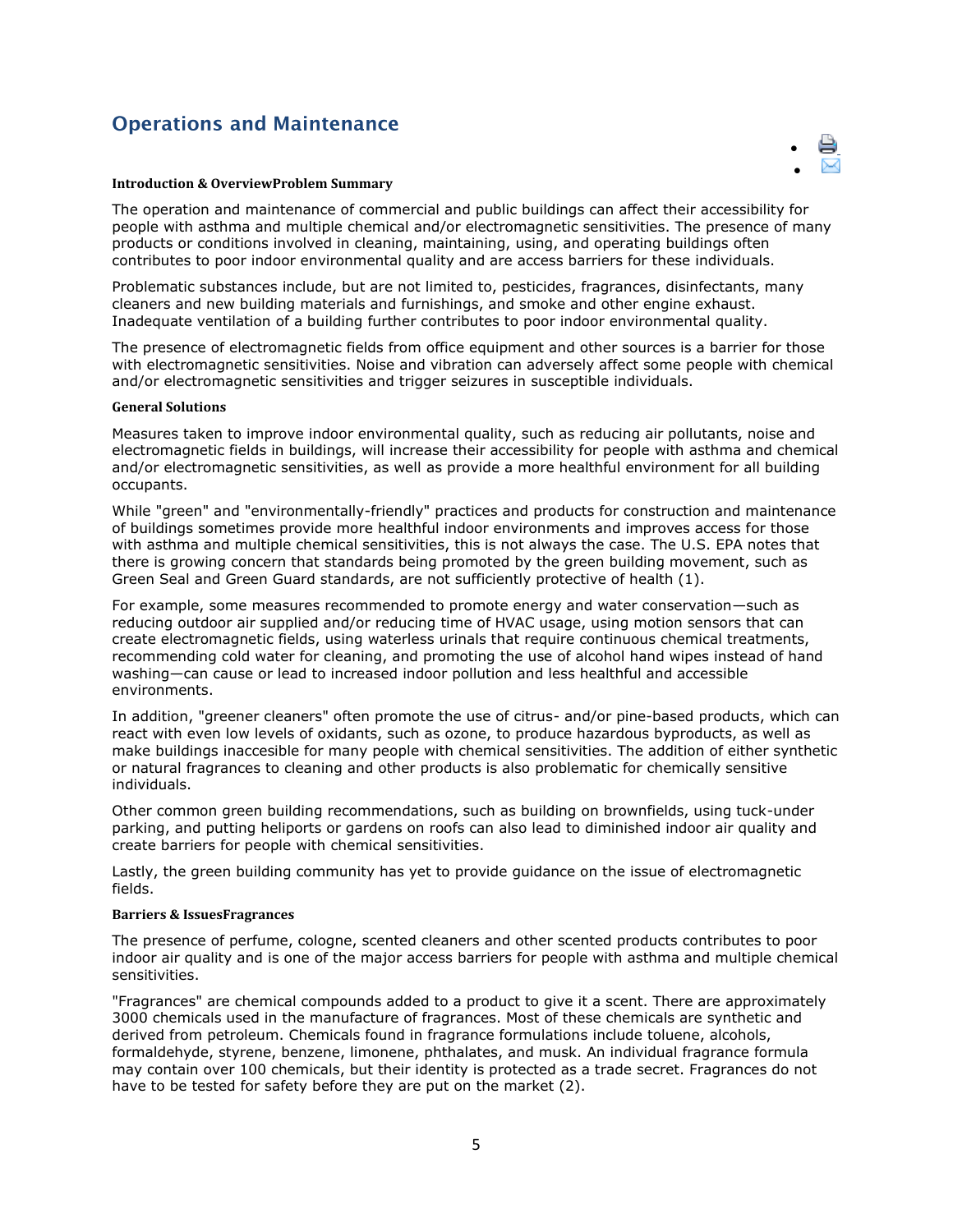Exposure to fragrances can trigger asthma attacks and migraine headaches, and aggravate sinus conditions. In those who are chemically sensitive, fragrance exposures can also cause irregular heartbeat, memory loss, confusion, fatigue, and neurological, vascular, and other problems. In addition, some fragrance chemicals are implicated in causing cancer and/or damaging the liver, kidneys, and central nervous system. Fragrance chemicals can enter the body via inhalation, skin absorption, or nasal passageways.

According to a 1986 U.S. House of Representatives Report:

"In 1986, the National Academy of Sciences targeted fragrances as one of the six categories of chemicals that should be given high priority for neurotoxicity testing. The other groups include insecticides, heavy metals, solvents, food additives and certain air pollutants. The report states that 95 percent of chemicals used in fragrances are synthetic compounds derived from petroleum. They include benzene derivatives, aldehydes, and many other known toxics and sensitizers, which are capable of causing cancer, birth defects, central nervous system disorders and allergic reactions. " (3)

If a product label lists "fragrance" as an ingredient on the back of the label, it contains added fragrance, even if the front label says the product is "unscented" or "fragrance-free". If "fragrance" is not listed as an ingredient, it may still contain fragrance chemicals or contain natural fragrances.

The main sources of fragrances in buildings are from 1) fragrance-emitting devices (FEDS), sprays, and deodorizers, 2) other scented cleaning and maintenance products, 3) perfume; cologne; essential oils; and scented skin and hair products, cosmetics, and other personal care products, 4) clothing that has been laundered with scented detergents, fabric softeners, or dryer sheets, and 5) potpourri, incense and scented candles (even when incense or scented candles are not burning). Sometimes fragrance is added to and dispersed by a building's ventilation system.

#### **Pesticides**

Pesticides are hazardous chemicals designed to kill or repel insects, plants, and other pests. The term pesticide applies to insecticides, herbicides (weed-killers), fungicides, rodenticides, disinfectants, and other substances used to control pests. Many pesticides contain volatile and/or semi-volatile chemicals that contribute to poor indoor air and environmental quality (IAQ/IEQ).

A pesticide product consists of the active ingredient(s) and "inert" ingredients. Active ingredients are the chemicals that kill or repel the pest. The rest of the product is composed of "inert" ingredients, which often comprise over 95% of the pesticide product. "Inert" ingredients are commonly solvents and may be as, or more, toxic than the active ingredient(s).

Individuals exposed to pesticides are at risk for both acute and chronic health effects (4, 5, 6, 7). Pesticide exposures can exacerbate asthma and cause nausea, headaches, rashes, dizziness, fatigue and memory loss. Many pesticides are also linked with causing cancer, birth defects, neurological and reproductive disorders, and the onset and exacerbation of chemical sensitivities. Pesticide exposure can occur long after its application because pesticide products are often designed to be persistent in the environment.

For people who are chemically sensitive, exposure to even minute amounts of pesticides from, for example, pesticide drift from neighborhood lawn treatments, driving on a road where herbicides have been sprayed weeks earlier, or being in a building that was treated with pesticides even several years earlier, can cause severe, sometimes, life-threatening and/or prolonged illness (8). Thus the presence of pesticides is one of the greatest access barriers for people with chemical sensitivities.

The use of pesticides can be eliminated or significantly reduced through implementation of Integrated Pest Management (IPM) programs. IPM is a program of prevention, monitoring, record-keeping, and control that eliminates or drastically reduces the use of pesticides. The focus of IPM is to prevent pest problems by reducing or eliminating sources of pest food, water, and shelter and by maintaining healthy lawns and landscapes. The first approach to controlling a pest outbreak is to improve sanitation, make structural repairs (such as fixing leaky pipes and caulking cracks), and using physical or mechanical controls such as screens, traps and mechanical weed cutters. A least hazardous chemical is used only when other strategies have failed.

IPM strategies are being increasingly implemented in schools, parks, government facilities, and hospitals nationwide. One needs to be aware, however, that the term IPM is sometimes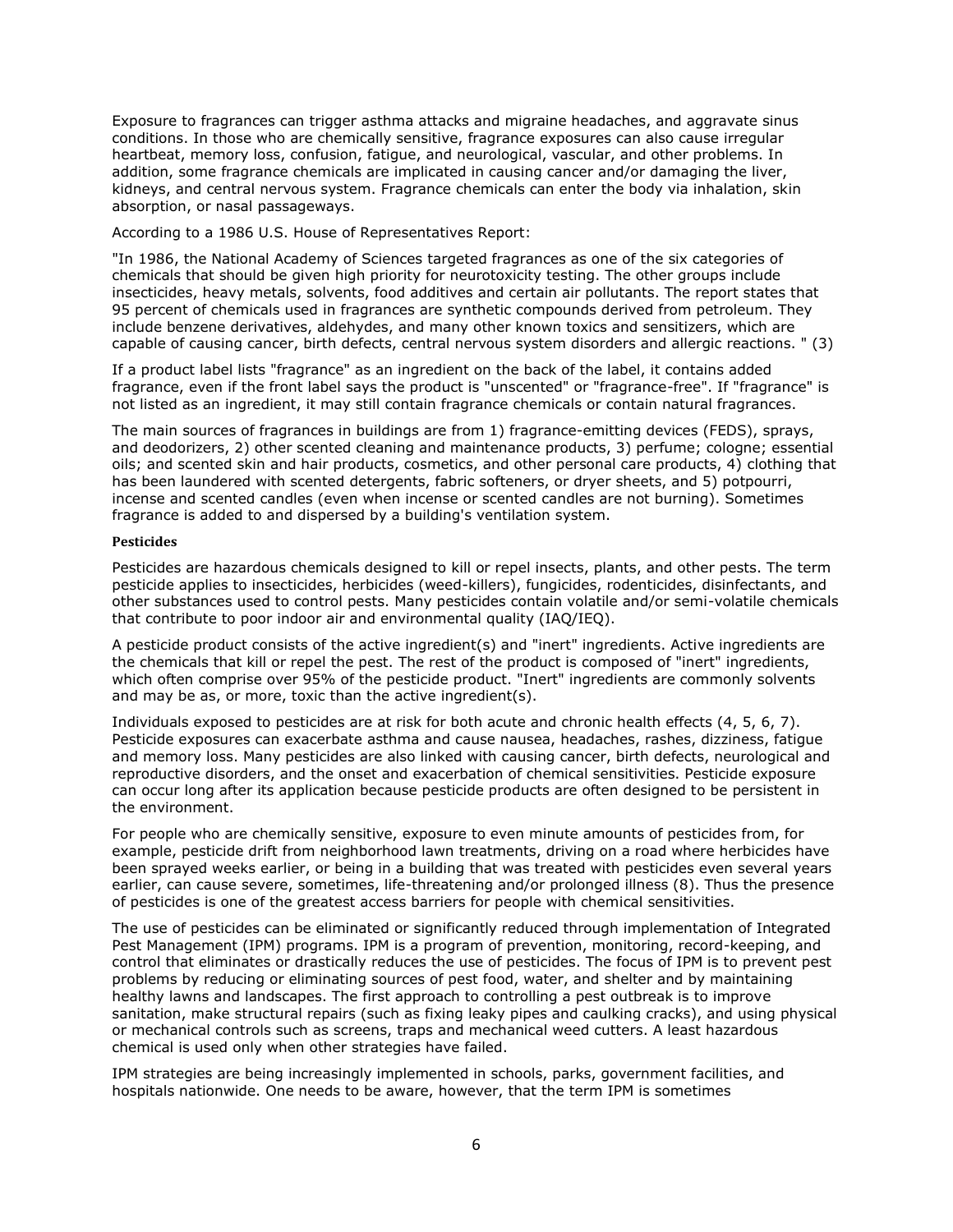inappropriately used for pest management programs that use or recommend the use of significant amounts of pesticides.

#### **Cleaning Products and Disinfectants**

Many toxic chemicals are found in janitorial cleaning supplies used in industrial and commercial facilities. They often emit volatile organic compounds (VOC's) (9), contribute to poor indoor air quality (IAQ), and create access barriers for people with asthma, allergies, and/or chemical sensitivities. Some of these chemicals are associated with human health effects, including cancer, damage to major organs, interference with normal reproduction and development, and even death. (10).

Even "greener cleaners" may contain volatile substances, like citrus or pine, that can cause adverse health effects in building occupants.

There is a wide range of cleaning and maintenance products that include, but are not limited to, air fresheners, deodorizers, bathroom and tile cleaners, dusting aids, engine and other degreasers, lubricants, fabric protectants, floor polishes and waxes, furniture polish, general purpose cleaners, glass cleaners, laundry products, oven cleaners, carpet and upholstery cleaners, graffiti remover, and floor strippers. One of the most hazardous cleaning operations for workers and building occupants is the stripping and refinishing of floors.

Some cleaning products also contain disinfectants. The U.S. EPA notes that one major concern from a health standpoint is the increased incorporation of antimicrobial agents and fragrances in cleaners and air fresheners marketed to reduce indoor air contamination (1).

Many commonly used disinfectant or sanitizer products contain chlorine, phenol, quaternary ammonium compounds, and isopropyl and other alcohols. These produce hazardous fumes and present access barriers for people with chemical sensitivities.

#### **Electromagnetic Fields**

For people who are electromagnetically sensitive, the presence of cell phones and towers, portable telephones, computers, fluorescent lighting, unshielded transformers and wiring, battery re-chargers, wireless devices, security and scanning equipment, microwave ovens, electric ranges and numerous other electrical appliances can make a building inaccessible.

The National Institute for Occupational Safety and Health (NIOSH) notes that scientific studies have raised questions about the possible health effects of EMF's. NIOSH recommends the following measures for those wanting to reduce EMF exposure—informing workers and employers about possible hazards of magnetic fields, increasing workers' distance from EMF sources, using low-EMF designs wherever possible (e.g., for layout of office power supplies), and reducing EMF exposure times (11).

#### **Renovation/Remodeling/Furniture**

Many new building materials, such as paints, adhesives, wallboard, carpet, and insulation, as well as upholstered furniture, particleboard cabinets, and other furnishings emit hazardous volatile organic compounds (VOC's), contribute to poor indoor air quality (IAQ) and create significant access barriers for people with asthma and/or chemical sensitivities. These materials often outgas and are problematic for prolonged periods of time.

#### **Smoke & Combustion**

Many people with asthma and most people with chemical sensitivities are made sick by exposure to: 1) smoke, such as that from tobacco, fireplaces, candles, incense, and barbeques, and other outdoor fires, 2) vehicle and other engine exhaust, especially exhaust from vehicles using diesel or oxygenated fuel, and 3) combustion appliances burning kerosene, propane, or natural gas (natural gas usually being better tolerated than kerosene or propane). If combustion appliances are used, they should be directly vented to the outdoors. Electrical appliances are preferred by people with chemical sensitivities.

#### **Noise & Vibration**

Noise and vibration from HVAC systems, vacuums, pumps, helicopters and other sources can trigger severe symptoms, including seizures, in susceptible individuals.

# **Synergistic Effects of Indoor Air Pollutants**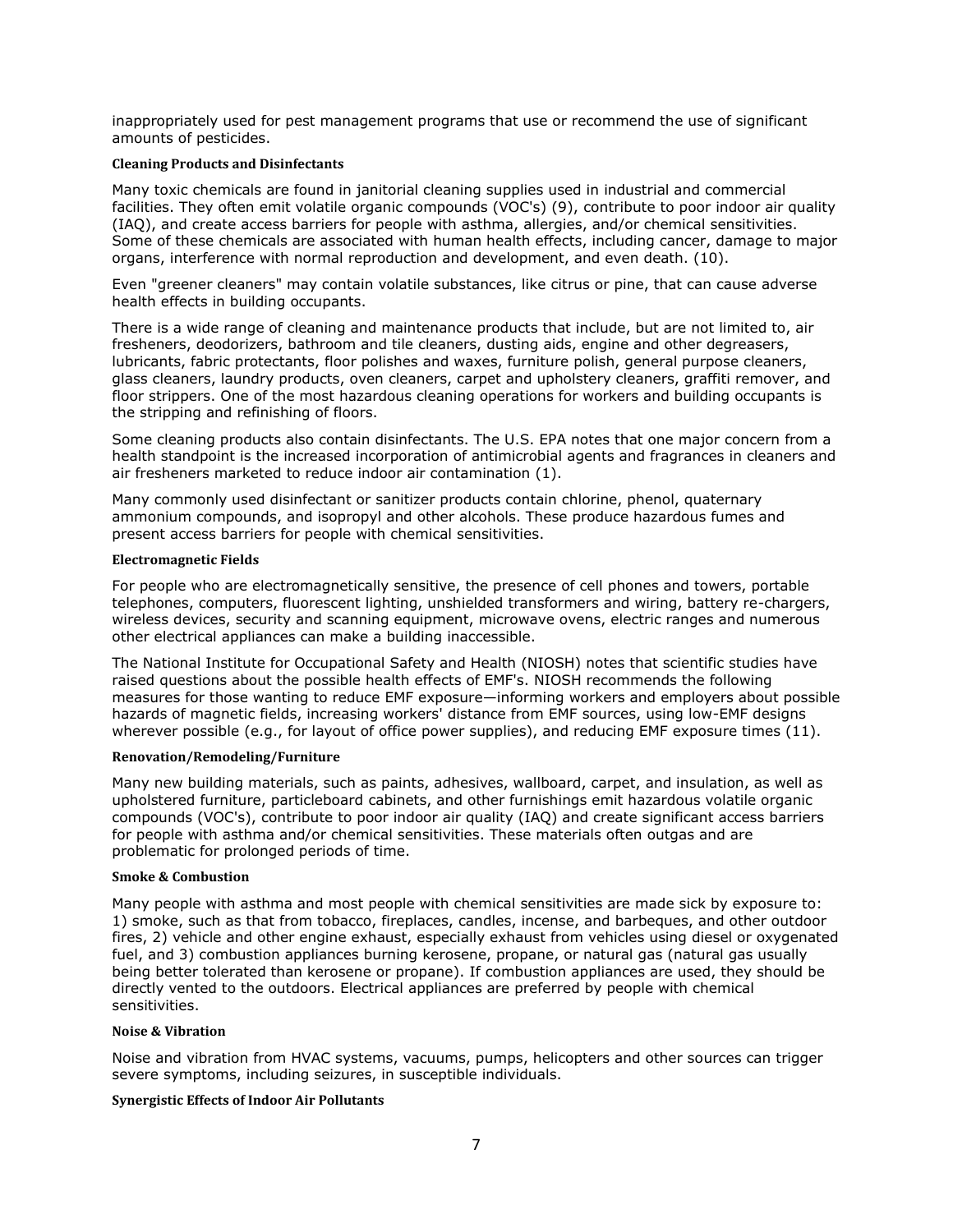Indoor air is a "chemical soup" made up of a variety of chemicals emitted by building materials, cleaning products, pesticides, personal care and consumer products, emissions from building equipment and activities, etc. While individual chemicals may be hazardous, combinations of chemicals can be even more hazardous through additive or synergistic effects. Synergistic effects occur when the health impacts of a chemical combination is greater than the sum of the impacts of the individual chemicals.

# **Indoor Air Chemistry**

In indoor air, chemicals can react with one another to form other compounds that are more hazardous than the original chemicals. Increasing evidence has shown that ozone and hydroxyl radicals formed by other oxidants can react with alkenes (such as limonene found in citrus and fragrance formulations, as well as terpenes emitted by many wood products) to generate secondary pollutants, including formaldehyde, as well as hydroxy radicals that can react with organics to form other potentially toxic air pollutants. The toxicity of many of these secondary pollutants is well-established while for others it has yet to be evaluated (12, 13, 14, 15, 16). These reactions can be limited by employing carbonbased filters in locations where outdoor ozone concentrations commonly approach or exceed the National Ambient Air Quality Standards (NAAQS) promulgated by the U.S. EPA.

#### **Persistence of Indoor Air Pollutants**

Many porous building materials and furnishings, such as carpeting, couches, drapes, and wallboard, absorb cleaning chemicals, fragrances, pesticides, and other air pollutants. Chemicals adsorb to virtually all indoor surfaces but more strongly to rough rather than smooth surfaces. These processes are known as the "sink effect". These chemicals can be re-emitted into the air for long periods of time leading to prolonged air pollution. For example, it is not uncommon for a building to retain the odor of a fragrance-emitting device (FED) months after it has been removed. Similarly, residual tobacco smoke can still be detected in buildings long after a no-smoking policy is implemented. Air pollutants clear more readily from buildings that contain a higher percentage of hard impermeable surfaces.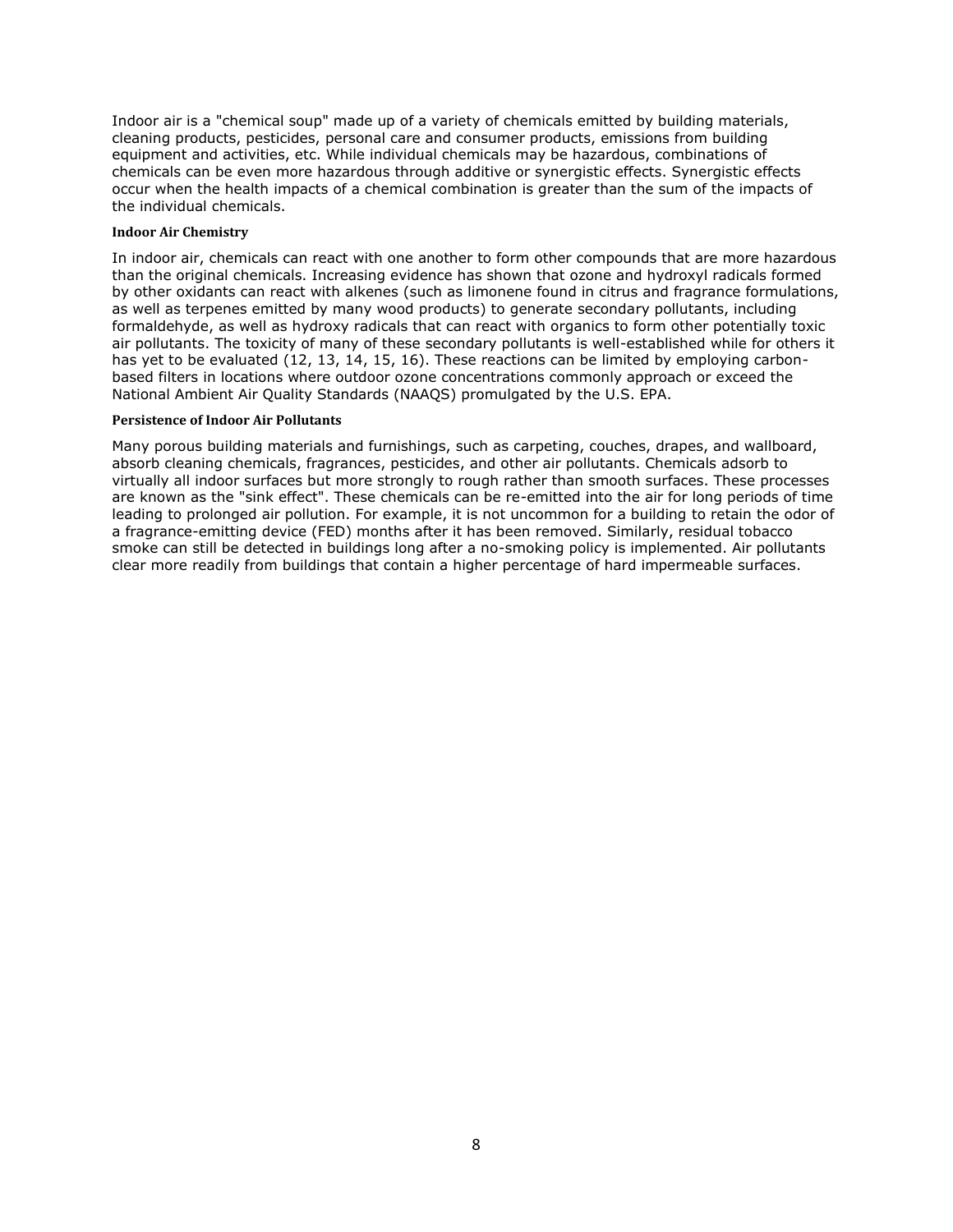# **Recommended Actions For Facility Managers and Operations & Maintenance Staff**



The O & M Committee identified pesticides (indoors & outdoors), fragrances (especially fragranceemitting devices/FEDS, air fresheners and deoderizers), and volatile cleaners (including citrus & pine) as the biggest access barriers for people with chemical sensitivities related to operations and maintenance of a building. Cell phone use was identified as a significant barrier for people with electromagnetic sensitivities.

The Committee developed recommendations for making buildings more accessible for people with chemical and/or electromagnetic sensitivities in the areas of pest control, cleaning & disinfecting, mechanical / HVAC, landscape maintenance, and enclosure maintenance. They are listed in bullet form in the **[Appendix](https://web.archive.org/web/20201018092142/https:/www.access-board.gov/research/completed-research/indoor-environmental-quality/appendices%E2%80%94detailed-recommendations)** and summarized in the body of the report below.

In addition, recommendations are given for renovation, remodeling, and furnishings and for adoption of polices on smoking, fragrances, cell phone use, notification of building activities, and vehicle idling.

The Committee recognizes that the list of recommendations is long and that few buildings will be able to implement all of them. The recommendations are the ideal goal towards which to strive. Any steps taken to reduce the levels of the problematic substances or conditions listed above will improve access for people with chemical and/or electromagnetic sensitivities and create a healthier building.

Some of the recommendations will not apply to certain types of buildings or geographic areas. The recommendations are given in sufficient detail to help those who need to address a specific issue. Resources from which to obtain more information or guidance are also provided in the Appendix and at the end of the document in **[Additional](https://web.archive.org/web/20201018092142/https:/www.access-board.gov/research/completed-research/indoor-environmental-quality/additional-resources) Resources**.

# **Recommendations for Pest Control**

Adopt an Integrated Pest Management (IPM) program for building interiors and grounds as described in "Healthy Hospitals, Controlling Pests Without Harmful Pesticides" (17). The Los Angeles Unified School District also has an exemplary plan for an IPM program (18).

IPM is a program of prevention, monitoring, record-keeping, and control that eliminates or drastically reduces the use of pesticides. The focus of IPM is to prevent pest problems by reducing or eliminating sources of pest food, water, and shelter and by maintaining healthy lawns (19) and landscapes.

The first approach in controlling a pest outbreak is to improve sanitation, make structural repairs (such as fixing leaky pipes and caulking cracks), and using physical or mechanical controls such as screens, traps, vacuums, and mechanical weed cutters. Increased sanitation measures include more frequent trash removal, restricting eating to designated areas, securing trash container lids, and steam cleaning trash containers. The IPM approach uses knowledge of a pest's biology, habitat, and needs to time specific interventions to prevent and control pests. A least hazardous chemical is used only when other strategies have failed.

Pesticide use is discouraged in a true IPM program. If pesticides are used indoors or outdoors, however, the following precautions should be taken—notification of applications (even for "spot" or crack & crevice treatments) should be given through posting of signs (before, during, and after applications) and by other means to building occupants, especially those on a pesticide notification registry (20), applications should only be made by a licensed applicator, applications should not be made inside buildings by spraying, fogging, bombing, or tenting, and applications should not be made in occupied areas or areas that may become occupied during the 24 hours (at a minimum) following an application. In buildings that are constantly occupied, pesticide applications should be made when they are least occupied. It is recommended that pesticides be applied when there is the longest time before the area will be re-occupied, such as at the beginning of a weekend or vacation period.

The Committee recommends that certain pesticides, such as organophosphates, carbamates, pyrethroids, and other neurotoxic insecticides; 2,4-D, other phenoxy herbicides, and glyphosate; and fungicides such as mancozeb, chlorothalonil, and maneb, never be used.

# **Recommendations for Cleaning and Disinfecting**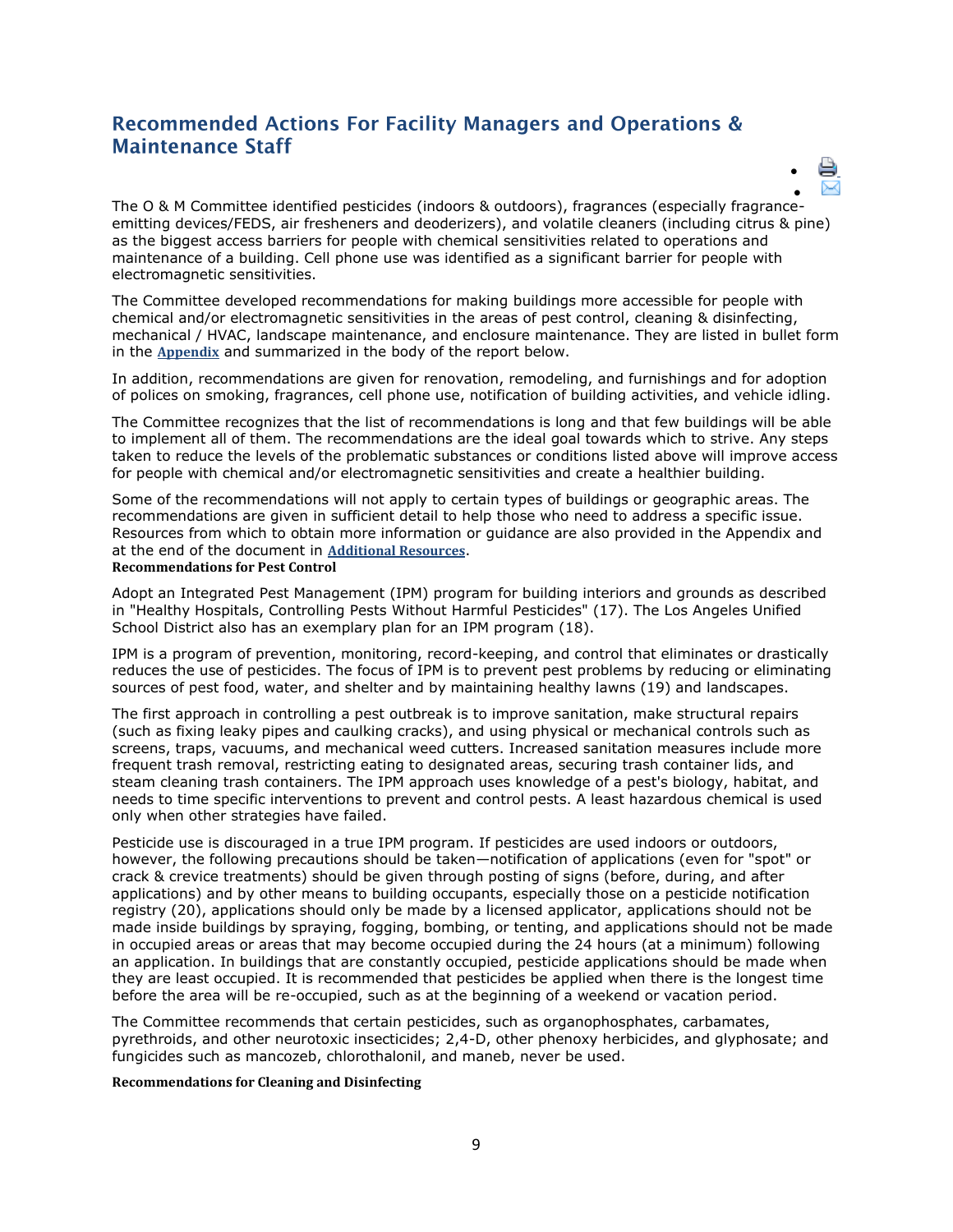Use fragrance-free, low-VOC cleaning products. Do not use fragrance-emitting devices (FEDS), plugins, or sprays; urinal or toilet blocks; or other deodorizer/re-odorizer products. Reduce odors by increasing cleaning and ventilation and/or using baking soda or zeolite to absorb odors. Do not use products containing paradichlorobenzene (21) or naphthalene, which are common ingredients in FEDS.

Do not use cleaner/disinfectant combination products. Avoid or limit the use of products containing chlorine, ammonia, quaternary ammonium, phenol, isopropyl and other alcohols, formaldehyde, and other petroleum distillates. Do not use citrus- or pine-based products. Hydrogen peroxide-based products are the preferred disinfectants, but still should be used with caution and care. Use hot water for cleaning to reduce the need for soaps, detergents, and disinfectants.

Use disinfectants only in areas and at strengths (i.e., levels of disinfection) required by law. Check with local health department to obtain details of all legal requirements. Clean surfaces thoroughly before disinfecting. Leave disinfectants in place for the correct amount of time before wiping surfaces clean.

Audit cleaning chemicals currently in use and develop a plan to replace with safer alternatives.

Vacuum frequently and thoroughly using vacuums with HEPA filters and strong suction. If carpets must be cleaned, use steam or least toxic all-purpose cleaner or carpet cleaner that does not contain petroleum solvents. Spot clean whenever possible. Clean stains while they are fresh to avoid the need for aggressive cleaning later. Dust hard surfaces with a lint-free cloth, or with water only.

Spray cleaning products on to cloths rather than on to surfaces or into the air. Dry all washed surfaces with a dry cloth or mop to reduce chemical residue and chance of mold growth. Minimize the use of floor waxes and buffing.

Ventilate well when using cleaning products. Post signs during cleaning. Make cleaning schedule available to employees or others upon request.

Schedule heavy cleaning, repairs and maintenance during low or no-occupancy periods whenever possible.

Prohibit occupant usage of cleaning chemicals except as authorized. Establish a list of least toxic, low-VOC cleaning products (and/or provide them to employees) which they can use to clean computers, erase felt pen writing on white board, and perform other similar activities.

In decorative building fountains, use the minimum amount of chlorine necessary for disinfection, avoid the use of bromine, use closed ozone water treatment systems to the maximum extent possible, and make use of newer, less-toxic disinfecting technologies as they become available.

Avoid the use of wall-mounted devices, similar to fragrance-emitting devices (FEDS), that operate automatically or by pushing a button to dispense deodorizers, disinfectants, and pesticides.

# **Recommendations for Mechanical Equipment / HVAC**

Adhere to a strict maintenance schedule for HVAC equipment and make sure it is working properly. Use the highest efficiency filters compatible with current HVAC system, and if necessary, consider retrofitting the system to increase filtration capabilities. Maintain relative humidity between 30% and 50%.

Use non-chemical methods to maintain HVAC ducts free of particulate matter, dust, and debris, such as physical removal or use of vacuums. Do not use the HVAC system to disperse fragrances or other materials.

Seal return air openings into HVAC system during remodeling and exhaust directly to the outdoors, by temporarily removing window glazing if necessary.

Use demand controlled ventilation (DCV) that provides liberal amounts of air flow and outdoor air ventilation. Before a building is re-occupied in the morning or after weekends, flush with at least three complete outdoor air exchanges.

Create door and window-opening protocol to maintain proper pressure relationships and air flow in the building. Educate and provide protocol to staff and other building occupants. Policy should include provision that allows chemically sensitive and other individuals to open windows on a temporary or regular basis, as needed because of a health condition. Windows should also be permitted to be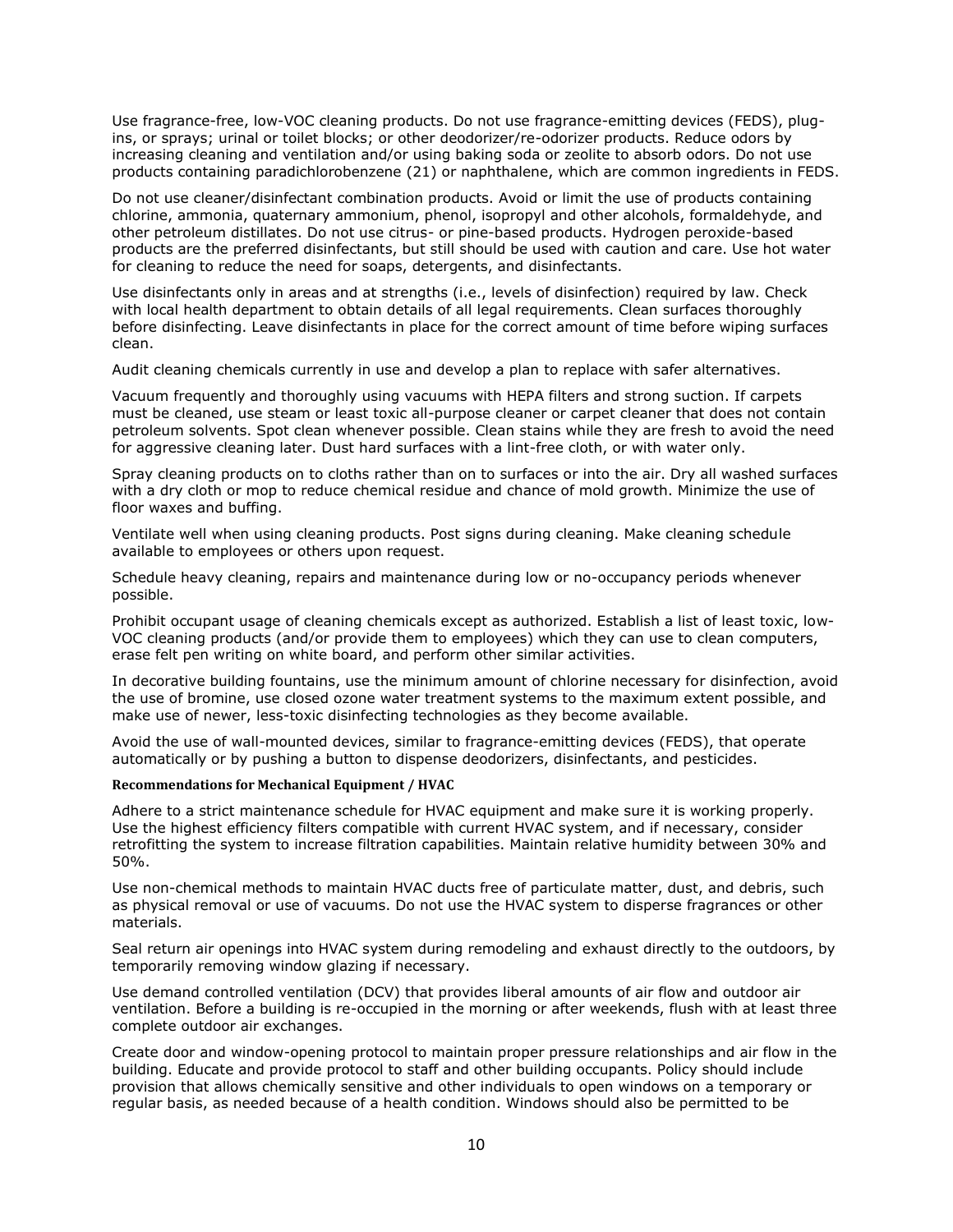opened by occupants when the HVAC system is not working or shut off, such as may occur during nights and weekends.

Make maximum use of economizer cycle. Avoid energy conservation practices that reduce intake of outside air below minimum requirements.

Avoid or minimize the use of humidifiers in the building's HVAC system. Prohibit the use of personal humidifiers except when an occupant has a medical need for one. Maintain the cleanliness of all humidifier equipment and use the minimum amount of water treatment chemicals necessary to control dissolved solids and pH and prevent antimicrobial contamination. Do not allow the use of portable air "cleaners" that emit ozone.

Repair plumbing with least toxic, low-VOC materials. Use snakes or other mechanical methods to clear clogged drains. Use bacterial enzymes to prevent drain clogs. Inspect floor and other drains, especially those that are infrequently used, to ensure there is water in the P-traps, thereby avoiding sewer gas backup. Treat grease traps daily with bacterial enzymes.

#### **Recommendations for Landscape Maintenance**

Maintain lawns and gardens organically. Use integrated pest management (IPM) to eliminate or minimize the use of herbicides, fungicides, insecticides, and other pesticides. Maintain soil health. Avoid the use of synthetic fertilizers.

Pull, mow, or use mechanical weed cutters to remove weeds. Vinegar can be used to kill weeds along fence lines and other hard to reach places.

Avoid dust-blowing equipment like leaf blowers. Sweeping, raking, and use of vacuums are the preferred methods for removing debris.

Avoid diesel-powered and 2-cycle engine equipment. Use electric lawn and landscape equipment whenever possible.

Use rock, gravel, flat stones, or pavers for mulch, and/or use typar landscape barrier to suppress weeds. Avoid organic mulches, like cocoa beans, peat moss, wood chips, and bark, especially near operable windows and doors of buildings. These mulches usually emit volatile fumes and may produce or harbor mold.

Avoid the use of CCA wood or wood chips because they contain arsenic and other toxic chemicals which can leach into the environment. Do not use railroad ties because they contain creosote.

Apply pesticide, fertilizers, and lime only when there is little or no wind and apply them in a manner that prevents drift. Post signs and provide advance notification to building occupants before starting these applications.

Use least toxic, low-VOC paints, stains, and finishes on outside equipment, like benches, poles, decks, and porches.

#### **Recommendations for Enclosure Maintenance**

It is important to properly maintain the building envelop in order to prevent mold problems and block pest entry.

Routinely inspect and clean roof and gutters to make sure they are draining properly. Promptly repair roof or plumbing leaks. Regularly inspect walls and foundations, especially all utility entrance seals (e.g., phone, water, electric, and cable) for cracks and repair promptly if found. Insulate cold pipes to prevent condensation.

Promptly remove wet ceiling tiles and wall panels.

Remove excess water from carpeting damaged by clean water and quickly dry it to avoid mold buildup. Do not use disinfectants or moldicides (other than hydrogen peroxide-based ones). Instead, utilize a steam extraction carpet cleaning system with a hydrogen peroxide-based cleaner/disinfectant. Inspect carpet after it is completely dried to ensure there is no mold or mildew. Those with asthma or chemical sensitivities should be removed from areas where there is wet carpeting. Remove carpeting if it has been wet longer than 24 hours.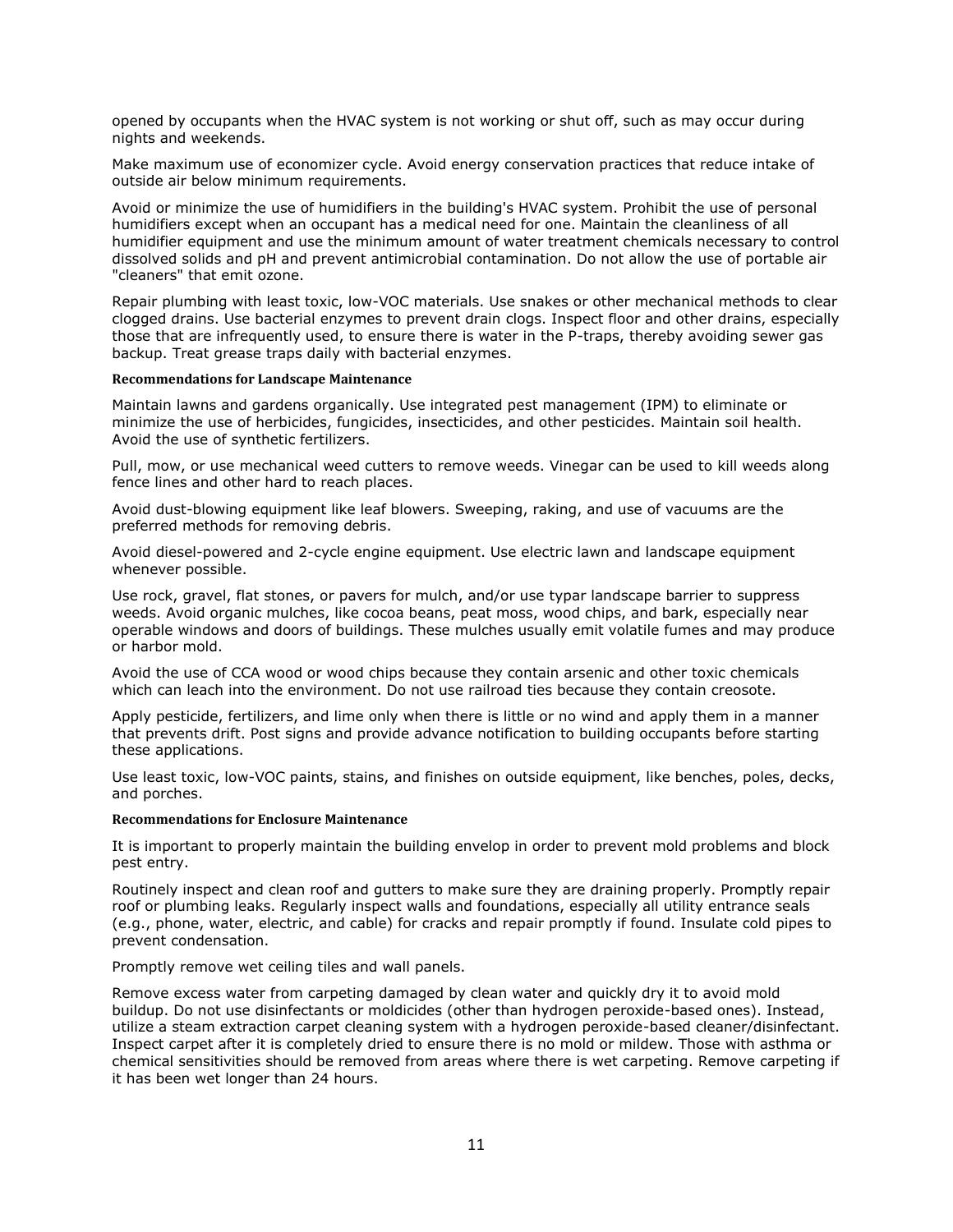Immediately remove and do not re-use any wet carpeting that has been contaminated with sewer water, heavy dirt and soils, or toxic chemicals.

Seal rusted surfaces with a least toxic low VOC sealant to minimize emissions of airborne particles.

#### **Recommendations for Renovation/Remodeling/Furnishings**

It is recommended that buildings and furnishings be well maintained to reduce the need for renovation and remodeling. Chemically sensitive individuals often tolerate older building materials and furnishings better than new ones because older materials have usually outgassed and emit lower levels of VOCs.

If renovation and remodeling is done, however, efforts should be made to limit activities to select areas, rather than being done on a wide scale. They should be performed when the areas are unoccupied (or the least occupied in buildings that are in constant use).

If new materials and finishes are applied (especially wet-applied products such as paints, sealants, caulks, and adhesives), maximum outdoor air ventilation with no recirculation should be employed during and for a reasonable period of time after the application.

When possible, new furnishings should be thoroughly aired out before being brought into the occupied space.

#### **Indoor Air & Environmental Quality Program**

The O&M Committee recommends that facilities adopt an Indoor Air & Environmental Quality Program (IAQ/IEQ) to promote practices that prevent or reduce the contamination of indoor air, thereby contributing to a safe, healthy, productive and comfortable environment for building occupants. Benefits of good IAQ/IEQ may include improved health of occupants, decrease in the spread of infectious disease, protection of susceptible populations, increased productivity of occupants, improved relationships/fewer complaints, reduction in potential building closures (due to unhealthful conditions), less deterioration of buildings and equipment, reduced maintenance costs, and decreased liability and risk (22).

An IAQ/IEQ Program should include the maintenance of a log that records building problems and health complaints reported by building occupants.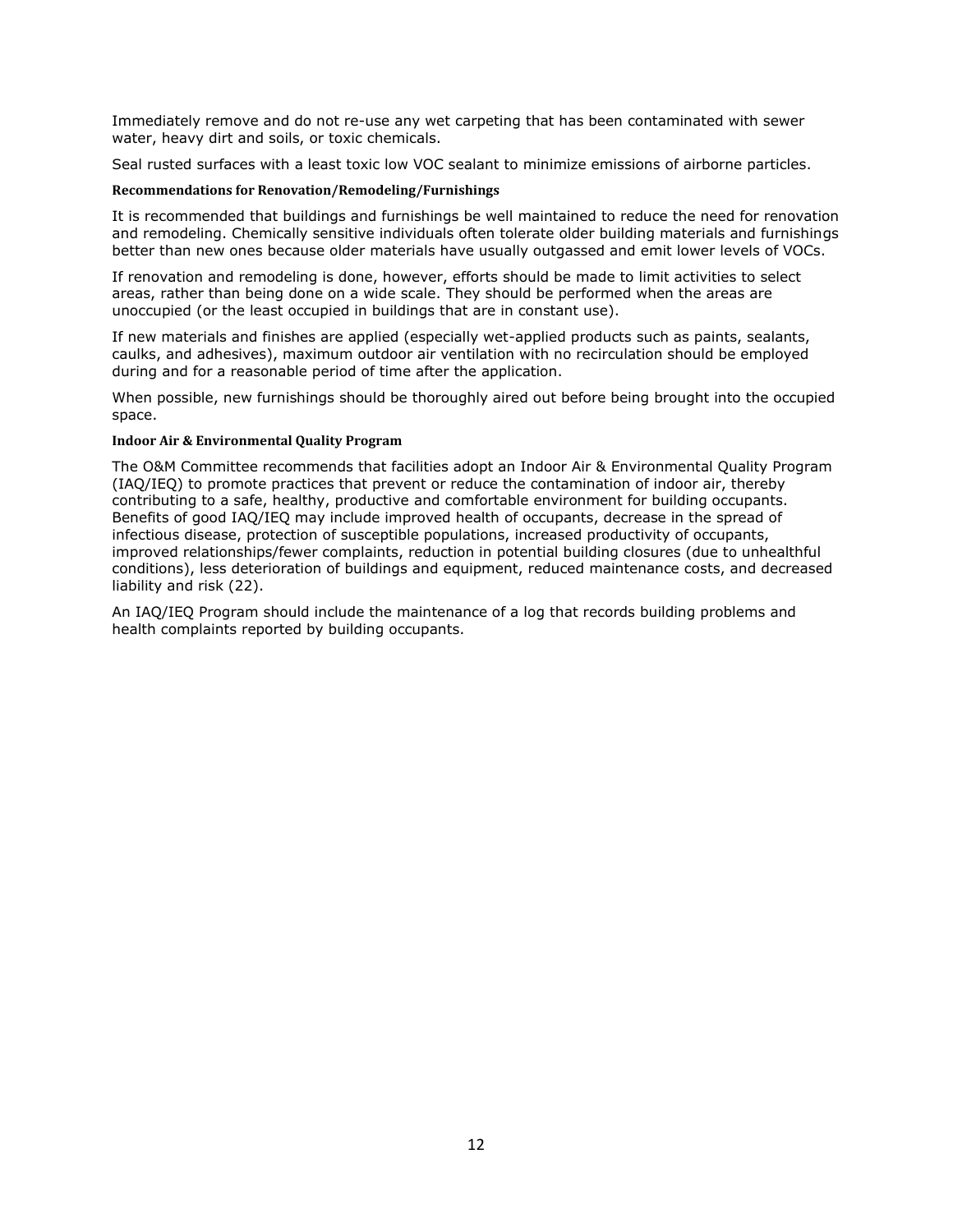# **General Recommendations**

#### **Policies**

The O & M committee recommends the following policies be adopted in commercial and public buildings:

• •

#### No Smoking Policy

It is recommended that smoking be prohibited inside buildings. Smoking should be restricted to designated outdoor smoking areas that are 100 feet from paths of travel, entryways, operable windows, and air intakes.

#### Fragrance-Free Policy

It is recommended that a fragrance-free policy include prohibition of fragrance-emitting devices (FEDS) and sprays; use of fragrance-free maintenance, laundry, paper and other products; restrictions on perfume, cologne, and other scented personal care products used by employees, visitors, and other occupants; and prohibitions on use of potpourri and burning incense and scented candles.

An important first step is educating staff and others about the need for and benefits of reducing or eliminating the use of fragranced products.

# Resources

**No Scents Makes Sense brochure, Lung [Association](https://web.archive.org/web/20201019053349/http:/www.nb.lung.ca/pdf/NoScentsMakeSense.pdf) of New Brunswick [Guideline](https://web.archive.org/web/20201019053349/http:/www.ehs.utoronto.ca/Assets/ehs+Digital+Assets/ehs3/documents/Scents+Brochure+March+2006.pdf) on the use of Perfumes and Scented Products** and **We Share the Air [information](https://web.archive.org/web/20201019053349/http:/www.ehs.utoronto.ca/Assets/ehs+Digital+Assets/ehs3/Scent+Policy/Scent+Poster.pdf) poster**, University of Waterloo, Ontario, Canada.

See "Steps for Implementing a Scent-free Policy in the Workplace" in **[Additional](https://web.archive.org/web/20201019053349/https:/www.access-board.gov/research/completed-research/indoor-environmental-quality/additional-resources) Resources**.

# Cell Phone Use Policy

It is recommended that cell phone use be prohibited in areas of a building when requested by an electromagnetically sensitive individual who needs to work or visit that area. Also, see information on use of a Cleaner Air Symbol in the Designated Cleaner Air Room report.

# Notification Policy

It is recommended that facilities adopt a posting and notification policy to notify staff, visitors, and other building occupants of pesticide applications, cleaning and maintenance activities, renovation and construction, and other activities that may produce hazardous fumes or dust.

# Vehicle Idling Policy

It is recommended that facilities limit or prohibit idling of vehicles, especially diesel vehicles, near entryways, loading docks, operable windows, and air intakes (23).

#### **Recommendations for Future Actions**

- 1. The O & M Committee recommends that the U.S. Access Board sponsor a meeting with stakeholders, including architects, building owners and managers, government officials, scientists, advocates, sensitive and vulnerable individuals, and others to evaluate the recommendations of this report (Operations & Maintenance). This meeting should provide a forum for increasing awareness of the report, facilitating dialogue among stakeholders, assessing the feasibility of the recommendations, and identifying ways to advance the recommendations.
- 2. The recommendations on cleaning products and practices in this report are based on information that is currently available. The O & M committee found that much more information and research is needed to better define cleaning products and practices that are effective and that will best protect occupant health. Some of the data gaps or problems the Committee identified are lack of information on labels and Material Safety Data Sheets, lack of information on fragrance ingredients combined with incomplete information on their health effects, and safety questions about citrus- and pine-based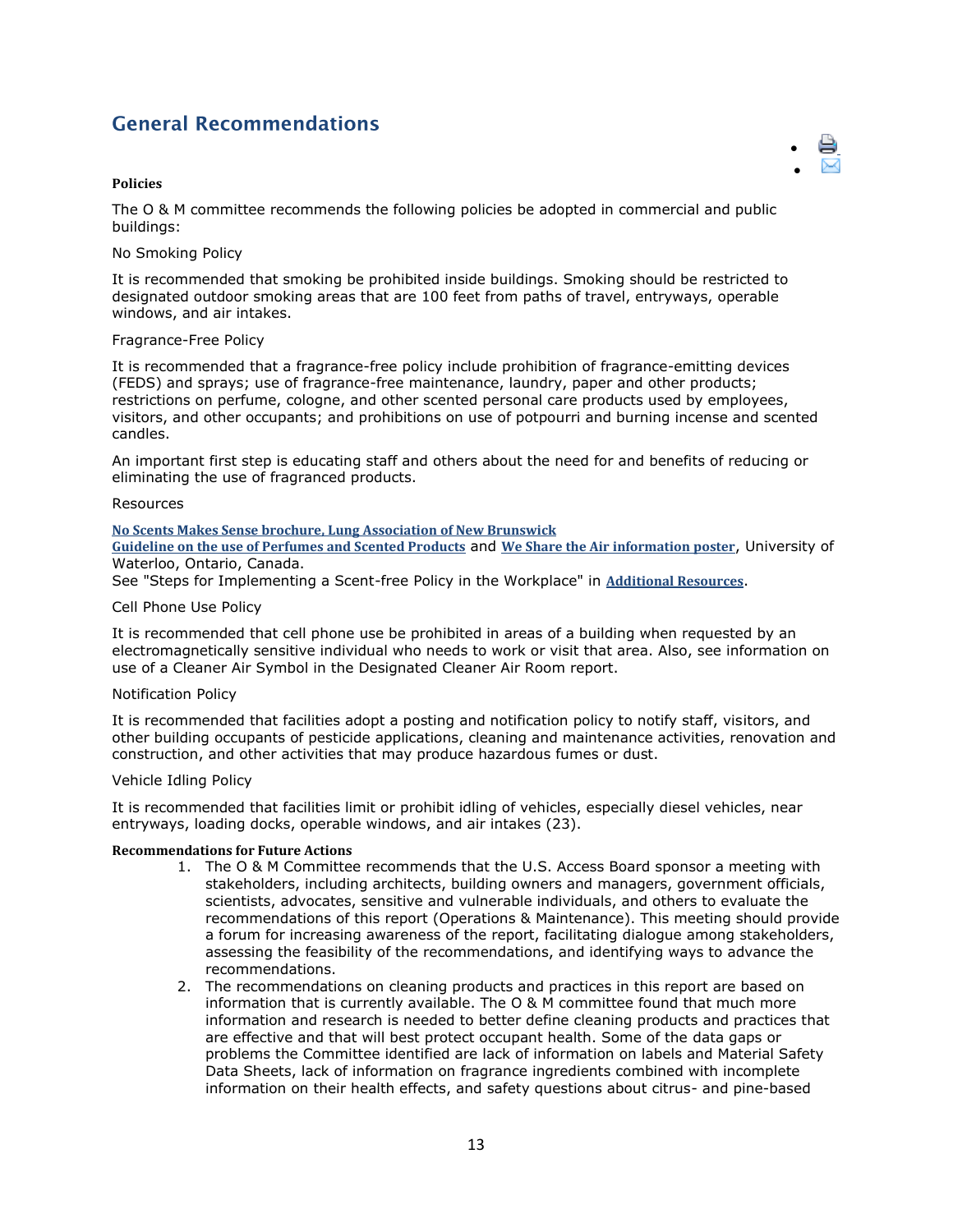cleaning products because, among other things, they react with ozone to produce hazardous byproducts.

We, therefore, recommend that the U.S. Access Board and/or NIBS, in conjunction with U.S. EPA and other stakeholders, sponsor a workshop to examine existing information on cleaning products and practices, identify those products and practices that have the least adverse impact on indoor environmental quality and occupant health (including impacts on sensitive and vulnerable individuals), develop best practices, and determine research needs.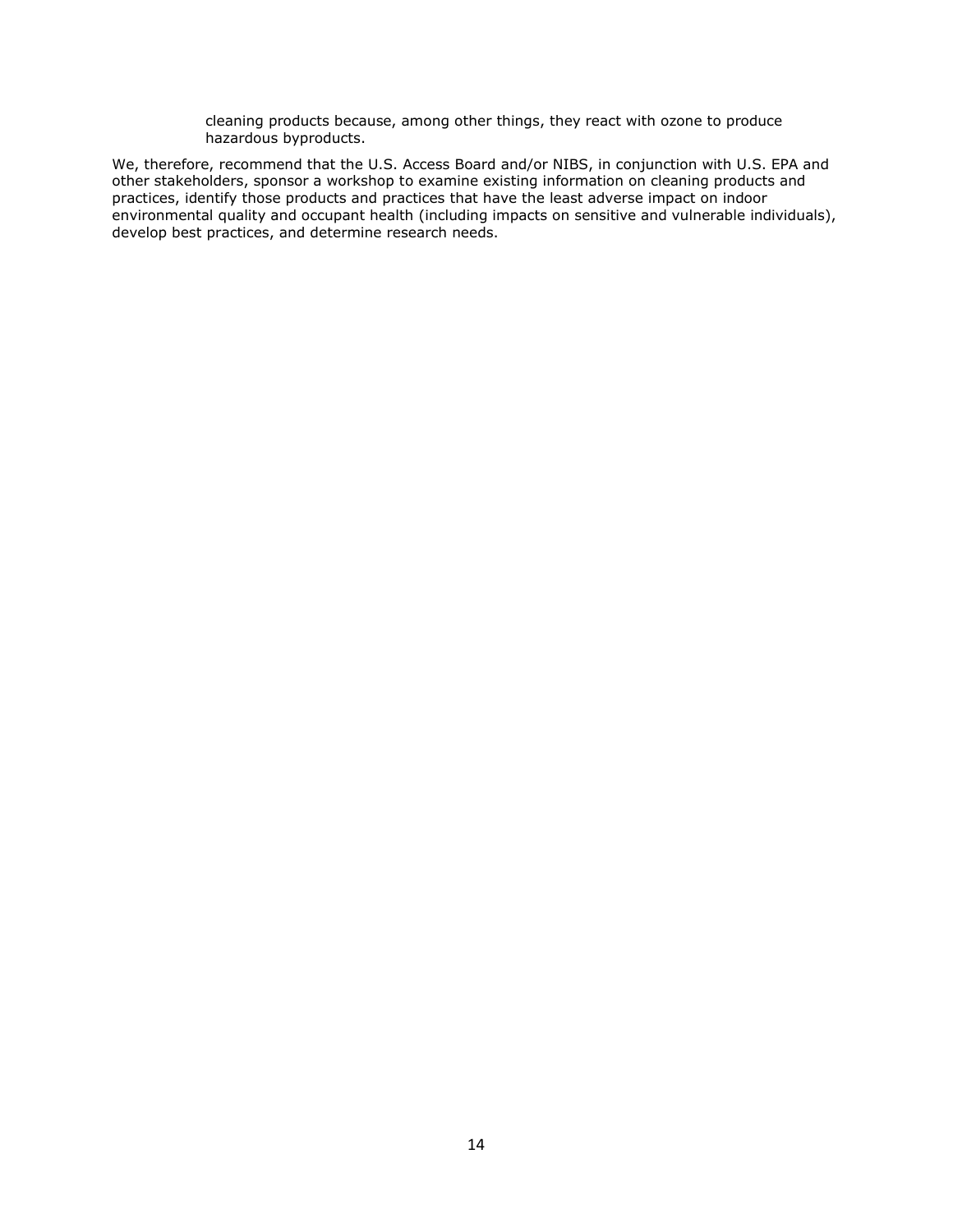# **References**

• 1. **Program Needs for Indoor [Environments](https://web.archive.org/web/20201018104523/http:/www.epa.gov/iaq/pdfs/pnier.pdf) Research (PNIER)**, U.S. EPA, 402-B-05-001, March 2005

•

- 2. **Bridges, B, Fragrance: emerging health and [environmental](https://web.archive.org/web/20201018104523/http:/www3.interscience.wiley.com/cgi-bin/fulltext/93514043/PDFSTART) concerns, Flavour and Fragrance [Journal](https://web.archive.org/web/20201018104523/http:/www3.interscience.wiley.com/cgi-bin/fulltext/93514043/PDFSTART)** 2002; 17: 361-371
- 3. Neurotoxins: At Home and the Workplace, Report by the Committee on Science and Technology, U.S. House of Representatives, Sept. 16, 1986, Report 99-827
- 4. **National Strategies for Health Care [Providers:](https://web.archive.org/web/20201018104523/http:/www.neefusa.org/health/pesticides/) Pesticide Initiative**, The National Environmental Education & Training Foundation (NEETF), and **U.S. EPA [Implementation](https://web.archive.org/web/20201018104523/http:/www.epa.gov/pesticides/safety/healthcare/healthcare.htm) Plan**, 2002
- 5. **Recognition and [Management](https://web.archive.org/web/20201018104523/http:/www.epa.gov/pesticides/safety/healthcare/handbook/handbook.htm) of Pesticide Poisonings**, Fifth Edition, EPA 735-R-98-003
- 6. (Contains information on acute health effects of pesticides, but does not cover the range of effects experienced by people with pesticide or chemical sensitivities).
- 7. **Sanborn M, et. al, Pesticides [Literature](https://web.archive.org/web/20201018104523/http:/www.ocfp.on.ca/docs/pesticides-paper/pesticides-paper.pdf) Review**, The Ontario College of Family Physicians, April 23, 2004
- 8. Solomon, G, **Pesticides and Human Health, A Resource for Health Care [Professionals](https://web.archive.org/web/20201018104523/http:/www.psr-la.org/files/pesticides_and_human_health.pdf)**, Physicians for Social Responsibility and Californians for Pesticide Reform, 2000
- 9. McCampbell A, Pesticide Sensitivities, pp. 606-609, in Encyclopedia of Pest Management, Pimentel D, Ed., New York: Marcel Dekker, 2002.
- 10. **Initial Statement of Reasons for Proposed [Amendments](https://web.archive.org/web/20201018104523/http:/www.arb.ca.gov/regact/conprod/execsum.pdf) to the California Aerosol Coating Products, [Antiperspirants](https://web.archive.org/web/20201018104523/http:/www.arb.ca.gov/regact/conprod/execsum.pdf) and Deodorants, and Consumer Products Regulation, Test Method 310, and Airborne Toxic Control Measure for [Para-dichlorobenzene](https://web.archive.org/web/20201018104523/http:/www.arb.ca.gov/regact/conprod/execsum.pdf) Solid Air Fresheners and Toilet/Urinal Care [Products](https://web.archive.org/web/20201018104523/http:/www.arb.ca.gov/regact/conprod/execsum.pdf)**, Volume I: Executive Summary, Air Resources Board, State of California
- 11. **Cleaning for Health: Products and Practices for a Safer Indoor [Environment](https://web.archive.org/web/20201018104523/http:/www.informinc.org/cleanforhealth.php)**, INFORM, 2002, Chapters 1-5
- 12. **EMFs in the [Workplace,](https://web.archive.org/web/20201018104523/http:/www.cdc.gov/niosh/docs/96-129/) NIOSH Fact Sheet**, DHHS (NIOSH) Publication No. 96-129
- 13. Nazaroff WW, Weschler CJ, Cleaning products and air fresheners: exposure to primary and secondary air pollutants, Atmospheric Environment 38 (2004) 2841-2865.
- 14. Nojgaard JK, Christensen KB, Wolkoff P, The effect on human eye blink frequency of exposure to limonene oxidation products and methacrolein, Toxicology Letters 156 (2005) 241-251.
- 15. Weschler CJ, Reactions Among Indoor Pollutants: What's New, Paper #291, Proceedings of the Annual Meeting of the Air and Waste Management Association, Orlando, FL, June, 2001.
- 16. Weschler, CJ, Ozone in Indoor Environments: Concentration and Chemistry, Indoor Air 2000;10: 269-288.
- 17. Weschler, CJ, Chemical Transformations of Indoor Pollutants: Effects on Indoor Air Quality, In Proceedings of Indoor Climate of Buildings 2004, D. Petras, Ed., Slovak University of Technology, Bratislava, 2004, pp. 1-8.
- 18. **Healthy Hospitals, [Controlling](https://web.archive.org/web/20201018104523/http:/www.noharm.org/lib/downloads/cleaners/Control_Pests_wo_Pesticides.pdf) Pests Without Harmful Pesticides**, report by Beyond Pesticides and Health Care Without Harm, 2003.
- 19. **Los Angeles Unified School District, Integrated Pest [Management](https://web.archive.org/web/20201018104523/http:/www.laschools.org/employee/mo/ipm/docs/ipmpolicyretype.pdf) Policy**, and **[Integrated](https://web.archive.org/web/20201018104523/http:/www.laschools.org/employee/mo/ipm/docs/ipm-procedures-manual.pdf) Pest [Management](https://web.archive.org/web/20201018104523/http:/www.laschools.org/employee/mo/ipm/docs/ipm-procedures-manual.pdf) Procedures Manual**, written by Bill Currie of International Pest Management Institute, October, 2000
- 20. **Healthy Lawn, Healthy Environment, Caring for Your Lawn in an [Environmentally](https://web.archive.org/web/20201018104523/http:/www.epa.gov/oppfead1/Publications/lawncare.pdf) Friendly Way**, U.S. EPA, 735-K-04-001, September 2004
- 21. **New Jersey Pesticide Control [Regulations](https://web.archive.org/web/20201018104523/http:/www.nj.gov/dep/enforcement/pcp/pcp-regs.htm)**, New Jersey Administrative Code Title 7 Chapter 30, Subchapters 1-12 and **New Jersey School Integrated Pest [Management](https://web.archive.org/web/20201018104523/http:/www.nj.gov/dep/enforcement/pcp/ipm-laws2.htm) (IPM) Program**, Laws and Regulations Supplement, Pesticide Control Regulations, NJAC 7:30-13, Integrated Pest Management in Schools
- 22. **Health Risk and Needs [Assessment](https://web.archive.org/web/20201018104523/http:/www.arb.ca.gov/regact/conprod/ch7.pdf) for the Airborne Toxic Control Measure for Para-[Dichlorobenzene](https://web.archive.org/web/20201018104523/http:/www.arb.ca.gov/regact/conprod/ch7.pdf) Solid Air Fresheners and Toilet/Urinal Care Products**, Air Resources Board, State of California
- 23. **Texas Voluntary Indoor Air Quality Guidelines for [Government](https://web.archive.org/web/20201018104523/http:/www.dshs.state.tx.us/iaq/SchoolsGuide.shtm) Buildings**, Texas Department of Health, January 2003
- 24. **New Jersey Requirements for [Diesel-Powered](https://web.archive.org/web/20201018104523/http:/www.state.nj.us/dep/aqm/sub14v2001-10-01.htm) Motor Vehicles**, N.J.A.C. 7:27-14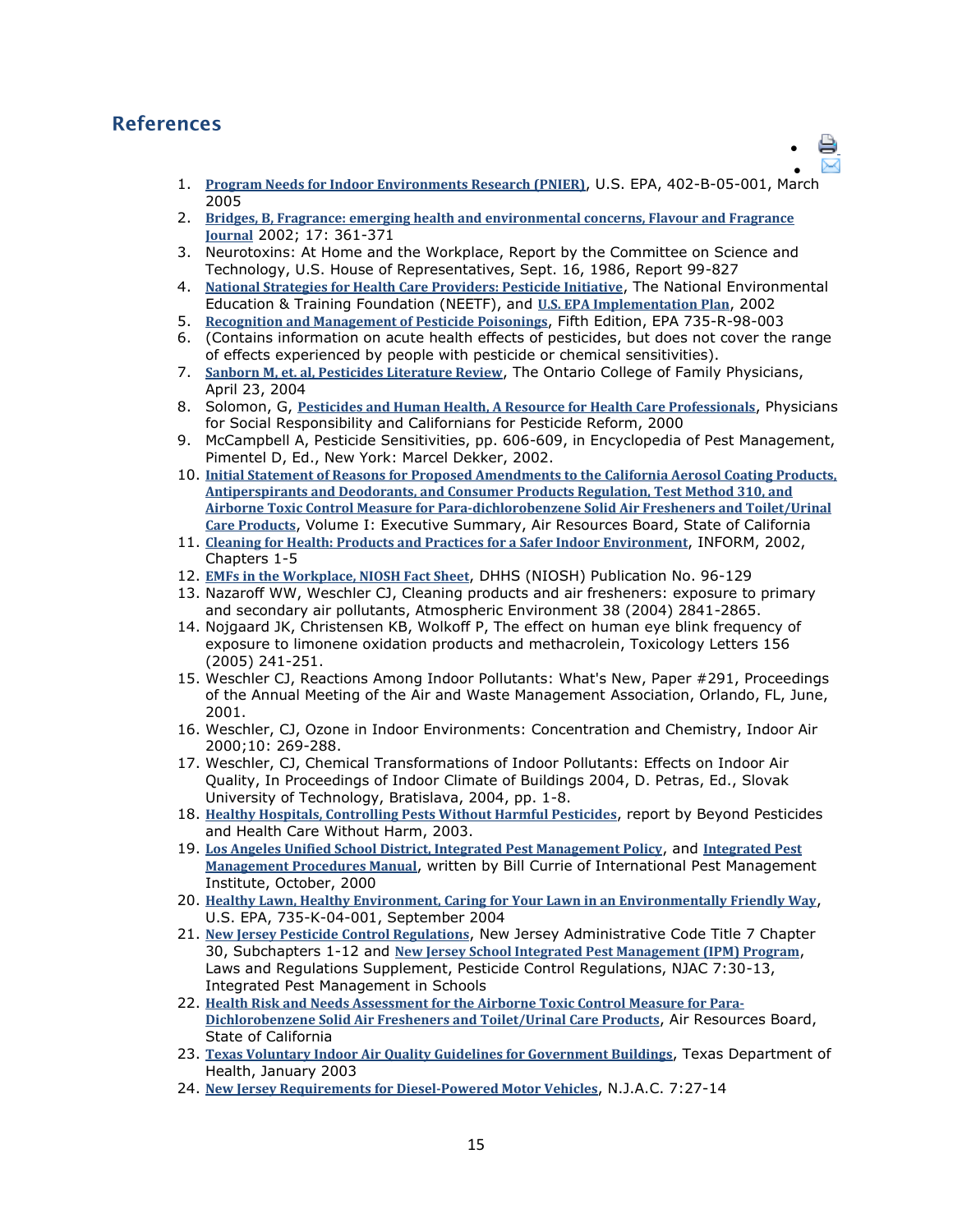# **Appendices-Detailed Recommendations**



# **Detailed Recommendations for Pest Control**

Use Integrated Pest Management:

Use integrated pest management (IPM)—a program of pest prevention, monitoring, record-keeping, and control that eliminates or drastically reduces the use of pesticides.

Follow recommendations for integrated pest management (IPM) in "Healthy Hospitals, Controlling Pests Without Harmful Pesticides". The Los Angeles Unified School District also has an exemplary plan for an IPM Program.

Eliminate the use of chemical pesticides or minimize their use to the greatest possible extent.

Pest management program should be part of an overall Indoor Air & Environmental Quality (IAQ/IEQ) program.

Designate an IPM coordinator.

When contracting for IPM services, give clear instructions on the type of service requested, including which, if any, pesticides are acceptable for use under specific conditions.

Eliminate all scheduled or routine use of pesticides. Use chemical pesticides only as a last resort when non-chemical methods have failed to control a pest problem.

Use organic methods to maintain lawns and landscape vegetation.

Do not use fertilizers that contain herbicides (e.g., "weed and feed" products).

Do not use herbicides to kill grass, shrubs, or other unwanted vegetation prior to removal or replacement.

If control methods are needed, preference should be given to physical (e.g., barriers), mechanical (e.g., mouse traps, pulling weeds, vacuuming, fly swatters, hosing insects off plants), and cultural (e.g., improved soil health, proper watering and pruning) controls, using bio-controls (e.g., natural predator insects) if those methods fail, and only using chemical pesticides as a last resort.

# Prevent Pests:

Emphasize pest prevention through non-chemical means.

To avoid creating conditions attractive to pests, clean thoroughly, promptly fix building cracks and plumbing leaks, restrict eating to designated areas, and promptly dispose of waste.

Adopt and adhere to strict maintenance schedules to determine and repair points of possible pest entry, such as torn screens, cracks and holes in walls, and damaged or improperly placed door seals and sweeps.

Initiate additional housekeeping routines to reduce the chances of pest infestation, including more frequent trash removal, securing trash container lids, and steam cleaning trash containers.

Locate trash cans and dumpsters, compactors, and recycling areas away from the building.

Maintain healthy lawns and landscape vegetation to increase resistance to pests.

To maximize health of lawns, develop healthy soils, mow often and with sharp blades, reduce thatch, and water deeply but not too often.

Maintain soil health. Avoid the use of synthetic fertilizers.

Prevent mosquitoes from breeding by draining stagnant water from bird baths, swimming pool covers, buckets, tires and other areas where water may be collecting. Drill holes in bottom of recycling bins that must be kept outside. Check rain gutters to ensure they are draining properly.

Discourage the introduction or presence of indoor plants because they attract pests, encourage pesticide use, and often promote mold growth.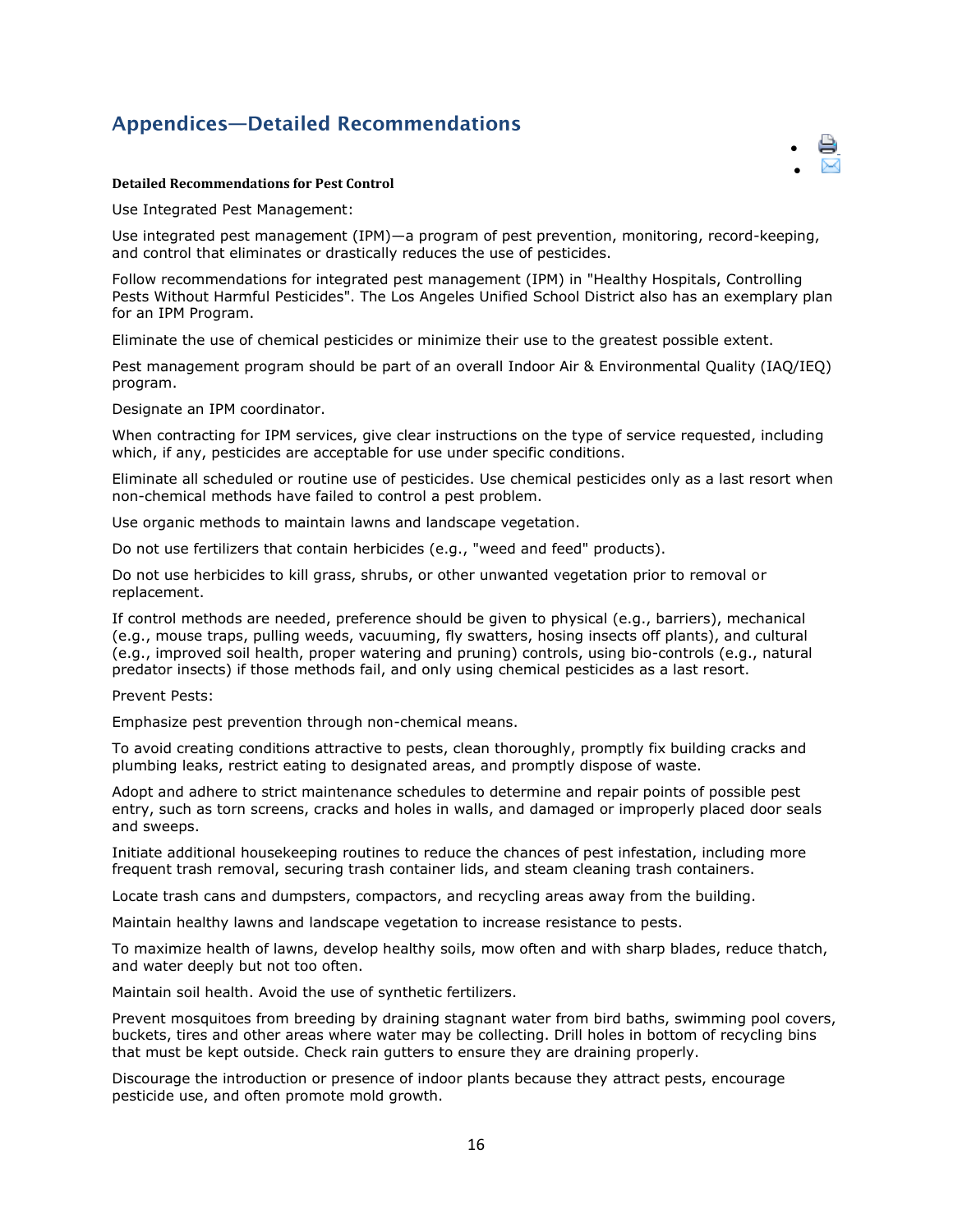If indoor plants are present, minimize mold growth by being careful not to over water, loosening the top layer of soil every week, and not keeping plants in wicker baskets. Do not use synthetic fertilizers or pesticides on indoor plants.

Change the water in flower vases frequently.

Pesticides:

USE PESTICIDES ONLY AS A LAST RESORT WHEN NON-CHEMICAL METHODS HAVE FAILED TO CONTROL A PEST PROBLEM

Use the least toxic pesticide in the least amount necessary to accomplish the job. Spot treatments are preferred.

Least hazardous pest management materials include:

- Boric acid and disodium octoborate tetrahydrate
- Soybean oil and corn gluten meal
- Diatomaceous earth
- Nonvolatile insect and rodent baits in tamper-resistant containers or for use in crack and crevices
- Microbe-based insecticides (such as Bacillus thuringiensis, B.t.)
- Botanical insecticides that do not contain synthetic pyrethroids or toxic synergists
- Biological control agents, such as parasites and predators
- Soap-based products

[Note that due to individual variations in sensitivities, some people with allergies, asthma, or chemical sensitivities may not tolerate one or more of the above least hazardous materials.]

Least hazardous physical pest management methods include the use of liquid nitrogen for cold treatment of termites.

Pesticide applications should only be made by a licensed pest control applicator.

The O & M Committee recommends that certain pesticides, such as organophosphates, carbamates, pyrethroids, and other neurotoxic insecticides; 2,4-D, other phenoxy herbicides, and glyphosate; and fungicides such as mancozeb, chlorothalonil, and maneb, never be used.

Do not apply pesticides to buildings by fogging, bombing, or tenting or by space, broadcast, or baseboard spraying.

Do not apply pesticides in occupied areas or areas that may become occupied during the 24 hours (at a minimum) following an application. In buildings that are constantly occupied, pesticide applications should be made when they are least occupied. It is recommended that pesticides be applied when there is the longest time before the area will be re-occupied, such as at the beginning of a weekend or vacation period.

Minimize contamination of the HVAC system by sealing all inlets and outlets to the area where pesticides are applied. When the seals are removed, ventilate the area with 100% outside air with no recirculation at least until the building is re-occupied.

No application of pesticides should be made along paths of travel or in the vicinity of entrances, windows, or outside air intakes.

Do not use pesticides that contain added fragrance.

Ensure proper training of all personnel working with pesticides.

Prohibit other staff and building occupants from using pesticide products.

In the event of a scheduled structural or lawn care pesticide application (including spot or crack & crevice treatments), provide pre-notification and post signage in appropriate disability formats before, during, and after the application.

Signage for pesticide applications should include the name of the pesticide product applied and EPA registration number, date and time of application, name of the applicator, and the name and number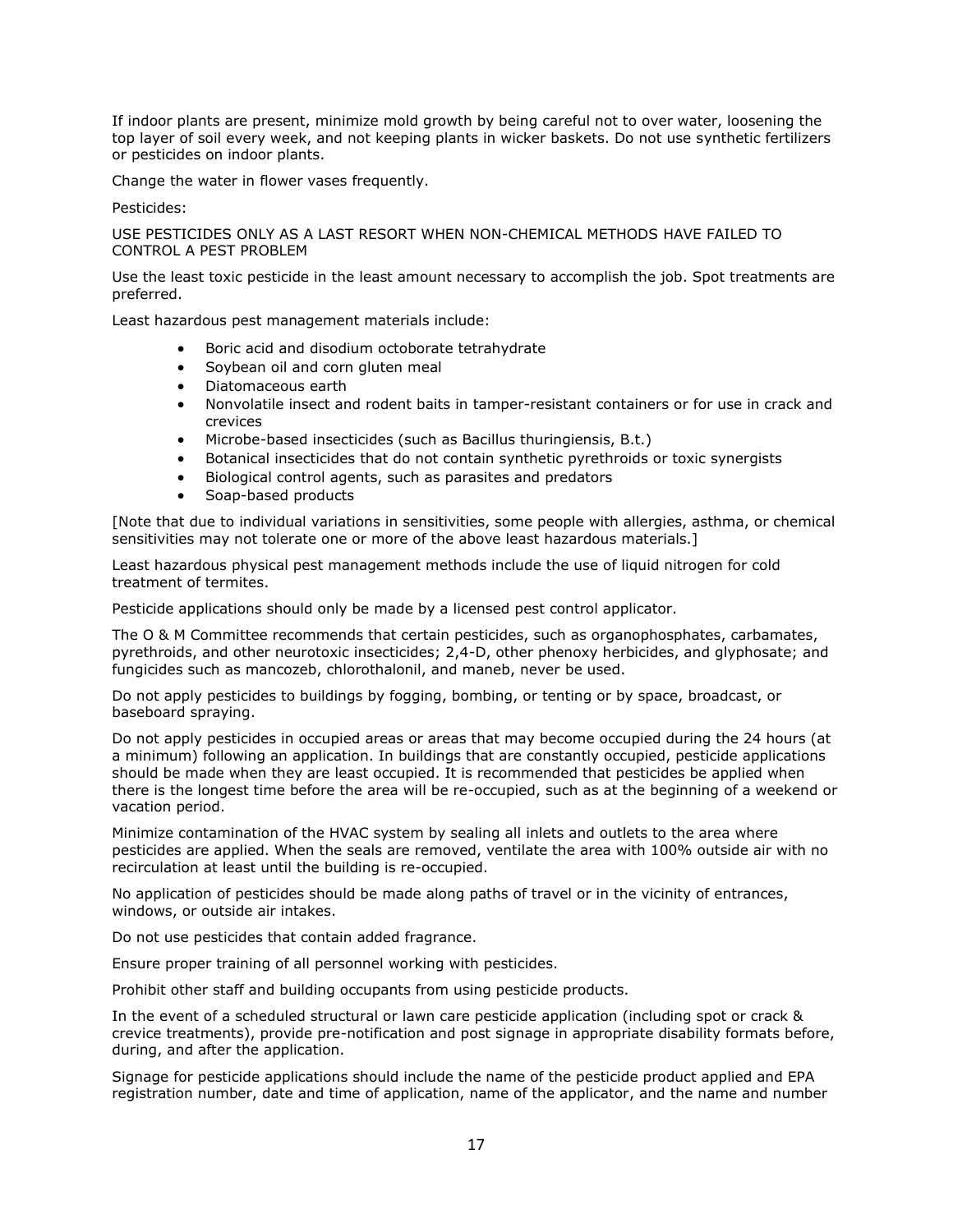of contact person from whom to obtain more information. For examples of notification requirements, see Healthy Hospitals report (17) and New Jersey regulations (20) under References.

Require that pest control applicators provide the building manager or designated agent copies of Material Safety Data Sheet(s) and product label(s) for all pesticides used inside the building or on facility grounds. These documents should be provided to building occupants and the public upon request. Note, however, that neither the MSDS or product label provide complete information on product ingredients or their potential health effects.

Maintain a voluntary registry of persons at increased risk of injury or harm from pesticide exposures who wish to receive individual notification prior to pesticide applications (or notified after an emergency application).

Reasonable accommodation to programs, services, and employment needs to be readily available to people whose disabilities require that they avoid exposures to pesticides.

Maintain secured separate storage for pesticides and limit access to authorized personnel only.

Store any pesticide and disinfectant products away from food, laundry areas, paper product storage, areas occupied by children, and HVAC air intakes.

Maintain separate equipment, including mixing containers, for use with pesticides. Avoid cross contamination with equipment used for cleaning and other maintenance activities.

Establish a reporting procedure and encourage individuals who are experiencing adverse health effects from a pesticide exposure to report the incident to the building manager and the U. S. Environmental Protection Agency. See **EPA Pesticide Health Incident [Reporting](https://web.archive.org/web/20201018194906/http:/www.epa.gov/pesticides/health/reporting.htm) Resources**

**IPM for [Schools:](https://web.archive.org/web/20201018194906/http:/www.epa.gov/pesticides/ipm/schoolipm/) A How-to Manual**, EPA 909-B-97-001, March 1997

**Pest Prevention: [Maintenance](https://web.archive.org/web/20201018194906/http:/apps.cdpr.ca.gov/schoolipm/managing_pests/71_pest_prevention.cfm) Practices and Facility Design** by Sewell Simmons, California School IPM, California Department of Pesticide Regulation

**School Integrated Pest [Management](https://web.archive.org/web/20201018194906/http:/apps.cdpr.ca.gov/schoolipm/main.cfm) Program**, California Department of Pesticide Regulation **National Report on Human Exposure to [Environmental](https://web.archive.org/web/20201018194906/http:/www.cdc.gov/exposurereport/) Chemicals**, Centers for Disease Control and Prevention, U.S. Department of Health and Human Services

**ExToxNet (Extension Toxicology Network) Pesticide [Information](https://web.archive.org/web/20201018194906/http:/pmep.cce.cornell.edu/profiles/extoxnet/) Profiles**, Cornell University, (Does not include information on all health impacts experienced by people with pesticide/chemical sensitivities) The Safety Source for Pest Management: **A National Directory of [Least-Toxic](https://web.archive.org/web/20201018194906/http:/www.beyondpesticides.org/safetysource) Service Providers** Beyond Pesticides

701 E Street, SE, Suite 200, Washington DC 20003 202-543-5450

**[info@beyondpesticides.org](mailto:info@beyondpesticides.org)**

**[www.beyondpesticides.org](https://web.archive.org/web/20201018194906/http:/www.beyondpesticides.org/)**

Bio-Integral Resource Center

P. O. Box 7414, Berkeley CA 94707 510-524-2567

**[birc@igc.org](mailto:birc@igc.org)**

**[www.birc.org](https://web.archive.org/web/20201018194906/http:/www.birc.org/)**

Californians for Pesticide Reform 49 Powell Street, #530, San Francisco, CA 94102 415-981-3939

**[pests@igc.org](mailto:pests@igc.org)**

**[www.pesticidereform.org](https://web.archive.org/web/20201018194906/http:/www.pesticidereform.org/)**

**[ipmworks@ipminstitute.org](mailto:ipmworks@ipminstitute.org) [www.ipminstitute.org](https://web.archive.org/web/20201018194906/http:/www.ipminstitute.org/)**

International Pest Management Institute P. O. Box 474, Ash Fork AZ 86320 928-637-2378 Bill Currie, Director **[bugebill@earthlink.net](mailto:bugebill@earthlink.net)** IPM Institute of North America 1914 Rowley Avenue, Madison WI 53705 608-232-1528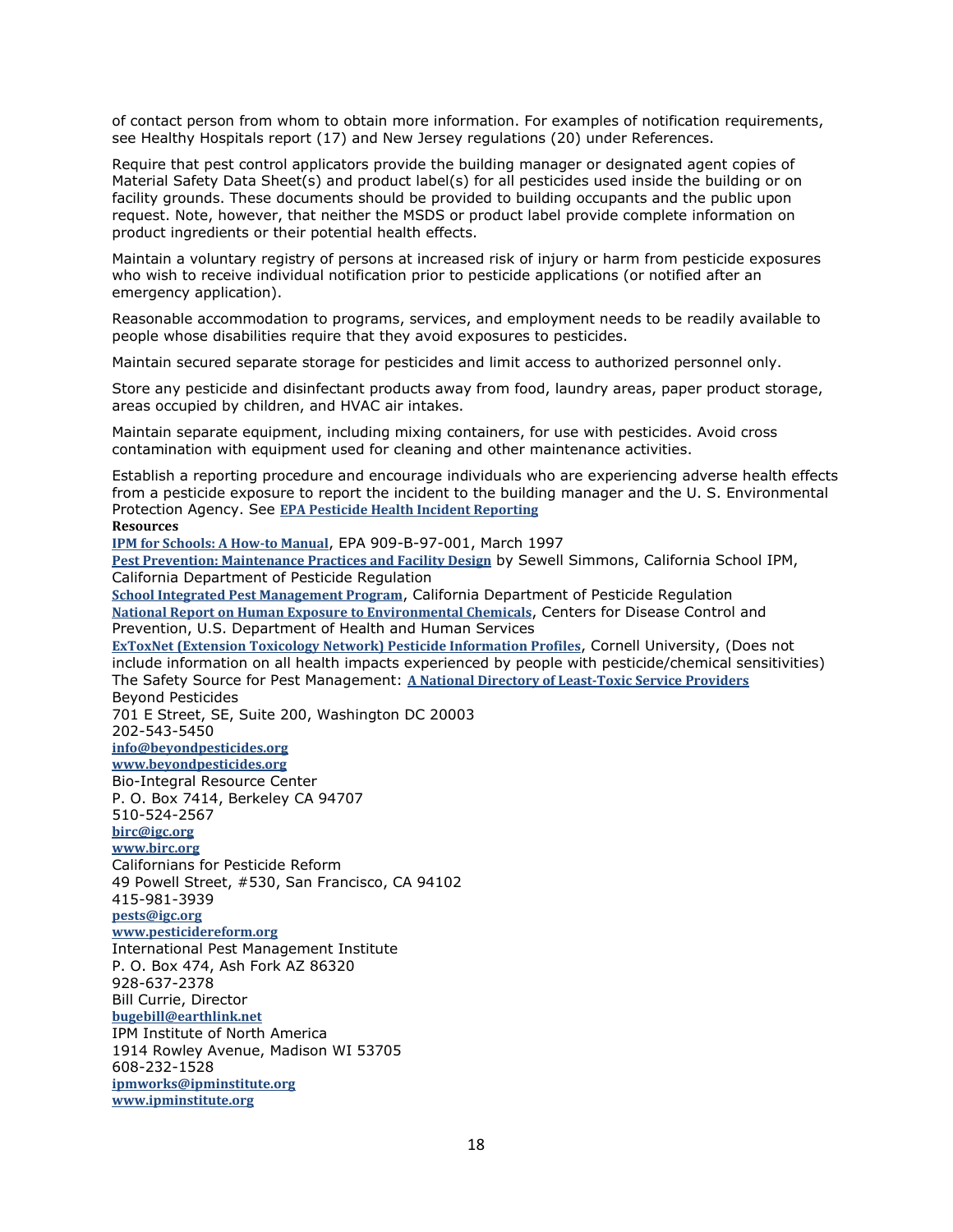National Center for Environmental Health Strategies 1100 Rural Avenue, Voorhees NJ 08043 856-429-5358 **[ncehs@ncehs.org](mailto:ncehs@ncehs.org) [www.ncehs.org](https://web.archive.org/web/20201018194906/http:/www.ncehs.org/)** Northwest Coalition for Alternatives to Pesticides

P.O. Box 1393, Eugene OR 97440-1393 541-344-5044

**[info@pesticide.org](mailto:info@pesticide.org) [www.pesticide.org](https://web.archive.org/web/20201018194906/http:/www.pesticide.org/)**

Pesticide Action Network North America 49 Powell Street, Suite 500, San Francisco CA 94102 415-981-1771

**[panna@panna.org](mailto:panna@panna.org)**

# **[www.panna.org](https://web.archive.org/web/20201018194906/http:/www.panna.org/)**, **[www.pesticideinfo.org](https://web.archive.org/web/20201018194906/http:/www.pesticideinfo.org/)**

U.S. Environmental Protection Agency Office of Pesticide Programs Ariel Rios Building 1200 Pennsylvania Ave., NW, Mail Code 3213A Washington, DC 20460 202-260-2090

**[www.epa.gov/pesticides](https://web.archive.org/web/20201018194906/http:/www.epa.gov/pesticides)**

National Pesticide Information Center Cooperative effort between Oregon State University and U.S. EPA 333 Weniger, Corvallis OR 97331 800-858-7378 **[npic@ace.orst.edu](mailto:npic@ace.orst.edu)**

# **[http://npic.orst.edu](https://web.archive.org/web/20201018194906/http:/npic.orst.edu/)**

(Good site for basic pesticide information, but does not include full range of possible health effects experienced by people with pesticide or chemical sensitivities) **Detailed Recommendations for Cleaning & Disinfecting**

Do not used fragrance-emitting devices (FEDS), plug-ins, or sprays; urinal or toilet blocks; or other deodorizer/re-odorizer products.

To reduce odors, increase cleaning and ventilation and/or use baking soda or zeolite to absorb odors.

Do not use products containing paradichlorobenzene or naphthalene (commons ingredients in FEDS).

Avoid or limit the use of products containing chlorine, ammonia, quaternary ammonium, phenol, isopropyl and other alcohols, formaldehyde, and other petroleum distillates.

Discourage the use of alcohol-based hand washes.

Do not use products that contain or have a fragrance.

Do not use citrus- or pine-based products.

Use vegetable-based surfactants rather than petroleum-based ones. Do not use or citrus- or pinebased solvents.

Cleaning and disinfecting programs should be part of an overall Indoor Air & Environmental Quality (IAQ/IEQ) program.

Establish an audit of all cleaning chemicals currently in use. Develop a priority list and plan to establish alternatives for chemicals and cleaning methods.

Raise awareness among building maintenance staff and occupants that "green" and "environmentally friendly" products are not necessarily good for occupant health.

Minimize the number of cleaning and disinfecting products used.

Perform cleaning maintenance on an as needed basis—use spot or area cleaning rather than broadbased cleaning.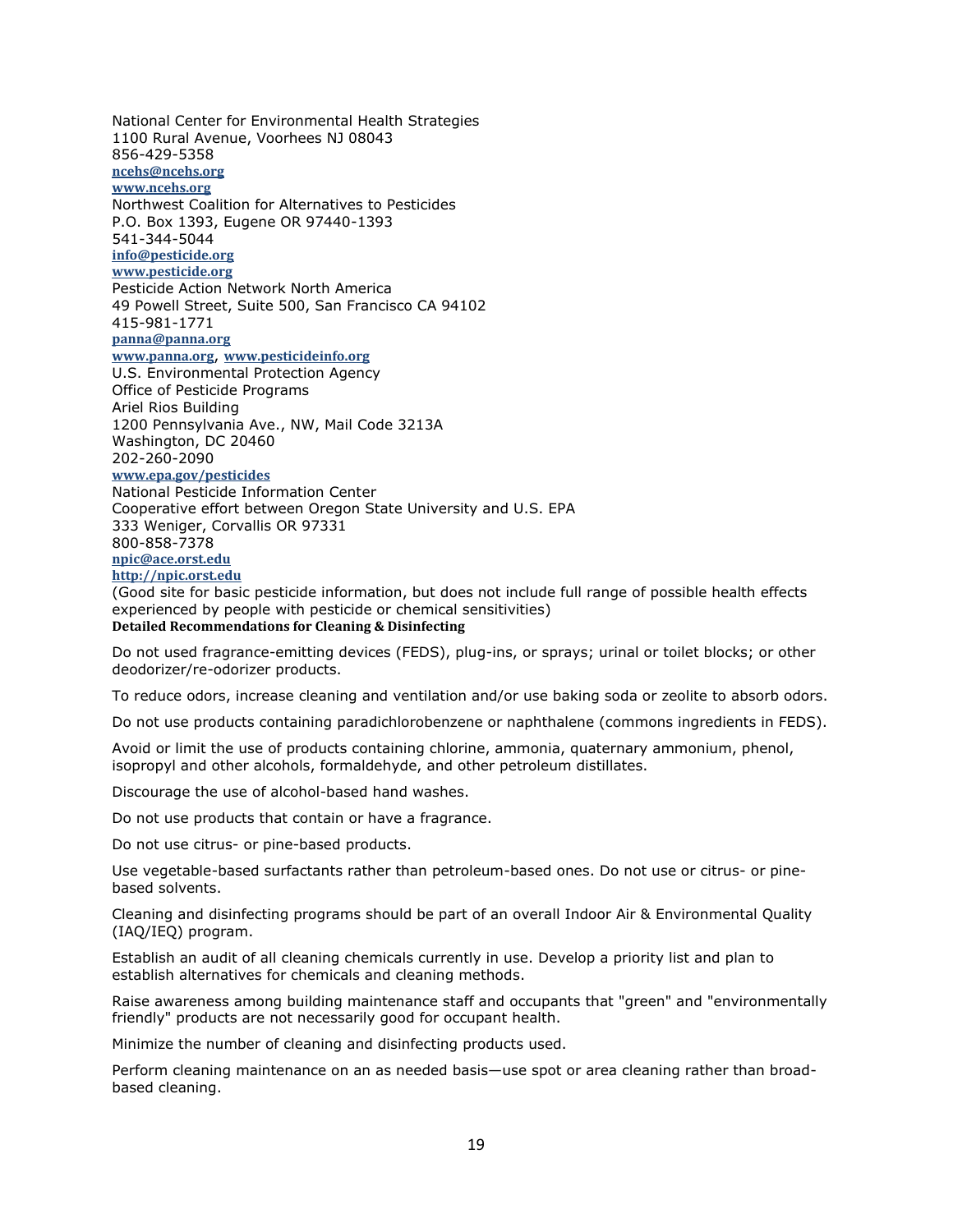Clean stains while they are fresh to avoid need for aggressive cleaning later.

Choose cleaning products and disinfectants that emit the lowest levels of volatile fumes.

Dust with a dry lint-free cloth, or with water only. Avoid or minimize the use of polish dusting products.

Avoid perfumed and/or chemically-treated cleaning products and supplies, such as cleaning rags, vacuum bags, trash bags, tissue, toilet paper, and hand soaps.

Increase scrubbing and other mechanical methods of cleaning to reduce the need for chemicals.

Inspect areas to insure there has been proper cleaning using visual inspection, white cloth, or ultraviolet light.

Do not use cleaner/disinfectant combination products.

Hot water should be available for hand washing and cleaning.

Whenever possible, clean with hot water to reduce the amount of soap, detergent, and disinfectant that must be used.

Spray cleaning products on to cloths rather than on to surfaces or into the air.

If carpets must be cleaned, use steam or least-toxic all-purpose cleaner or carpet cleaner that does not contain petroleum solvents. Spot clean whenever possible.

Adopt fast-drying methods for carpet cleaning, 4 hours maximum. Steam cleaning + highest extraction  $+$  higher dry air flow  $=$  fast drying.

Dry all washed surfaces and floors with a dry cloth or mop to minimize chemical residues and reduce the chance of mold growth.

Use vacuums with HEPA (High Efficiency Particulate Attenuation) filters and strong suction. Vacuum frequently and thoroughly.

Minimize the use of floor waxes and buffing, and if done, notify employees and the public.

Order cleaning products for use with pumps rather than spray or aerosol dispensers to minimize chemical contamination of the air and HVAC system.

Take control of your own dispensing to ensure proper measurements. Establish minimal dosing for applications. When chemical has multiple uses, dispense separately for each use. A good dispensing program can save 25% to 40% in chemical consumption and costs.

Educate staff that mixing cleaning chemicals is dangerous because it can create new compounds that are more toxic than the original products.

Initiate protocol to authorize, supervise, and provide safe areas to mix authorized chemicals.

Store cleaning chemicals securely, separated from paper, cloth, or other absorbent materials.

Post signs during cleaning activities. Make cleaning schedule available to employees or others upon request.

Schedule heavy cleaning, repairs and maintenance during low or no-occupancy periods whenever possible.

Maintain strict protocol for training employees who use hazardous products or materials. Maintain an active list of those authorized to perform those duties.

Restrict cleaning to authorized personnel only.

Prohibit occupant usage of cleaning chemicals except as authorized. Establish a list of least toxic, low-VOC cleaning products (and/or provide them to employees) which they can use to clean computers, erase felt pen writing on white board, and perform other similar activities.

Use micro vacuums for cleaning electronic equipment. Do not use solvent cleaners.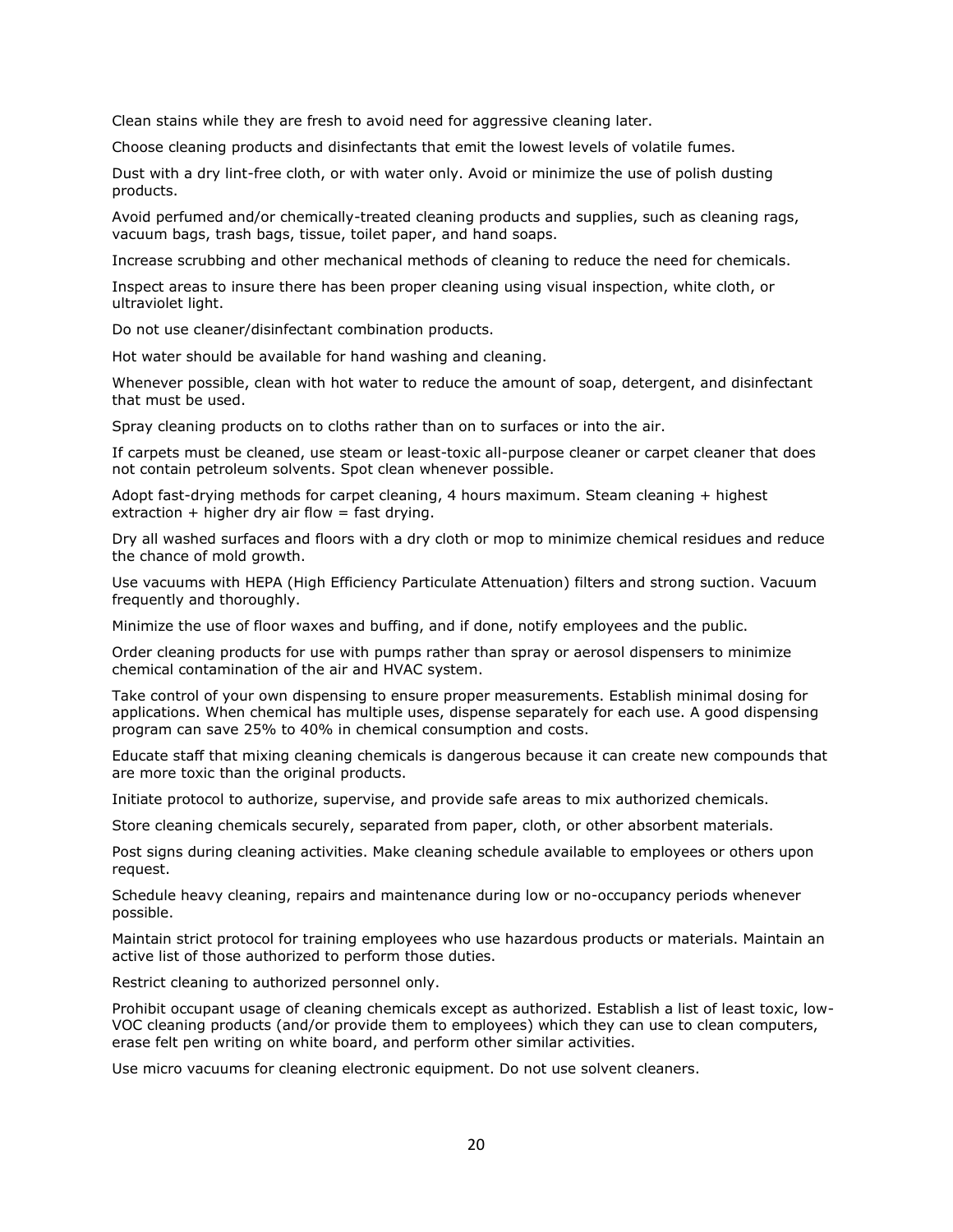Increase air intake to a building to dilute cleaning products present in indoor air, especially during major cleaning activities such as cleaning of carpet, walls, etc.

Provide a well-ventilated room with exhaust fans in which to service computers and other portable equipment whenever toxic chemicals are involved in the repair process.

Develop protocol to dispose of cleaning solutions safely.

Reduce tracked-in dirt by using mats and grills in entryways. Where appropriate, exhaust air between separated doorway entrances.

Replace wet entrance mats and dry wet floors and carpeting as soon as possible.

Utilize only those floor mats that do not emit odors/fumes or particles.

Reasonable accommodation to programs, services, and employment needs to be readily available to people whose disabilities require that they avoid exposures to cleaning, disinfecting, and maintenance chemicals.

Waterless urinals should be maintained using products containing bacterial enzymes that biodegrade urea.

#### **Disinfectants**

Eliminate combined cleaner/disinfectant products.

Use disinfectants only when and where necessary. This includes:

- 1. Knowing what organisms need to be reduced/disinfected. Disinfectants are formulated to target certain organisms or combination of organisms. It is important to use the right product in the right place.
- 2. Knowing what surfaces do (or do not) need to be disinfected, and how often.
- 3. Cleaning surfaces thoroughly before disinfecting. Disinfectants can only be effective through contact. A layer of surface grime is likely to prevent sufficient contact.
- 4. Using proper disinfectant mixing and cleaning procedures. This includes leaving disinfectants in place for the correct amount of time before wiping surfaces clean.

Limit or avoid the use of disinfectant or cleaning products containing chlorine, quaternary ammonium, phenol, and isopropyl and other alcohols.

Hydrogen peroxide-based disinfectants are preferred, but should be used judiciously with caution and care.

Use disinfectants only in areas and at strengths (i.e., levels of disinfection) required by law. Check with local health department to obtain details of all legal requirements.

Restrict or eliminate the use of alcohol-based hand washes.

Do not use hand soaps containing triclosan or other disinfectants.

#### Resources

See Addendum B for more information on Cleaning

#### **Detailed Recommendations for Mechanical Equipment & HVAC Systems**

If a building has poor indoor air quality, investigate the extent to which outdoor air contaminants are contributing to the problem.

In areas where poor outdoor air is a problem, use the highest efficiency filters compatible with current HVAC system, and if necessary, consider retrofitting system to increase filtration capabilities.

Use demand controlled ventilation (DCV) that utilize sensors in occupied spaces to determine when ventilation should be increased due to increased occupancy or other loads. Be wary of using motion sensors that can create significant electromagnetic fields.

Provide liberal amounts of ventilation. It is better to have more ventilation than necessary rather than too little.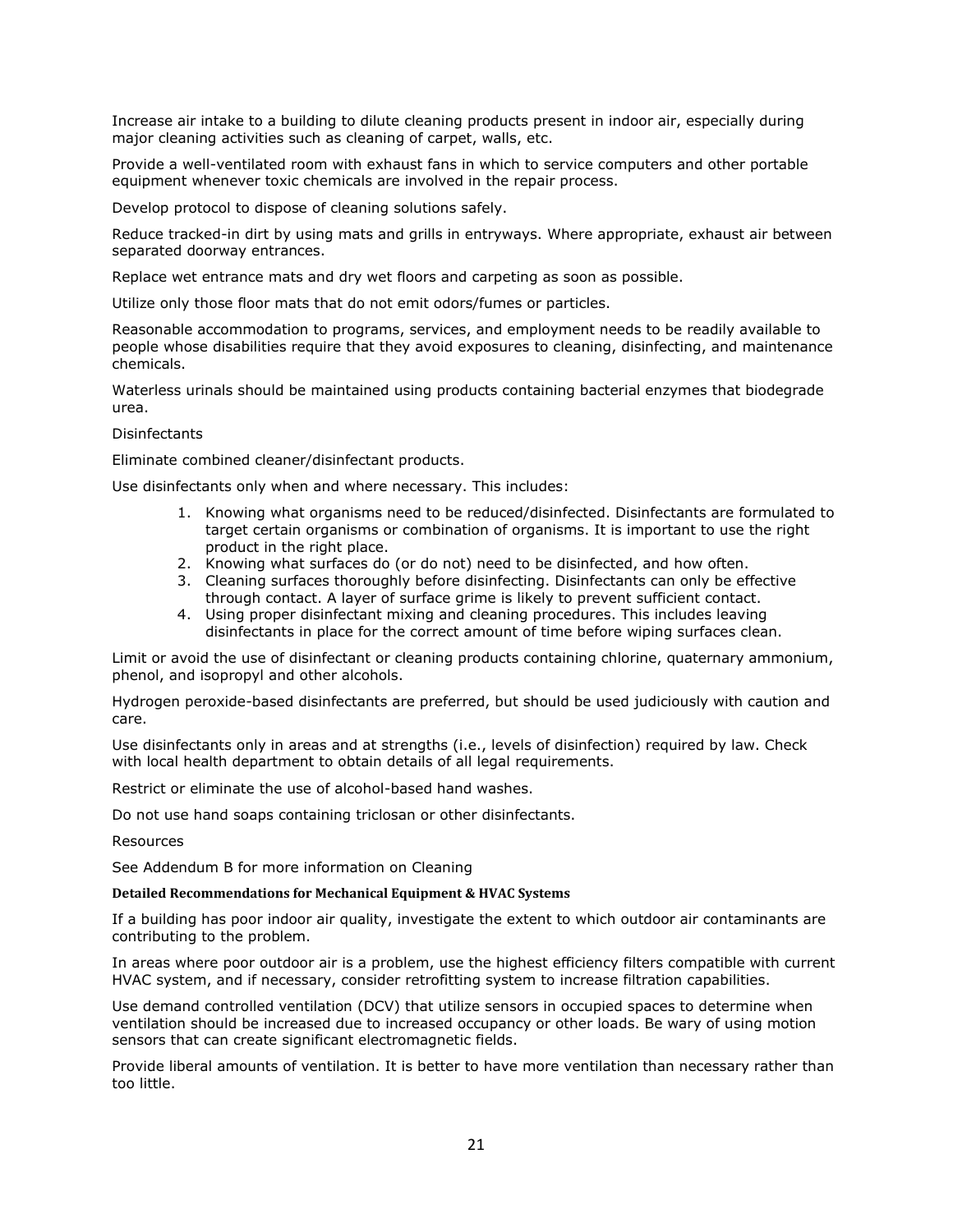Where there is an adjoining parking garage or busy roadway, or nearby heliport, anticipate the need to decrease air exchange and ventilation in buildings prior to and during "rush hours" or times of usage, respectively. During periods of decreased outdoor air ventilation, increase recirculation and filtration of recirculated air.

Adhere to a strict maintenance plan for all HVAC equipment to make sure it is working properly. This will reduce the chance of air contamination, maintain optimal efficiency, and minimize noise and vibration.

Create door and window-opening protocol to maintain proper pressure relationships and air flow in the building. Educate and provide protocol to staff and other building occupants. Policy should include provision that allows chemically sensitive and other individuals to open windows on a temporary or regular basis, as needed because of a health condition. Windows should also be permitted to be opened by occupants when the HVAC system is not working or shut off, such as may occur during nights and weekends. Policy should address emergency situations in which opening windows could exacerbate the crisis.

Maintain HVAC ducts free of particulate matter, dust, and debris. Use non-chemical methods, such as physical removal or use of vacuums.

Do not use HVAC system to disperse fragrances or other chemicals.

Before a building is re-occupied (e.g., in the mornings or after weekends), flush with at least three complete outdoor air exchanges.

Make maximum use of economizer cycle. Avoid energy conservation practices that reduce intake of outside air below minimum requirements.

Make sure the supply and return air diffusers, grills, and registers are working correctly.

Test for stagnant air areas where furniture, wall partitions, or equipment may be blocking air movement. Use ribbons or dry ice rather than smoke to study air flow patterns.

Maintain relative humidity between 30 and 50%.

Avoid or minimize the use of humidifiers in the buildings HVAC system. Maintain the cleanliness of all humidifier equipment and use the minimum amount of water treatment chemicals necessary to prevent antimicrobial contamination and to control dissolved solids and pH.

Prohibit the use of personal humidifiers except where there is a medical need.

Isolate and contain construction chemicals and particulate matter from HVAC system by covering registers and diffusers and using negative-pressure air systems.

Seal return air openings into HVAC system during remodeling and exhaust directly to the outdoors, by temporarily removing window glazing if necessary.

Quickly evacuate a building if the HVAC system becomes contaminated with a solvent, pesticide, toxic gas, or other harmful chemical at a level that can cause adverse health impacts in occupants, including sensitive and more vulnerable individuals.

Eliminate storage of toxic and/or volatile chemicals near HVAC intakes.

Do not allow the use of portable air "cleaners" that emit ozone.

Repair plumbing with least toxic, low-VOC materials.

To clear clogged drains, use mechanical methods such as snakes, or steam cleaning.

Utilize bacterial enzymes to prevent drain clogs, instead of using acids, solvents and alkalines which deteriorate pipes and necessitate repairs.

Inspect floor and other drains, especially those that are infrequently used, to ensure there is water in the P-traps, thereby avoiding sewer gas backup in the building.

Treat grease traps daily with preventive dose of bacterial enzymes, to avoid the need to use strong chemical cleaners if they become clogged.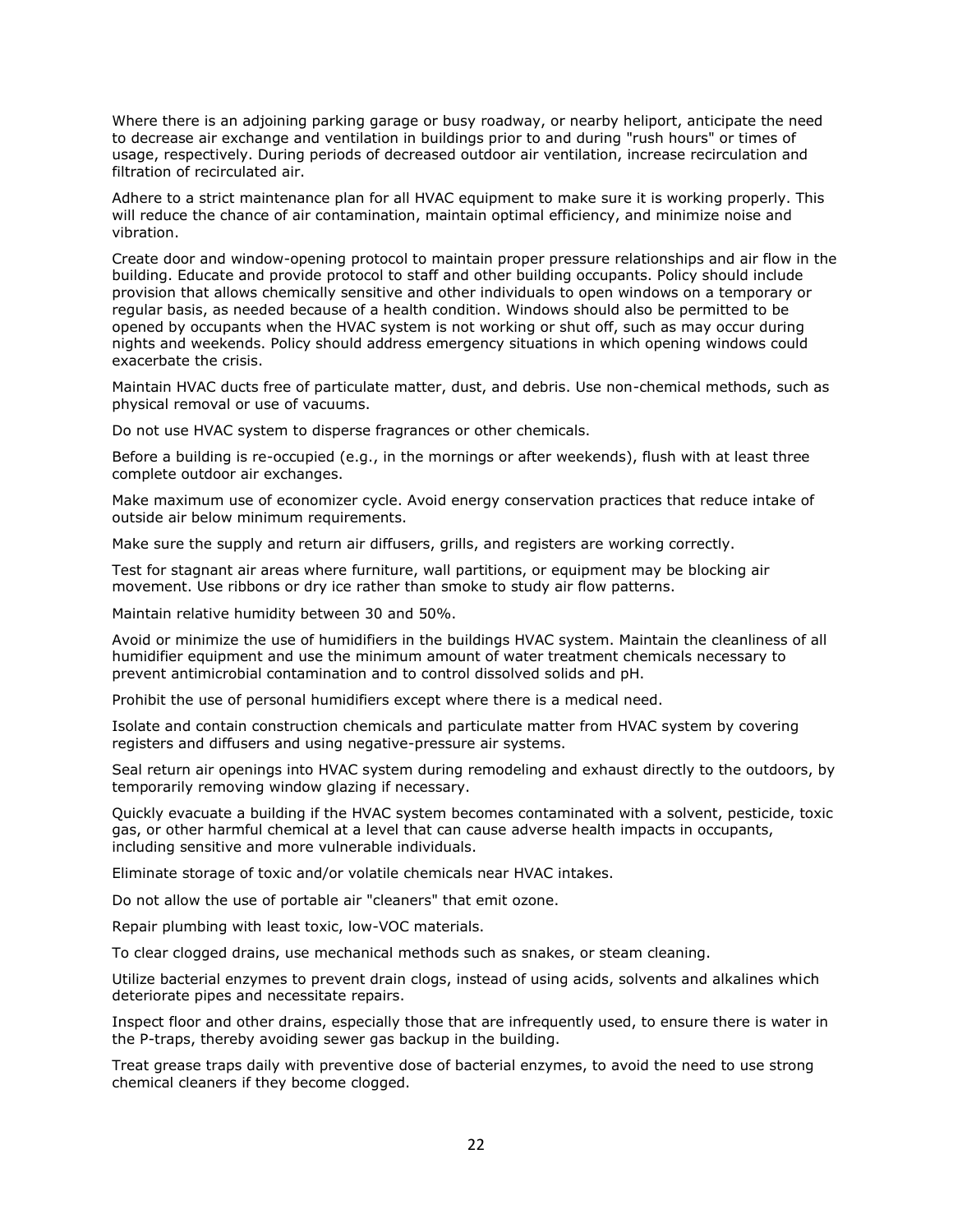In decorative fountains, use the minimum amount of chlorine necessary for disinfection, avoid the use of bromine, use closed ozone water treatment systems to the maximum extent possible, and make use of newer, less-toxic disinfecting technologies as they become available.

#### Resources

EPA, Indoor Air Quality Building Education and Assessment Guidance (I-BEAM) Software package, can be downloaded for free from **EPA [Web](https://web.archive.org/web/20201018194906/http:/www.epa.gov/iaq/largebldgs/i-beam/) site**, or can be obtained on CD from IAQ Clearinghouse at at 1- 800-438-4318 or via e-mail at **[iaqinfo@aol.com](mailto:iaqinfo@aol.com)** (ask for EPA 402-C-01-001).

See references regarding HVAC in Building Design & Construction report

#### **Detailed Recommendations for Landscape Maintenance**

Use integrated pest management (IPM) to eliminate or minimize the use of herbicides, fungicides, insecticides, and other pesticides. (**See [recommendations](https://web.archive.org/web/20201018194906/https:/www.access-board.gov/research/completed-research/indoor-environmental-quality/recommended-actions) for Pest Control**).

Maintain lawn and gardens organically.

Maintain soil health.

Avoid the use of synthetic fertilizer.

Do not use fertilizer products that contain herbicides (e.g., "weed and feed" products).

Maintain healthy lawns and landscape vegetation to increase resistance to pests.

To maximize health of lawns, develop healthy soils, mow often and with sharp blades, reduce thatch, and water deeply but not too often.

Pull, mow, or use mechanical weed cutter to control weeds. Vinegar can be used to kill weeds along fence lines or other hard to reach areas.

Avoid dust-blowing equipment, such as leaf blowers. Sweeping, raking, and use of a vacuum are the preferred methods for removing debris.

If string or other mechanical weed cutter is used, attempt to minimize dispersal of dust, dirt, and debris.

Avoid diesel-powered or 2-cycle engine equipment, use electric lawn equipment instead.

Close windows during grass cutting, or prior to pesticide, fertilizer, or lime applications, or use of gaspowered equipment or vehicles on building grounds.

Use least toxic low-VOC paints, stains and finishes on outside equipment, including benches, poles, decks, and porches, as is recommended for interior and exterior of buildings (**See [recommendations](https://web.archive.org/web/20201018194906/https:/www.access-board.gov/research/completed-research/indoor-environmental-quality/building-products-materials#conclusion) in Building Products & [Materials](https://web.archive.org/web/20201018194906/https:/www.access-board.gov/research/completed-research/indoor-environmental-quality/building-products-materials#conclusion) report**).

Use rock, gravel, flat stones, or pavers for mulch and/or use typar landscape barrier to suppress weeds. Avoid organic mulches (e.g., cocoa beans, peat moss, wood chips, bark), especially near windows and doors of buildings. These mulches emit volatile fumes and may harbor mold.

Avoid the use of CCA wood or wood chips because they contain arsenic and other toxic chemicals which can leach into the environment.

Do not use railroad ties because they contain creosote.

Remove plants that are chronically ill and/or frequently attract insect pests.

When replacing plants or redesigning landscape, follow recommendations in Building Construction & Design report.

Apply pesticide, fertilizers, and lime only when there is little or no wind present and in a manner that prevents drift.

Provide prenotification by posting signs prior to pesticide, synthetic fertilizer, or lime applications.

Resources

Allergy-Free Gardening, Thomas Leo Ogren, **[www.allergyfree-gardening.com](https://web.archive.org/web/20201018194906/http:/www.allergyfree-gardening.com/) Detailed Recommendations for Enclosure Maintenance**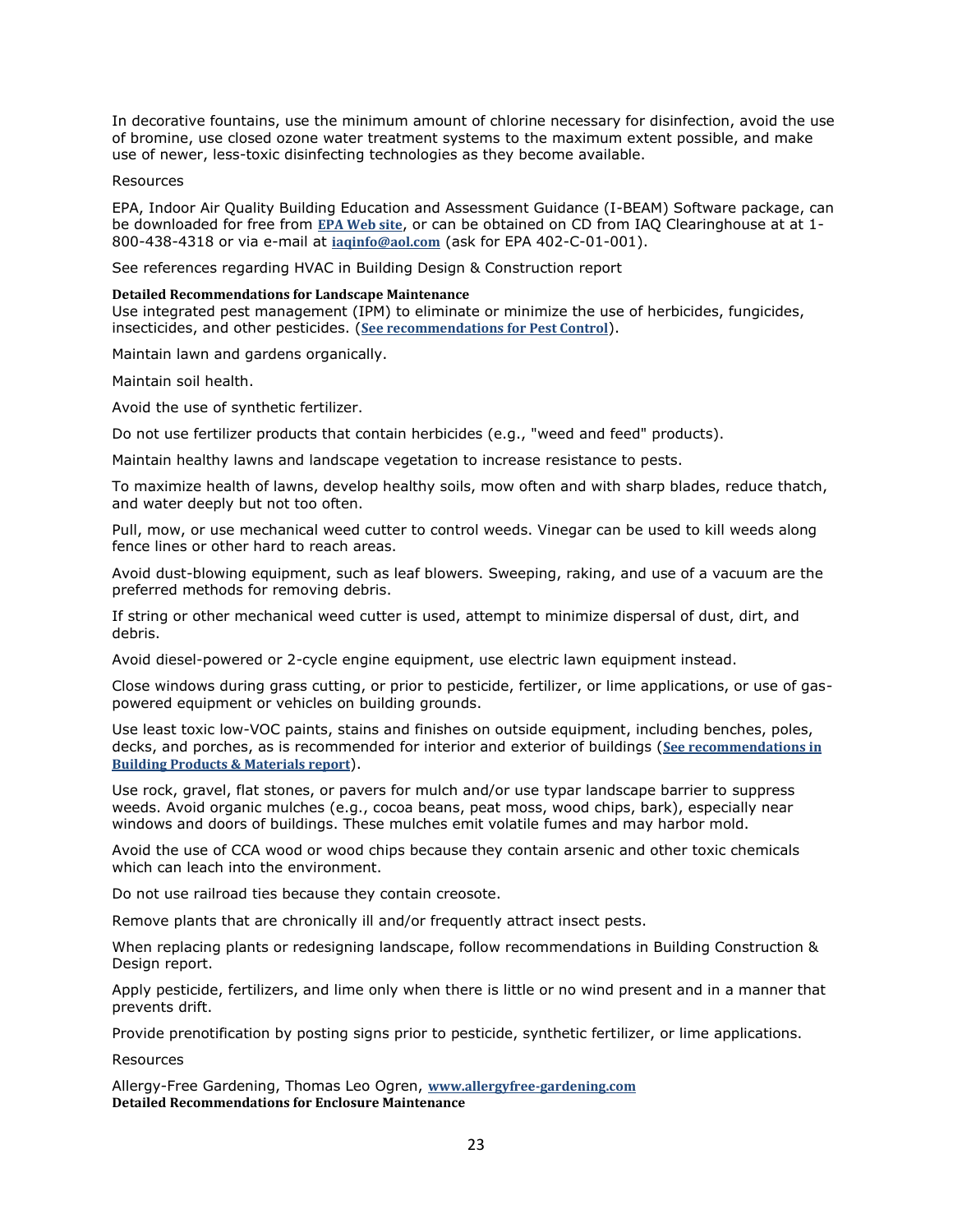Routinely inspect and clean roof and gutters to make sure they are draining properly.

Promptly repair roof or plumbing leaks.

Regularly inspect walls and foundations, especially all utility entrance seals (e.g., phone, water, electric, cable) for cracks and repair promptly if found.

Insulate cold pipes to prevent condensation.

Promptly remove wet ceiling tiles and wall panels.

Seal rusted surfaces to minimize emissions of airborne particulates using least toxic low-VOC sealant.

Include proper seal of the building in commissioning and re-commissioning programs for the building.

Remove excess water from carpeting damaged by clean water and quickly dry it to avoid mold buildup. Do not use disinfectants or moldicides (other than hydrogen peroxide-based ones). Instead, utilize a steam extraction carpet cleaning system with a hydrogen peroxide-based cleaner/disinfectant. Inspect carpet after it is completely dried to ensure there is no mold or mildew. Those with asthma or chemical sensitivities should be removed from areas where there is wet carpeting. Remove carpeting if it has been wet longer than 24 hours.

Immediately remove and do not re-use any wet carpeting that has been contaminated with sewer water, heavy dirt and soils, or toxic chemicals.

Seal rusted surfaces with a least toxic low VOC sealant to minimize emissions of airborne particles.

Include proper seal of the building in commissioning and re-commissioning programs for the building.

# Resources

Treschel, Hans, Ed. Moisture Control in Buildings. West Conshohocken, PA: American Society for Testing and Materials. 1992.

Committee and Other Contributors to the Report **Committee**

Active

Chair—Hal Levin, Building Ecology Research Group Mary Lamielle, National Center for Environmental Health Strategies Ann McCampbell, Multiple Chemical Sensitivities Task Force of New Mexico Susan Molloy, National Coalition for the Chemically Injured Charlie Reid, Hamilton County Board of Health, Ohio Toni Temple, Ohio Network for the Chemically Injured

Contributing Terry Brennan, Camroden Associates Dave Rupp, Cabinet King, Inc.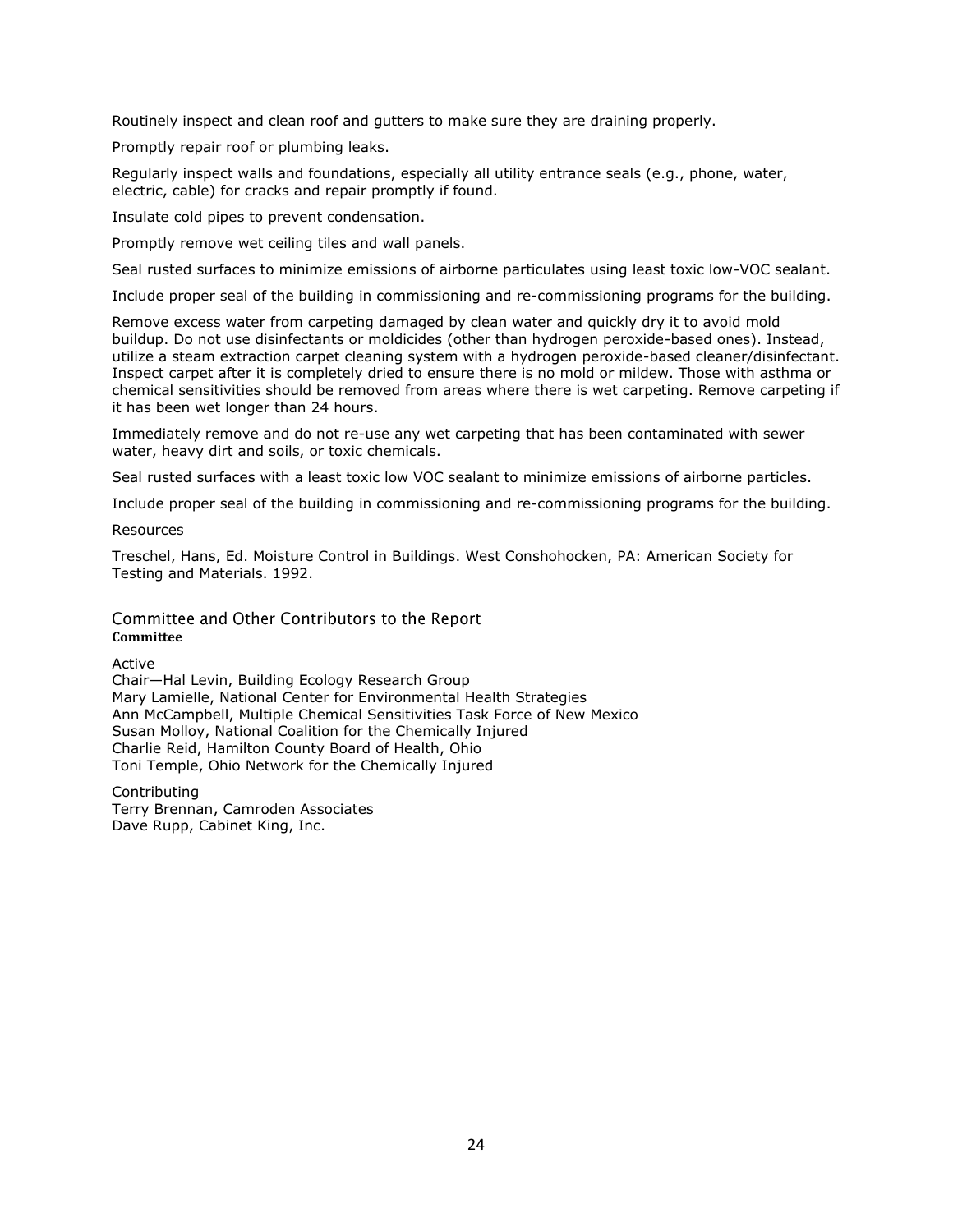# **Additional Resources**



By Charlie Reid, Member Hamilton County General Health District Board of Directors 1995- Present, Independent Consultant 1983—Present.

• •

Outdoor Air Intakes & Building Pressurization

The outside air intakes for positively pressurized buildings have a history of poor location. Many public buildings with utility or service entrances and loading docks have the outside air intake louvers near pollution sources that allow exhaust fumes from trucks to be drawn into the building. Some high-rise office buildings place air intakes in the path of drift from cooling towers on roofs, where contaminants such as bacteria that have caused Legionnaires' disease can enter the ventilation system. Air intakes of other rooftop installations have entrained roof sealants that are emitted into the air. Still others have entrained emissions from plumbing vent stacks resulting in sewer gas entrainment. Roosting birds can also be a source of contaminants that are entrained in outdoor air supply streams.

Outdoor air intakes are often poorly maintained and the areas are dirty. Getting good intake air either by shielding or relocating intakes or by fine particle filtration eliminates the many contaminants from outside, as well as avoiding the added burden to cleaning inside. Mechanical rooms and nearby areas may also be the location for chemical storage and janitors' closets for many buildings. Mixing chemicals there sends vapors into the ventilation systems of the building. These are cleaning issues that affect indoor air quality. Since most positively pressurized buildings do not provide for door or window ventilation, all cleaning activities create polluted air until gases and particles are diluted and removed by outside air supply and exhaust. Some older buildings, where the outdoor air supply rates are grandfathered into the energy saving criteria established in the era of President Carter and the 1970's oil embargo, have special problems with indoor air quality. They generally have lower levels of outside air ventilation and, thus, lower levels of dilution.

First Reduce Soil and Dirt

Put emphasis on entryways. Reduce tracking in of outside soils and other particulate matter to make inside areas less difficult to clean. Mats, entryway grids, and special ventilation of vestibules reduces intake of soil and dust.

Evaluate high traffic patterns for use of removable matting that can be cleaned away from personnel in order to reduce the overall general cleaning required for carpet.

Limit eating to designated areas that can be cleaned by wiping and light mopping.

Quickly identify and clean spills and stains to eliminate the need for harsher treatments later.

Increase the light wipe and cleaning of hard floors to lessen the required stripping and finishing required. Much of this can be done with water or very light dilutions of an all-purpose cleaner. Caution on use of the wrong mop is important because residual chemicals on an unrinsed mop can start stripping the finish from the floor, which then requires more frequent refinishing.

Employ better vacuums. Use HEPA (High Efficiency Particulate Attenuation) filtered vacuums with continuous suction. Higher suction not only reduces the amount of soil in buildings, it substantially reduces both hard floor and carpet cleaning. The removal rate makes the cost of high quality equipment worth the investment. The machines are larger, harder to manipulate, and because they have more suction, do not move as fast across the floor. Using a HEPA vacuum following a typical upright vacuum can make a visible difference in the brighter color of a carpet as the floor wand passes over a surface. Ground-in dirt is substantially reduced as is the need to clean the carpet.

Building occupants should be prohibited from having and using cleaning chemicals.

Selection of cleaning methods/general rules

Chemicals are used to make water work better in cleaning. Chemicals add surface wetting agents, soil reduction and rinsing agents, evaporative qualities, and at times mild coating to prevent re-deposition of soils or the re-appearance of soils. The lower the soil level, the less water needs help to clean.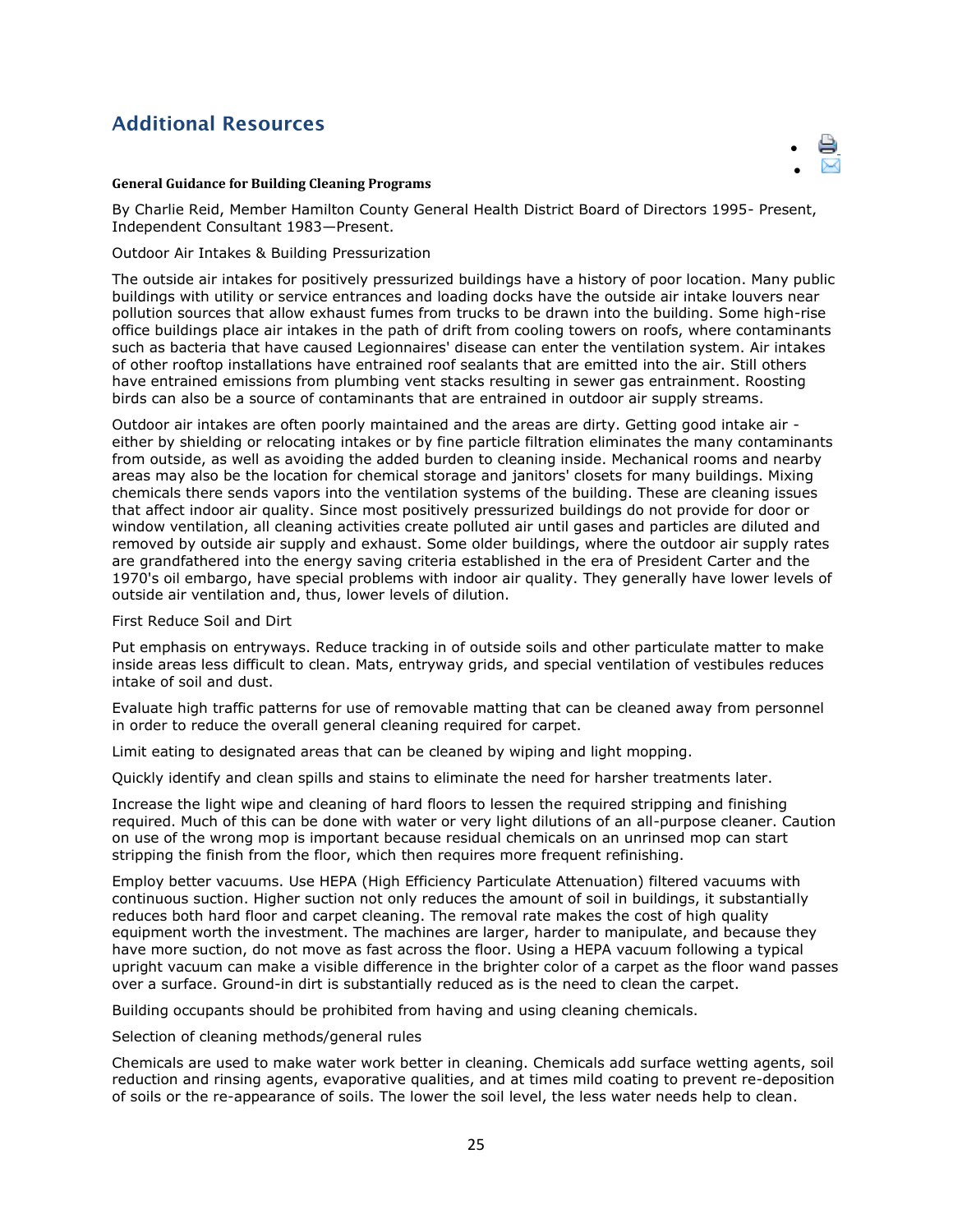Higher temperature water dissolves better, cuts greasy soils, and requires less agitation. Increased agitation requires less chemical action to cut into soils.

Wiping and general rinsing after cleaning eliminate the need for many rinsing additives. Most allpurpose cleaners, window cleaners, and other hard surface cleaners have an alternative available in vegetable-based surfactant chemistry. Using many of the alternative products can eliminate alcohol, which lingers in the air long after use. Many of these products can be used in higher dilutions and thus less product is required.

Wiping needs to replace spraying. Many companies have gone to dispensing systems that fill spray bottles. Spraying not only diffuses a solution into the air as well as on the surface, it generally wastes product by over-wetting a surface - thus the need for adding evaporative alcohol to the product. By wetting a wipe lightly and applying to a surface, the excess from spraying does not require the additional labor to work off the hard surface, which saves labor.

Water can be used in general dusting of non-wood surfaces, as can lint-free wipes for most surfaces. Spray devices can be used to dispense into a wipe and this is the most efficient application method.

There is no cleaning need for fragrances and they all need to be eliminated.

There are products on the market which are advertised as deodorizers/re-odorizers that have four times the level of quaternary ammonia as a disinfectant. They are not listed as a disinfectant because they are purportedly for cleaning and reodorizing. This is not uncommon in the labeling of janitorial products.

Fragrances are leading culprits in accessibility problems related to indoor air quality.

Detergent with warm or hot water disinfects as well as disinfectant cleaners most of the time. For quality assurance, use of an ultraviolet light detects bacterial growth and areas which are evading cleaning. In problem areas that are frequently not reached—as behind toilets, around urinals, and beneath the nozzle of soap dispensers—personnel need to be trained and instructed to thoroughly clean the affected area.

Peroxides (as stabilized additives) are capable of disinfecting in more critical areas. Bathrooms, food service areas, and dining areas all follow this general guideline.

Dispensers are most often provided by the companies that sell chemicals. They install the dispensers and set the dilutions. Use of dispensers when building ownership or management is in control of the dispensers is appropriate. Supervisory control over dilutions is essential.

Carpet cleaning often results in off-gassing of toxic solvents for days and even weeks. Use of steam, non-petroleum based cleaners—even in some cases peroxides—and fast drying has proven essential to reducing the impact of cleaning.

Carpets are typically treated with numerous products, including insecticides, sealants, and optical brighteners. No matter what method is used to clean it, e.g., washing, dry-cleaning, or steam cleaning, all cause the release of the built-in chemistry of the carpet.

While it is a general rule to dry carpet in less than 24 hours to reduce the chance for mold growth, optimal drying time is less than 4 hours. This may require selecting less humid days to do the work. It may require increased airflow in the building. It may require blowers and heating to the affected area. It may require higher, more efficient extraction after chemical application. Faster drying shortens the time for the air to recover from the cleaning.

Hard floor finishing is often a process that results in off-gassing for weeks. It is recommended that the work be completed during unoccupied or low occupancy times for the building, using higher air flows for drying, and maintaining maximum dilution with outside air until off-gassing is complete.

Frequent inspections of floors and refinishing only the areas necessary reduces chemical usage and impact. Scheduled finishing may not be the best practice. Using an "inspect and finish as necessary" program allows for limited work to preserve the floors while reducing labor requirements and chemical usage.

Some gel strippers may have lower off-gassing levels and should be evaluated for potential usage. Experiment with strippers to find the lowest effective concentration to achieve the work. Refinishing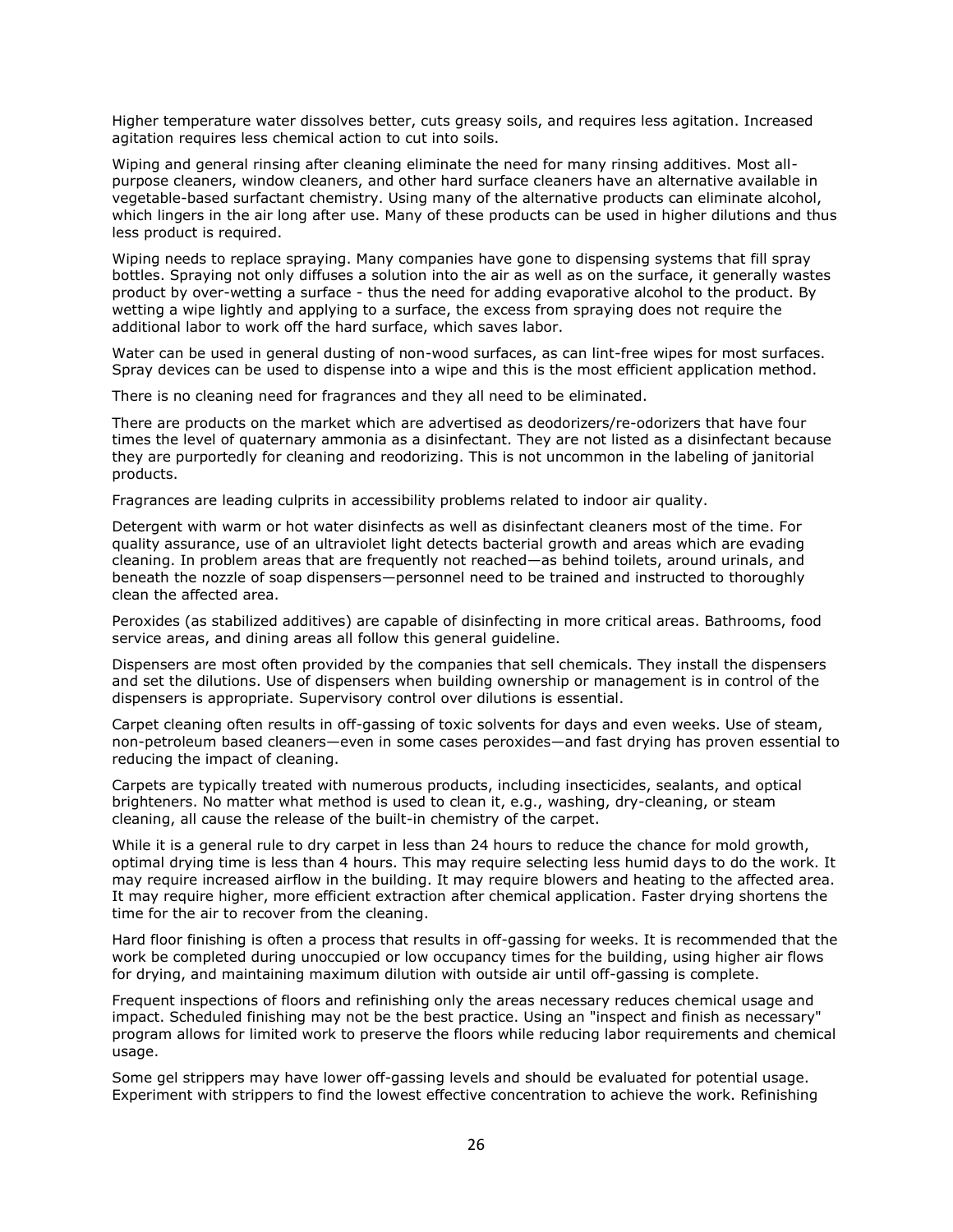material as well as strippers should be managed carefully by dispensing in proper amounts to ensure proper usage and to avoid over-usage.

Carpet de-spotting can be accomplished by using mild detergent and baking soda. This old remedy can remove many stains, particularly when fresh. Using the mixture in hot water (120 degrees) and rubbing inward from the outside of the stain can remove many without the use of strong chemicals.

Bathroom fixtures, urinal, and toilets are subject to staining. Where possible, peroxide-based cleaners are preferable. Baking soda provides a mild cleaner-abrasive capability. Use of acids in difficult circumstances may be necessary. When this is done, the bathroom should be completely ventilated before reopening it for use.

A continuous audit of building practices, education of building personnel, and control of chemical usages by occupants will go a long way in reducing the adverse chemical impacts associated with cleaning. Safer alternative products exist for almost all cleaning needs. Cleaning protocols do not need to change much and can be phased into a building's existing program. While one may look for one practice to save the day, there is no magic bullet. Only one change in cleaning will leave others to create problems. A comprehensive approach is necessary and can be implemented step by step.

# Checklist Guidance

Building managers can use the following list of questions as a guide to assess their office building cleaning efforts and to determine where to start transitioning cleaning activities. The checklist does not actually tell a building manager how to set up a cleaning program, but it serves as a starting point for educating everyone involved in a safer air cleaning program—managers, occupants, and janitors about what they need to do to make it a successful program.

Building Considerations

- How are various areas within the building used? Determine which require the most cleaning, and why (e.g., public restrooms, kitchen areas). What are the hours of use and are there preferred times to clean when personnel are not present?
- Where do people eat (e.g., individual offices throughout the building, designated areas)?
- Are there any special considerations related to the building itself (e.g., is it an historical building that has special preservation requirements or security issues)?
- Do any office furnishings have special cleaning requirements (e.g., thick carpets, antique furniture)?
- Are there any known at-risk populations who may be more adversely affected by the use of some chemicals (e.g., children, people with asthma, allergies or chemical sensitivities, and pregnant women)?
- Does the building have an adequate ventilation system to circulate air throughout the building?
- Does the building have any plumbing or moisture problems?
- Is there a method in place to keep dirt from entering the building (e.g., mats at the front door, double-door entryways)?

Cleaning Checklist

# **Product**

**Brand** (indicate whether it is purchased in concentrate or **Monthly**  ready-to-use **Product Cleaning** 

# **Procedure Frequency**

form)

# **Useage Procedure**

Clean furniture Clean walls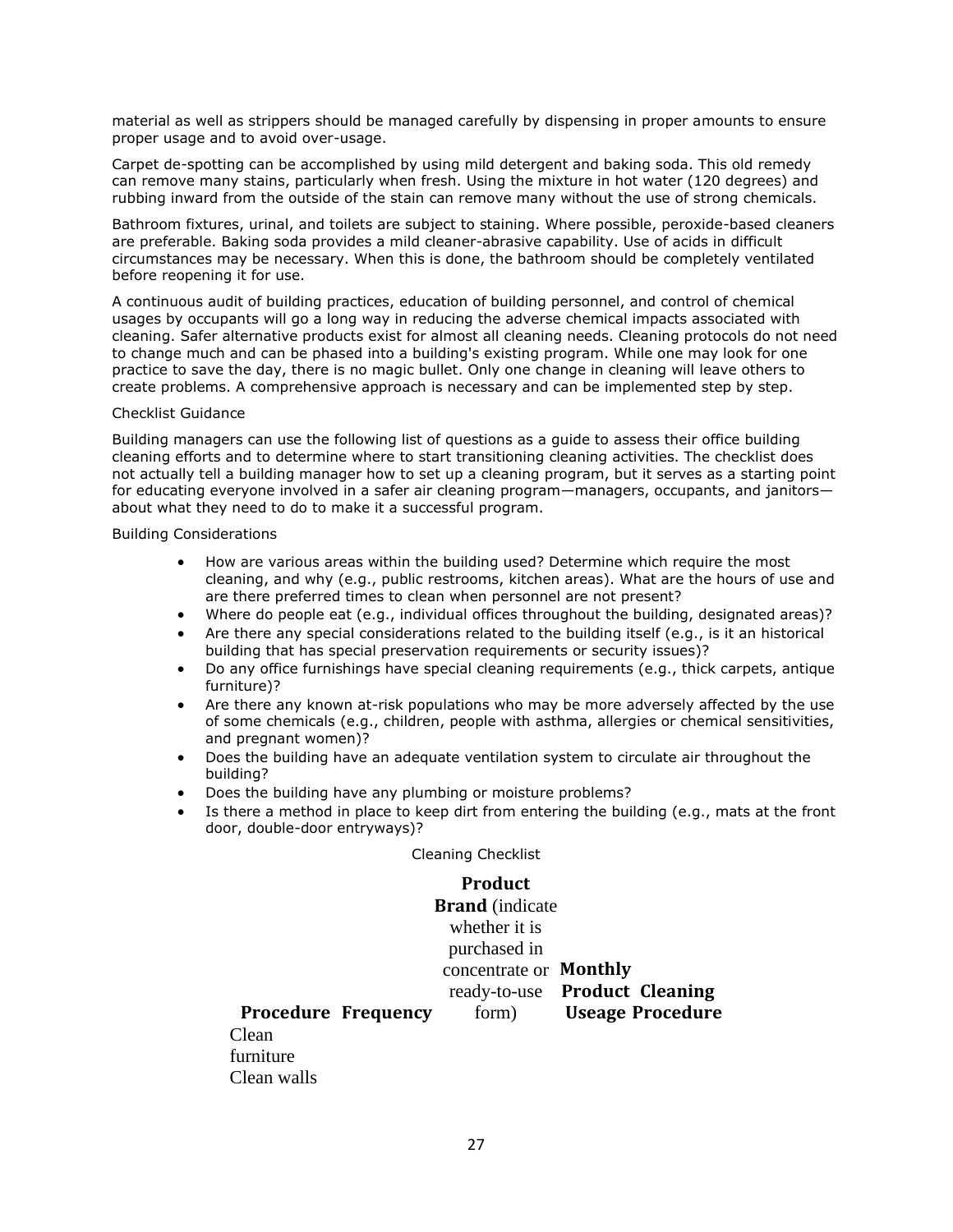Clean bathrooms Disinfection— Bathroom Disinfection— General Clean washroom fixtures Carpet spot removal Carpet cleaning Gum removal Concrete cleaning Graffiti removal Glass cleaning Metal cleaning Hard floor routine cleaning Floor stripping Floor refinishing Other all purpose cleaning

Adequacy of Current Cleaning Program

- What are issues of concern to management, cleaning personnel, and building occupants? Conduct interviews with all stakeholders rather than on a representative basis.
- Review the log of tenant complaints over the last year. What are the items that come up consistently?
- How is the quality of cleaning currently being evaluated/measured? How often are inspections performed? Are there trends in the problems that are identified?

Cleaning Materials Usage

- List the janitorial products that are currently in use for each of the following categories and identify how often the cleaning task is performed and how much of the product is used per month.
- Are there any reasons to change the procedure or frequency for these cleaning applications? In what manner can chemicals be eliminated or reduced? Seek methods to eliminate usage, reduce usage, and change products to those better for air quality.

# Selecting Chemicals

In selecting chemicals for cleaning, there can be considerable confusion. "Green," "environmentally safe" and various other claims as to the safety of cleaning products do not provide adequate guidance for determining which products do not adversely affect air quality. Below is a list of some terms with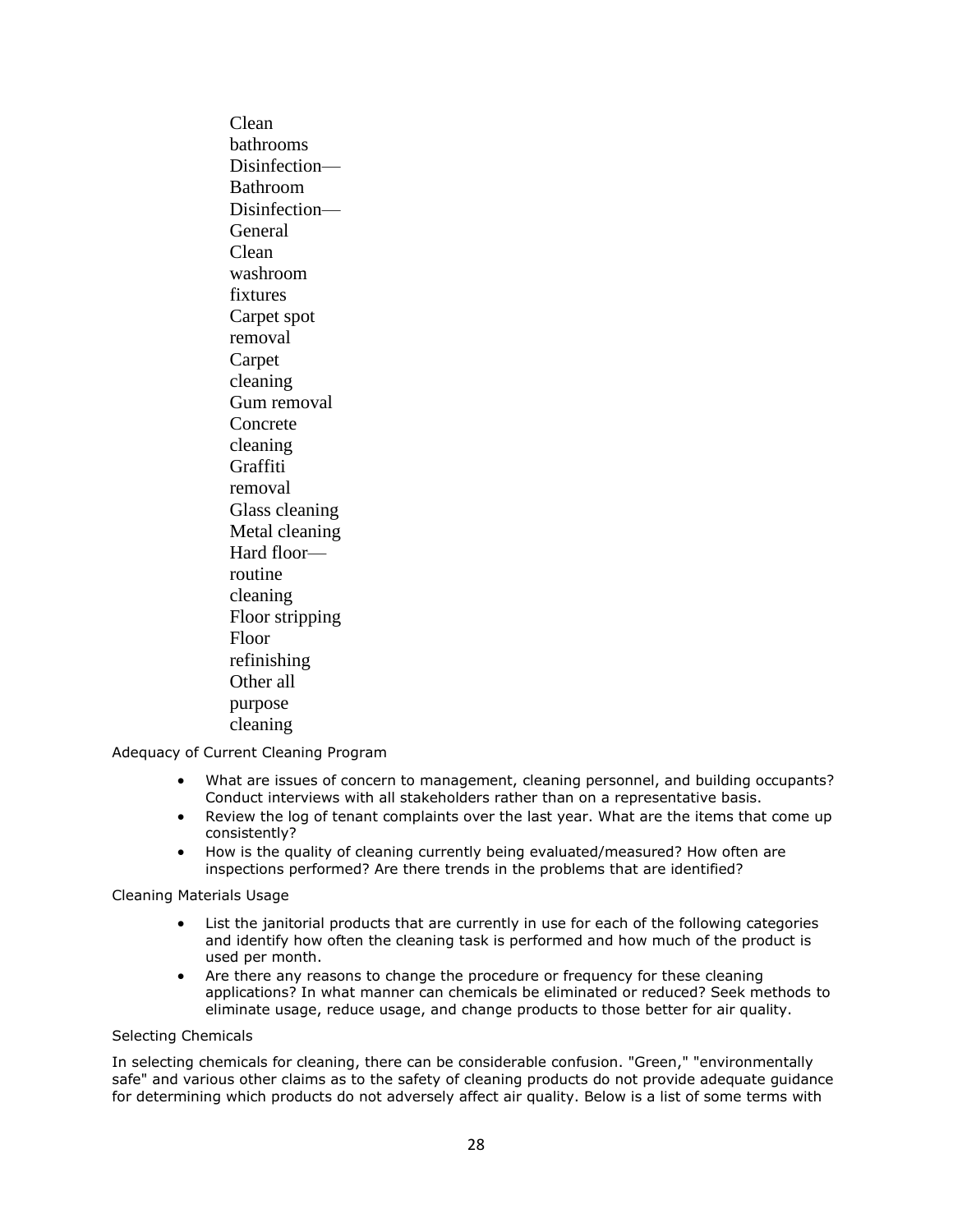which a buyer of chemical products needs to become familiar. The list also includes comments and discussion of alternatives to potentially hazardous chemicals.

Bio-Degradable: The product will break down in the environment over time into supposedly harmless materials. This does not mean the product is safe for the environment, including soil, water, or air. Chlorine-free: Contains no chlorine, a toxic chemical responsible for substantial problems in air quality as well as more poisonings each year than any other chemical. Oxygen bleaches, the chlorine-free alternatives for bleaching action, are less stable than chlorine bleaches, but much has been done to stabilize oxygen bleaches in the past few years. Do not use concentrated hydrogen peroxide in pure form for disinfection because its application to a flammable surface can cause it to ignite. For scouring, use of baking soda, borax and scrub pads provides additional cleaning capacity. Using a compound containing stabilized peroxide is useful for bleaching.

Natural: Implies the product does not contain synthetic ingredients. Since the use of this term is unregulated and the claim can only be verified by checking with the manufacturer, do not rely upon it for any selection criteria. And since naturally-occurring substances can also be harmful, this term does not have meaning with respect to air quality.

Neutral pH: The product is neither alkaline, nor acidic. These are most useful for products that require handling or mixing or are intended for application to bare skin. Even if a product has a neutral pH, it may have been refined from petroleum and other hydrocarbons and emit volatile fumes. For better air quality, it is often preferable to use a non-petroleum alkaline product rather than a solvent or petroleum-based neutral product. Very acidic or alkaline products that become airborne can cause irritation and even severe damage to skin, eyes, and lungs.

Non-Toxic: Supposedly only a very large amount will cause damage. Since this term is unregulated in its use, is has little meaning. Fewer than 5% of all cleaning compounds have been tested for safety. A few manufacturers test for skin irritation or ingestion effects. Since a product can impact air quality and affect people with a large range of sensitivities, a product claiming to be non-toxic may still cause adverse health effects.

Oxygenated: Helps whiten and brighten by releasing oxygen which breaks up stains, and eliminates mildew and mold. See Chlorine above. Oxygenated products, such as those containing hydrogen peroxide, can be as effective as chlorine when used in proper doses and according to safety instructions.

Phosphate-free: Generally meaningless term. Phosphates are allowed by law only in certain automatic dish detergents. Not a criterion for most purchases.

Surfactant: This is the active ingredient in most detergent cleaners, such as all- purpose cleaners, floor cleaners, dish detergents, fabric softeners, and hard surface cleaners. Most often they are created from petroleum and are neutral in pH. Surfactants are used to alter the surface properties of the surface being cleaned. This can make the surface more penetrable, easier to rinse, and less able to be adhered to and more repellant of dirt. Numerous surfactants have been used as reducing agents to dissolve heavy greases and soils. Surfactants are now available in non-petroleum-based (vegetable) forms and the newer surfactants offer interesting new chemistry for air quality. In general they have higher flash points. The vegetable-based surfactants rarely have alcohol or other solvents. They can easily be wiped on and off and do not require evaporative assistance, such as adding alcohol and ether to most window cleaners.

Deodorizer/Re-odorizer: This group of products may contain higher concentrations of quaternary ammonia than disinfectants. They also frequently contain strong fragrances and/or masking agents that diminish the sense of smell. Paradichlorobenzene and naphthalene are common ingredients in fragrance-emitting devices. Deodorizer products are often used in public bathrooms found in restaurants, motels, theaters, subways, trains, airports, airplanes, and other public facilities. The use of deodorizer/re-odorizer products can be avoided by increasing ventilation/air flow and thoroughly cleaning with mildly alkaline non-surfactant detergents followed by the use of disinfectants, preferably peroxide-based ones. Inspection by ultraviolet light is recommended after all intensive cleaning to verify that surfaces have been adequately cleaned.

Fragrance: This is an air pollutant that is intended to give the false impression that air is clean. Truly clean air has no smell. Fragrance formulas can contain benzene, toluene, styrene, and formaldehyde, along with other ingredients. Fragrance chemicals can enter the body through the lungs, skin, and nasal passageways. They can affect the brain and nervous system in a matter of seconds, either by their presence in the brain or via stimulation of olfactory nerves. Avoid all products that list fragrance as an ingredient or have a fragrant odor. Be aware that even if "fragrance" is not listed as an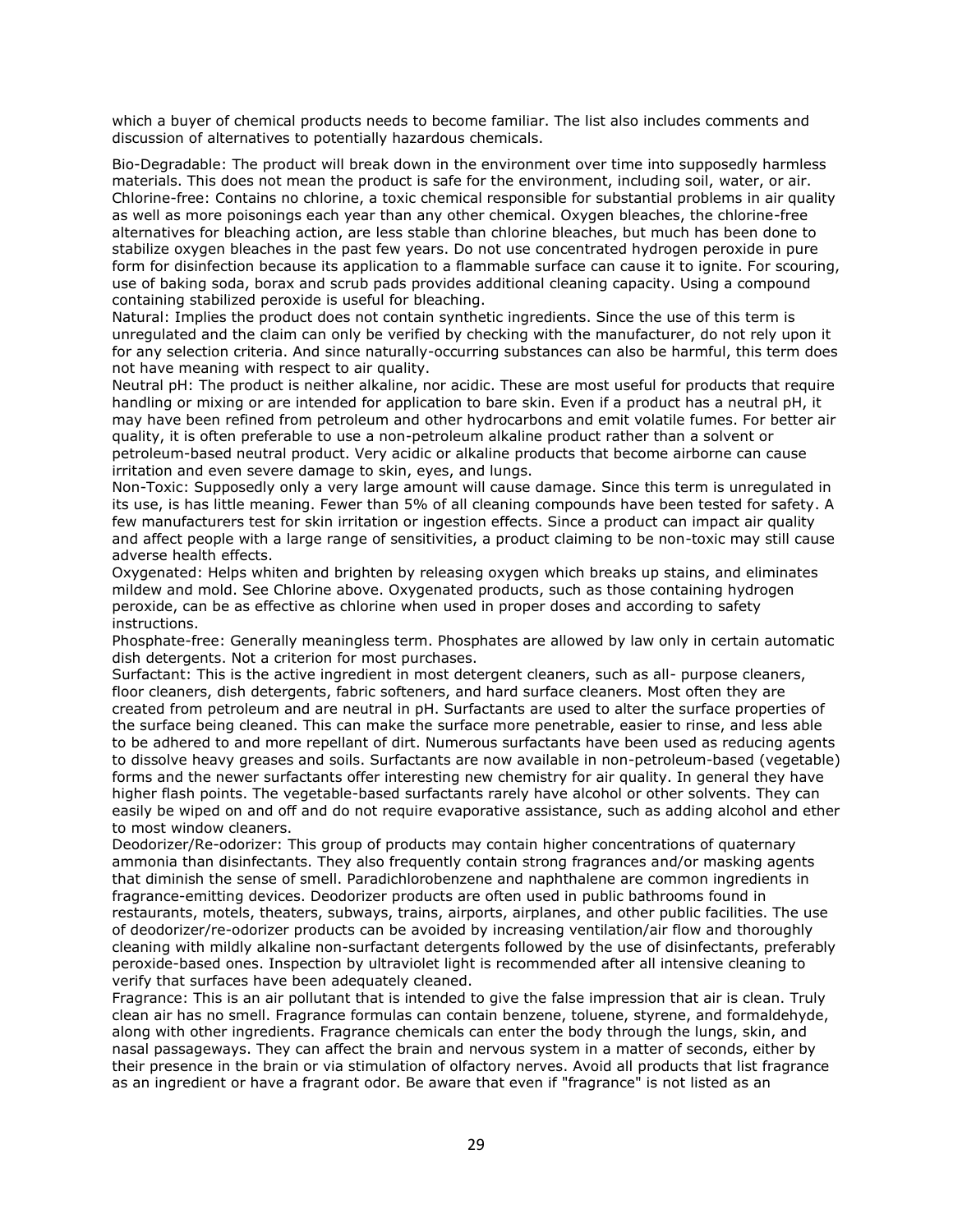ingredient, fragrance chemicals may have been added to a product for another purpose, or claimed to be added for another purpose – such as an anti-microbial stabilizer, blending agent, or enhancer. Solvent: Water is a solvent. Using alcohol, petroleum, and coal tar-based solvents for floor refinishing, metal cleaning, stain removal, and graffiti control is commonplace. To preserve air quality, use water as a solvent whenever possible. Use petroleum-based solvents only as a last resort. Non-water-based solvents should be used in controlled programs, with substantial increased ventilation, pre-notification of building occupants, use during low building occupancy, and retesting of air to make sure it is clear before a space is re-occupied. The use of many solvent products, such as spot stain-removers, can be eliminated by promptly cleaning stains, using mild detergent and baking soda with a gentle rubbing action and working in from the outside perimeter of the stain.

Vinegar: An acidic fluid usable for basic surface cleaning, window cleaning, and bathroom fixture wiping. The mild acidic properties provide the ability to remove hard water spots and cut soap films. Note that while vinegar is considered a less-toxic cleaner, some chemically sensitive individuals may react adversely to it.

# Getting Started

Eliminating fragranced products is perhaps the quickest and easiest step to improving air quality.

Eliminate air fresheners and fragrance-emitting devices. Do not use urinal or toilet deodorizer blocks which contain paradichlorobenzene, naphthalene, solvents or fragrances. Substitute vegetable-based surfactants combined with microbe-based urea reducing properties. Choose non-fragranced cleaners, hand soaps, and lotions. Choose basic paper items that do not contain fragrances. Do not use cleaner/disinfectant combination products. Disinfectants should be used after a surface is clean for optimal deep cleaning, which should be done on an as needed basis. Inspect cleaned areas using ultraviolet light to verify that the surface has been adequately cleaned. Concentrate heaviest cleaning on essential areas. This will control odor.

Find and remove room deodorizers and dispensing devices. Establish a policy restricting occupant usage of fragrance-emitting plug-ins.

Inventory all current products. Discontinue any product that has fragrance as an ingredient or has a strong odor—such as cleaners containing pine, tea tree oil, orange, lemon, or citrus.

Using Above Chart on Cleaning Materials Usage

Select products used most frequently. This is most often an all-purpose cleaner, a window cleaner, and disinfectant cleaner or straight disinfectant.

Most of these products are overused. In addition, suitable substitutes can almost always be found that have less impact on air quality.

Experiment with dosages to find the minimum amount of cleaning product that will accomplish the job. This is best done after selecting a new vegetable surfactant-based all-purpose cleaner, window cleaner, or oxygen-based disinfectant for bathrooms. Control dispensers to make sure that the minimum dosages necessary are dispensed.

Make increased use of mechanical/physical methods of cleaning to reduce chemical usage.

Vacuuming: Vacuuming extracts soil at a rate of barely 60% when done with typical upright vacuum systems found today. Carpets tend to absorb particles from the air as well as tracked-in grease and other contaminants. Using a stronger vacuum system with continuous suction (non-pumping action) combined with a slower motion increases the extraction rate to above 85%. Keeping vacuumed dirt and fumes from escaping from the vacuum and re-contaminating a room requires strong filtration. HEPA systems work well to remove particulate matter, but care needs to be taken to insure there are no air leaks around the filter. An activated charcoal impregnated membrane will absorb and trap gasses.

A strong vacuuming program that includes daily and thorough vacuuming is the first guard against the need for frequent carpet cleaning. Secondly, evaluate traffic patterns and use throw rugs and entry mats to protect carpeting in heavily trafficked areas that quickly become dirty. Only clean spots or small areas of carpet that require cleaning. Clean carpet on an "as-needed" basis rather than on a regular schedule.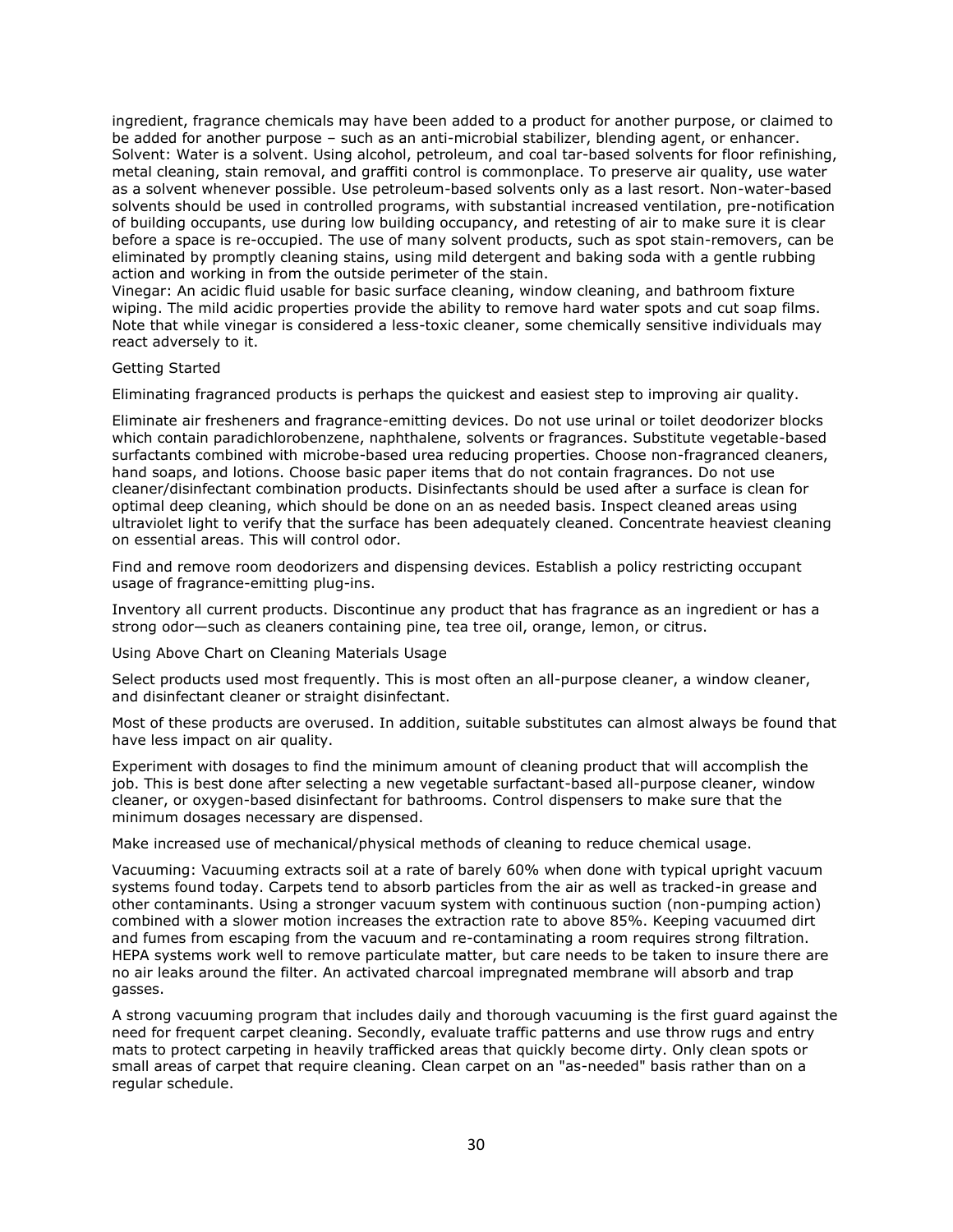For widespread carpet cleaning, employ extraction methods using steam; mild cleaners that do not contain fragrances or solvents; or peroxide-based cleaners and fast four hour drying to reduce impacts on air quality and chances of mold growth.

Dusting: Wipe surfaces for dusting with lint-free cloths or damp clean rags. This is usually as effective as using chemical dusting products.

Mopping & Buffing: Damp mop hard floors using soft water in high traffic areas. Wipe with a dry mop on return pattern. Frequent mopping protects the floors and reduces the need for buffing and refinishing. Buff floors during off hours using the minimum amount of product necessary to refinish the floor.

Floor Refinishing: Refinish floors based on need rather than a fixed schedule. Keep service records that include the date and area where floor was refinished and the products used. Mandate that only the minimum amount of product necessary to accomplish the job will be used. Provide personnel with information on tracking and the goal of chemical reduction. All stripping and refinishing needs to be done during non-occupancy periods with substantial increases in outside air flow.

# Keep Track

Using a computer, create an ongoing tracking system on reductions in the amount and number of chemicals used, changes in chemicals used, and eliminations of chemicals. This overall program needs to be continuously evaluated and communicated to building owners, managers, and occupants.

# **Steps for Implementing a Scent-Free Policy in the Workplace**

(Adapted from the Canadian Centre for Occupational Health and Safety)

What steps should I take when implementing a scent-free policy in the workplace?

The situation may arise and create the need for a scent-free policy. As with most workplace policies, be sure to consider the following:

- Conduct an assessment or survey of the employees to determine the extent of the problem. Collect opinions and suggestions at the same time to help you develop a policy appropriate to your workplace.
- Designate one key person to oversee the project and its development. If you work at a large company, it may better to create a committee with members representing all groups (employees, unions, management).
- Involve the health and safety committee, and get management commitment from the beginning.
- Set and stick to deadlines for creating a draft policy, a review of the policy, and for implementation.
- Be sure that all employees have been fully informed of the policy and that they know what they have to do before the policy becomes effective.
- Educate the employees. You may choose to include brochures or flyers in payroll envelopes, publish articles in company newsletter, or give presentations. In any case, the goal is to inform all employees of the health concerns related to scents and why the policy is needed.
- Address any concerns the employees raise openly and honestly. Reinforce the idea that this policy is being implemented as a result of medical concerns – not merely because of a dislike for a certain smell.
- Make it clear that the policy applies to everyone (including visitors, patients, etc).
- Search local legislation for any supporting documentation.
- Do not limit the scent free policy to perfumes and colognes. Many cleaning and personal care products also have scents.
- Post a list of "approved" unscented products and where they are available locally.
- Review all MSDSs for the products currently used and for those you are considering using. Make sure that the ingredients are acceptable. Remember that some products which claim to be scent-free may be using additional chemicals to mask smells instead of truly being "unscented".
- Conduct trials in limited areas before purchasing large quantities of a product.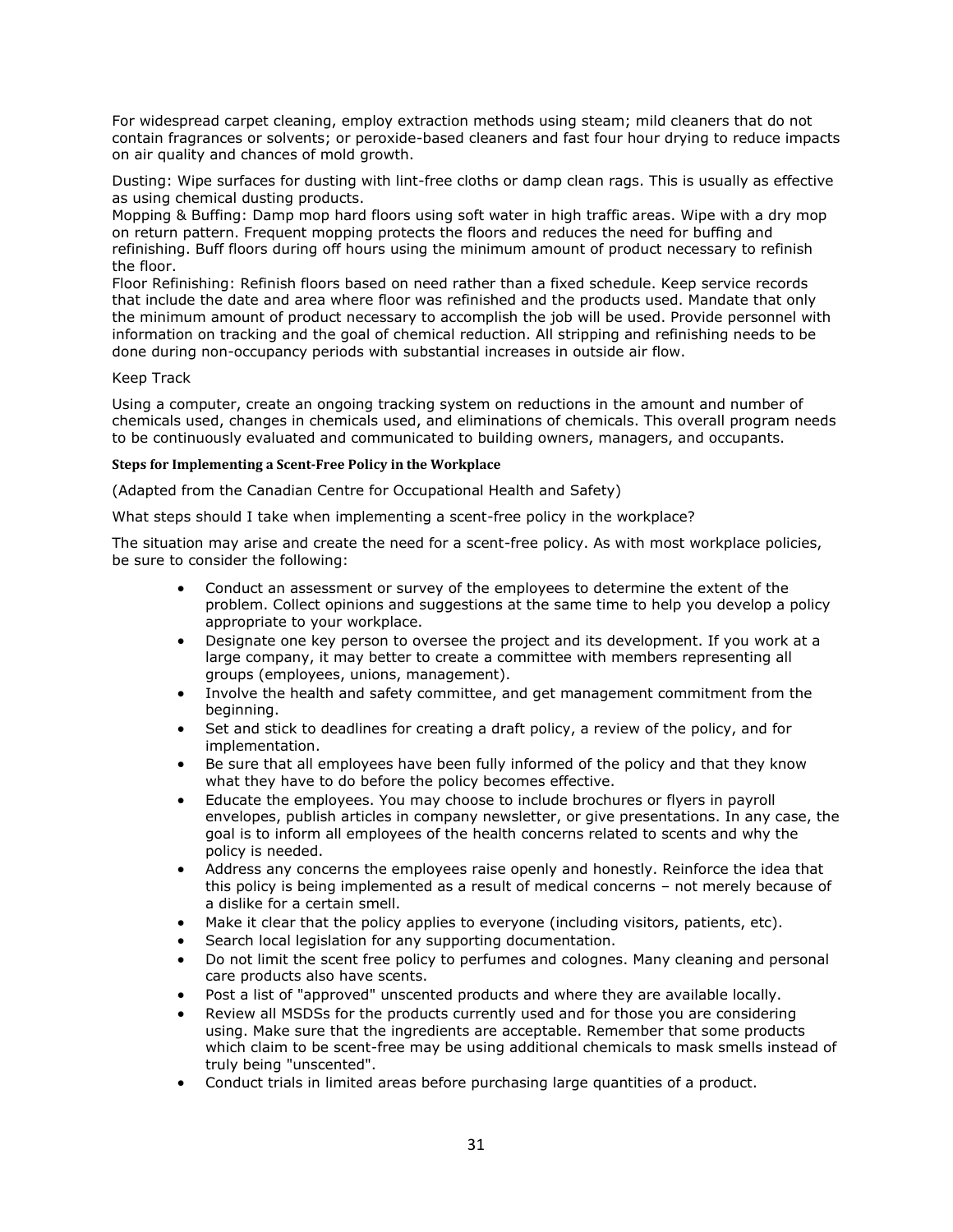- Post notices that waxing, shampooing, painting, or spraying (etc.) will be conducted one week beforehand so that affected personnel can make arrangements or have their duties modified during that time.
- Put the policy statement notice on all appointment cards, stationery, room booking notices, employment postings, etc.
- Decide on wording for 'Scent Free' signs and where the signs will be posted.
- Let everyone know that the policy will be reviewed and can be changed because of experience or new knowledge.

What is an example of a policy?

Policies should be based on the health concerns of employees - especially those who have sought medical help. Keep the policy short, but specific. The policy must also apply uniformly throughout the company.

# **Sample: Scent-Free Policy**

# Policy:

Due to the health concerns arising from exposure to scented products, ABC Company Inc. has instituted this policy to provide a scent-free environment for all employees and visitors.

Definitions:

The use of scented products will not be allowed within the building at any time. In addition, all materials used for cleaning will be scent-free (where ever possible).

A list of locally available scent-free products is available from the health and safety office.

Procedure:

Employees will be informed of this policy through signs posted in buildings, the policy manual, promotional materials and will receive orientation and training.

Visitors will be informed of this policy through signs and it will be explained to them by their host.

Any violations of this policy will be handled through standard disciplinary procedures.

This policy is effective on 01/01/01.

What should the 'posted notice' say?

Signs should be posted near the entrances to company building(s). In addition, statements on business cards, letter head or promotional materials may be helpful if you receive a lot of visitors.

Examples include:

Some people who work at ABC Company report sensitivities to various chemical-based or scented products. We ask for everyone's cooperation in our efforts to accommodate their health concerns.

In response to health concerns, ABC Company has developed a Scent-Free Policy. Scented products such as hair spray, perfume, and deodorant can trigger reactions such as respiratory distress and headaches. Staff and visitors are asked to not use these products when reporting to this office.

ABC Company is a Scent-free environment. Please do not use scented products while at work.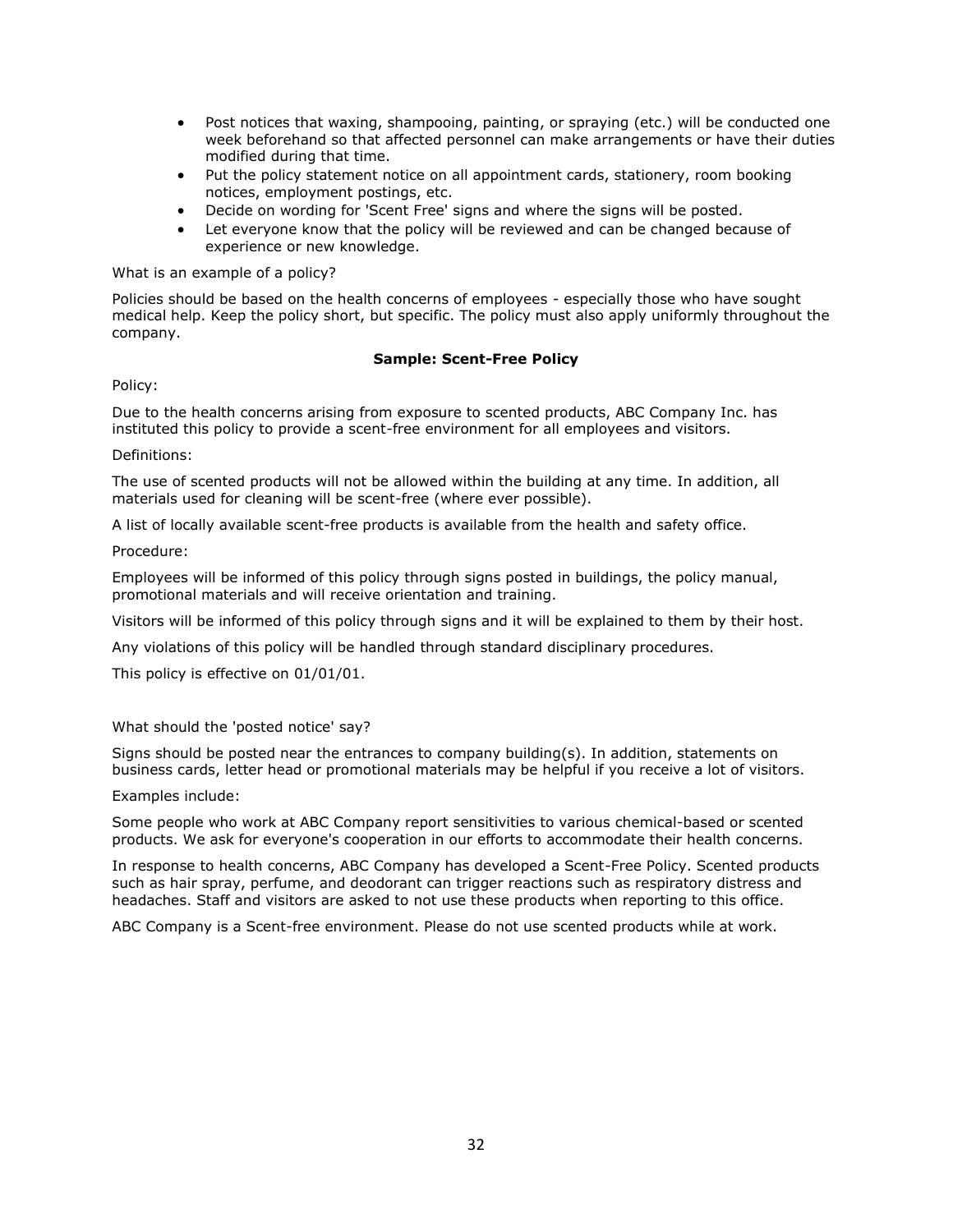# **Designated Cleaner Air Rooms**



#### **Introduction and Overview**

Individuals with multiple chemical and/or electromagnetic sensitivities have identified the availability of designated cleaner air rooms and paths of travel in public and commercial buildings as highly important for improving access. The Designated Cleaner Air Rooms Committee examined the rationale for having Designated Cleaner Air Rooms, the types of buildings or occupancies that may be appropriate for having such rooms, the minimum criteria for such a designation, and who would benefit from having these rooms.

# Promising Practices

In November 2001 the State of California adopted a Cleaner Air Symbol and Conditions of Use in its building code to identify areas in publicly funded or leased facilities owned by the State of California that are accessible to and useable by people who are adversely impacted by airborne chemicals or particulate(s) and/or the use of certain electrical fixtures or devices.(1) The symbol can be used when minimum conditions established in the code are met. Use of the designation is voluntary.

#### Click for a **fact sheet on the [California](https://web.archive.org/web/20201018112913/http:/www.documents.dgs.ca.gov/dsa/pubs/cleanerair_factsheet.pdf) Cleaner Air Symbol and Criteria** See 1117B.5.11 Cleaner air symbol (page 109) of the **California Code of [Regulations](https://web.archive.org/web/20201018112913/http:/publicecodes.cyberregs.com/st/ca/st/b200v10/st_ca_st_b200v10_11b_sec018_par034.htm)** for the code language: (**See [Appendix](https://web.archive.org/web/20201018112913/https:/www.access-board.gov/research/completed-research/indoor-environmental-quality/appendices) A**)

#### Recommended Actions

The Committee was charged with

- 1. reviewing the California symbol and criteria and investigating where it has been implemented, how it has worked, and what modifications and improvements, if any, are necessary to recommend broader usage;
- 2. developing and promoting a national Cleaner Air Symbol and Conditions of Use as appropriate; and
- 3. defining the scope of guidelines for creating an ideal zone (room and path of travel) hereafter referred to as a Clean Air Room in buildings for people with chemical and/or electromagnetic sensitivities.

During the project, the scope of work was expanded to include a brief discussion of accommodations for people with multiple chemical and/or electromagnetic sensitivities to address the needs of those individuals for whom a Cleaner Air Room would not provide adequate access or for those situations when such a designation would not be possible or feasible. Resources that address access and accommodations for people with multiple chemical and/or electromagnetic sensitivities at work, at school, at public meetings, and in hospitals are included at the end of this report.

# Committee Recommendations

- The Committee highly recommends that the Access Board and/or the National Institute of Building Sciences (NIBS) fund or seek funding for FY2006 to develop specifications for designing and constructing a Clean Air Room and Path of Travel, the ideal or model room. This project is a natural outgrowth of the work of the other three committees.
- The Committee proposes a Pilot Project for FY2006 to implement a national Cleaner Air Symbol, as promulgated by the State of California, and Conditions of Use, as modified in the National Cleaner Air Signage, Conditions of Use section below, in select public and commercial buildings such as independent living centers, disability organizations, schools and other educational institutions, public meeting places, or other business or government entities. The Committee recommends that one or more committee members in conjunction with the Access Board and/or the National Institute of Building Sciences assist in its implementation, track its use, analyze how well it has worked, and determine whether modifications or improvements are necessary prior to recommending promotion nationally. This same group would also examine implementation of the California Signage which is expected to take place during the same time frame.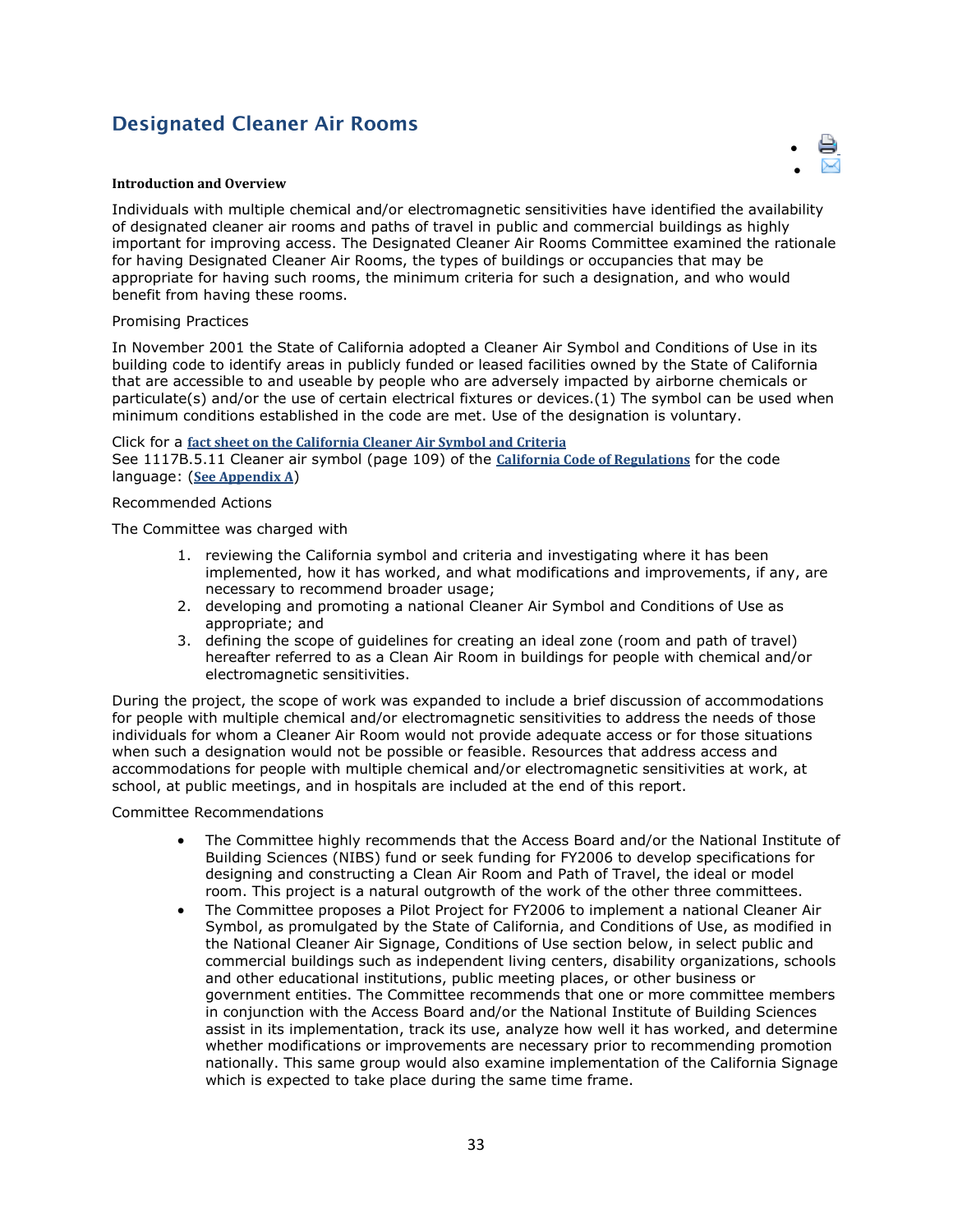• The Committee recommends that the Access Board, or a committee created by the Board, identify, review, summarize, and publish best practices for accommodations for people with multiple chemical and/or electromagnetic sensitivities on the website. Such a project was previously proposed by Access Board officials and discussed with members of this Committee but was not part of the charge of the current project.

# National Cleaner Air Signage

# **Background**

In November 2001 the State of California adopted the California Cleaner Air Symbol, California Building Code, Title 24, Parts 2 and 12, 1117B.5.11ff., which established a symbol and criteria for conditions of use to identify a room, facility, and paths of travel that are accessible to and useable by people who are adversely impacted by airborne chemicals or particulate(s) and/or the use of electrical fixtures and/or devices. Installation and use of the Cleaner Air Symbol is on a voluntary basis in state buildings. The Committee learned that the Cleaner Air Symbol has yet to be implemented in California although members of our group are aware of individuals in California and in other states who are using the symbol as a means of advocating for or obtaining individual access needs.

The California Cleaner Air Symbol and Conditions of Use were also proposed for adoption at the meeting of the Accredited Standards Committee A117 on Architectural Features and Site Design of Public Buildings and Residential Structures for Persons with Disabilities in December 2001.(2) The Cleaner Air Symbol received a favorable vote. It was later dropped prior to the issuance of the final standard in 2003: International Code Council, American National Standard-Accessible and Useable Buildings and Facilities, ICC/ANSI A117.1-2003. The Cleaner Air Symbol is expected to be reintroduced for consideration during a new standard cycle that will begin shortly. The Standard must be adopted by a state or locality to be enforceable.

The Committee also discussed the identification of state buildings in California that might qualify for the Cleaner Air Symbol either due to a building's unique ability to meet the implementation criteria, or the need to make public meeting rooms accessible for those with chemical and/or electromagnetic sensitivities. Committee members are also aware of the need to encourage residents of California who may need to access state buildings to seek to implement the Cleaner Air Symbol.

National Cleaner Air Signage

# **Purpose**

To provide voluntary guidelines for a Cleaner Air Symbol that can be used nationally or adapted for state and local use.

# **Proposed Language**

National Cleaner Air Symbol: The national symbol shall be the standard used to identify a room, facility, and paths of travel that are more accessible to and useable by people who are adversely impacted by airborne pollutants, such as those with chemical sensitivities, asthma, and other respiratory conditions, and/or people who are adversely impacted by electromagnetic fields from electrical fixtures and equipment such as those with electromagnetic sensitivities.

The Symbol will comply with the specifications as described in the California code.

When the Cleaner Air designation symbol is used, the following requirements must be met:

- The symbol and text, "Cleaner Air" is displayed within a minimum 6-inch square
- The Cleaner Air Symbol is shown as either a negative or positive image.
- The symbol and text are posted in either black and white, or in Federal Blue and white. When blue is used, Federal Blue Color No. 15090, Federal Standard 595B, is used.
- There is at least a 70% color contrast between the backgrounds of the sign and the surface that it is mounted on.

# **Conditions of Use**

The Cleaner Air Symbol may be posted to identify the room and path of travel if there is verification that the room, facility, and path of travel to the room meet all of the Cleaner Air Requirements as indicated below: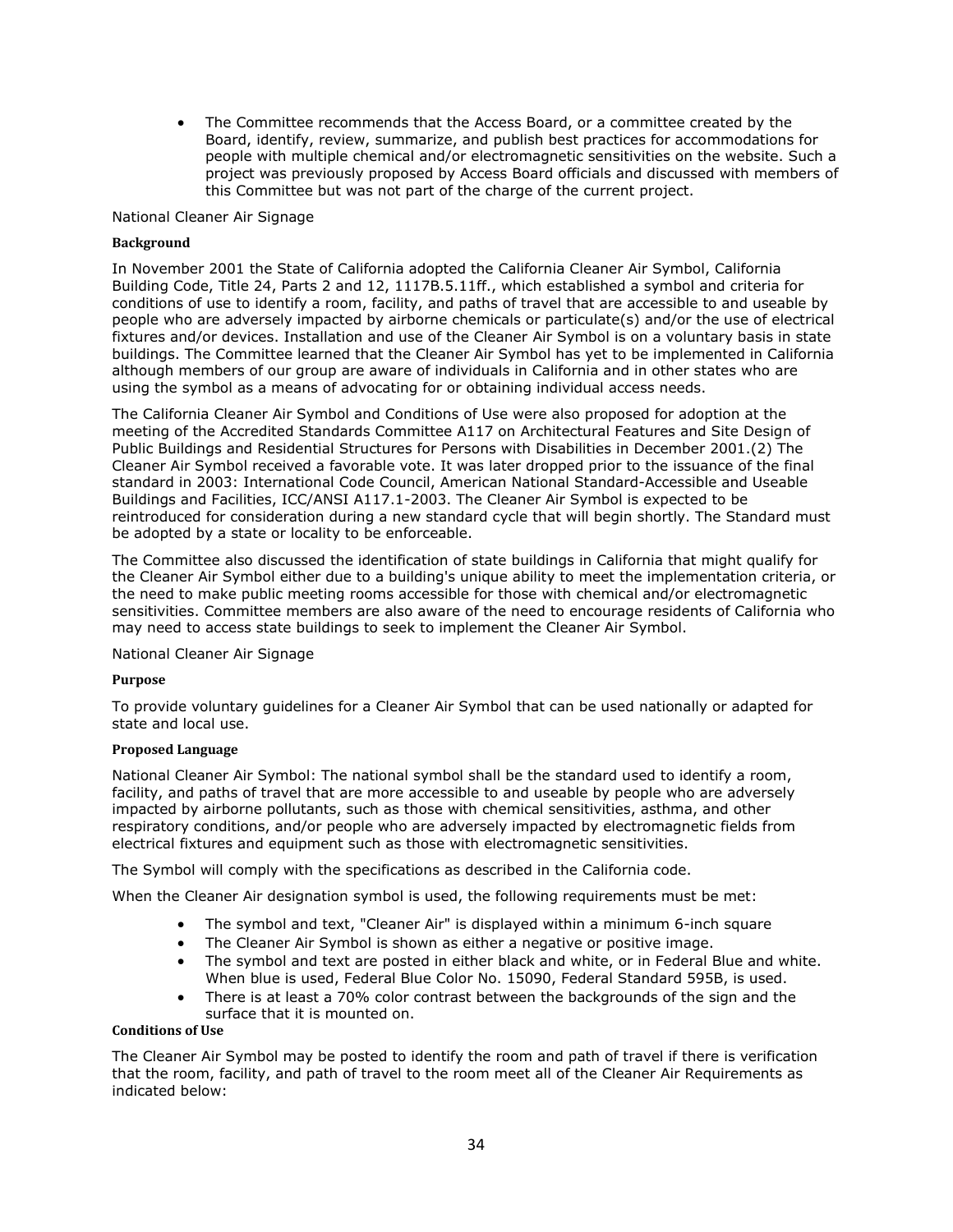- No Smoking
- Fragrance-Free
- Pesticide-Free (Indoors and Outdoors)
- Least Toxic/Risk Cleaning Products
- No Recent Construction or Remodeling Including Carpet Installation
- Cell phones turned off
- Ability to turn off or unplug computers and other electrical equipment by occupant or staff
- Ability to turn off fluorescent lighting by occupant or staff
- Ability to adjust temperature and air flow by occupant or staff, or the availability of operable window(s)

# Paths of Travel

Every effort should be made to make the Paths of Travel as accessible as possible for those with multiple chemical and/or electromagnetic sensitivities even though the paths of travel might not meet all of the criteria of the Cleaner Air Room. It is important that the Path of Travel from the building entrance to the Cleaner Air Room be as short as possible. The building entrance should also be fully accessible to those with mobility and other impairments.

# Restrooms

If possible, restrooms that are already fully accessible to those with mobility and other impairments should be designated for use by those individuals using the Cleaner Air Room. These restrooms should be located along the path of travel or as close as possible to the Cleaner Air Room. The restrooms should meet as many of the criteria as possible. The restrooms should prohibit smoking and be free of perfumes, fragranced products, air fresheners, deodorizers, and pesticides. Cleaning should be done with the same least toxic products used in the Cleaner Air Room. Cell phones should be turned off along the path of travel and in the restrooms.

# Contact Information

Contact Information for the building/facilities manager or the designated agent responsible for maintaining and/or recording activity in the Cleaner Air Room should be posted at the Cleaner Air Room and at the accessible entrance, if possible, and be readily available to anyone seeking additional information by telephone, fax, e-mail, or mail.

# Maintaining a Cleaner Air Record Log

A log shall be maintained on site, accessible to the public either in person or by telephone, fax, e-mail, mail or other accessible means as requested. One or more individuals shall be designated to maintain the log. The log shall record any product or practice used in the designated Cleaner Air Room, the path of travel, and accessible restrooms, as well as scheduled activities that may impact the Cleaner Air designation. The log shall also include the product label and Material Safety Data Sheet(s), as available, for any products used. Note, however, that neither the MSDS nor the product label provides complete information on product ingredients or their potential health effects.

# Removal of the Symbol

If the path of travel, room and/or facility restrooms identified by the Cleaner Air Symbol should temporarily or permanently cease to meet the minimum conditions as set forth above, the Cleaner Air symbol shall be removed and shall not be replaced until the minimum conditions are again met.

# Temporary Use of Cleaner Air Symbol

The Cleaner Air Symbol may be used to identify a room, path of travel, and restrooms that meet the conditions of use on a temporary basis.

Further explanation of the Criteria for Conditions of Use

# **No Smoking**

Smoking is prohibited in the path of travel, Cleaner Air Room, and restrooms serving the room. To qualify as a Cleaner Air Room, the room, path of travel, restrooms and surrounding area must be free of tobacco residue. Those who smoke, or who have tobacco residue on their person, would be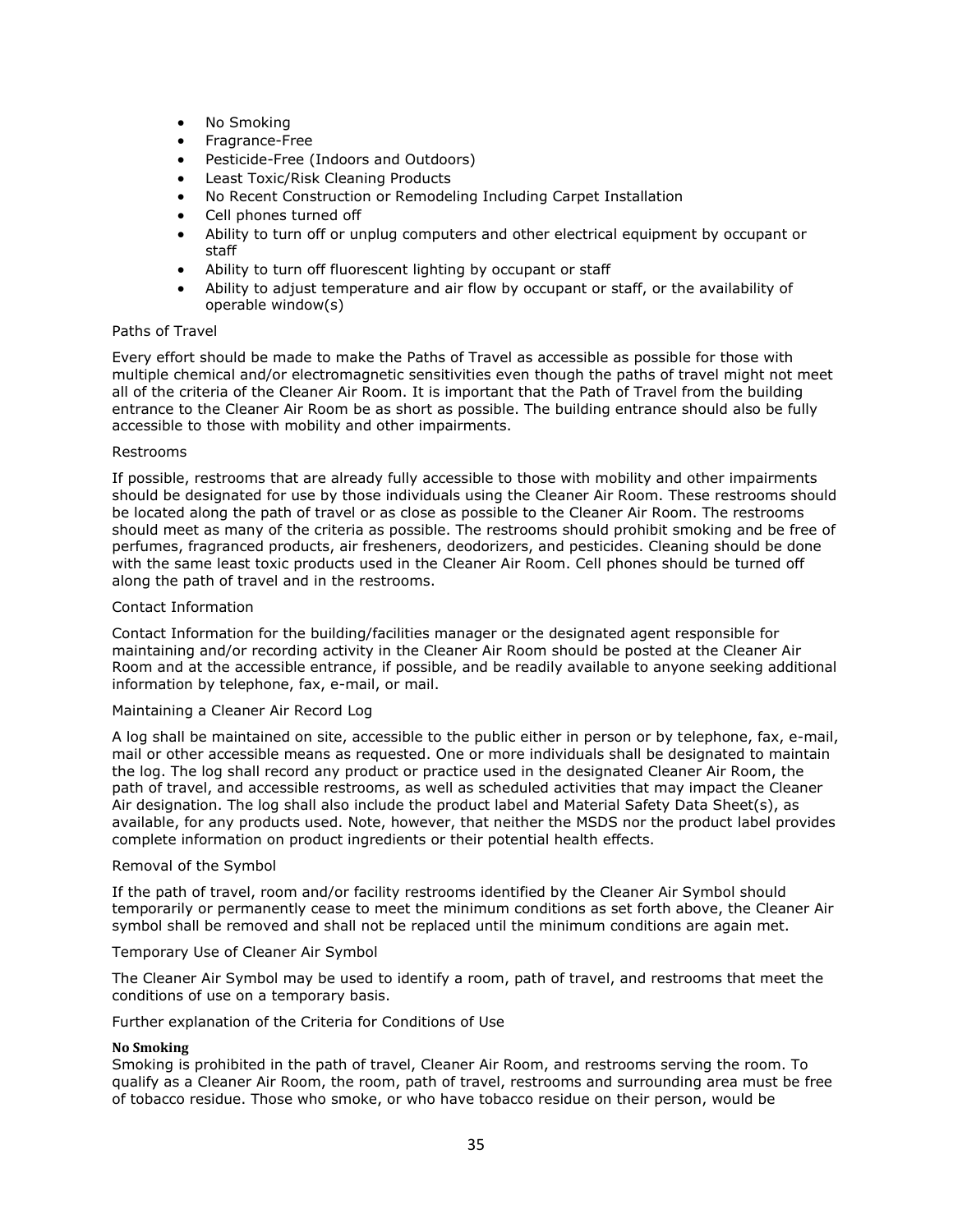prohibited from using the room. Smoking should be restricted to outdoor, designated smoking areas that are at a minimum 100 feet from paths of travel, entryways, operable windows, and air intakes. (**See No Smoking Policy, Operations and [Maintenance](https://web.archive.org/web/20201018112913/https:/www.access-board.gov/research/completed-research/indoor-environmental-quality/operations-and-maintenance) Report**)

# **Fragrance-Free**

Prohibit fragrance-emitting devices (FEDS), air fresheners, deodorizers, and similar products. Recommend that no fragranced, citrus-and/or pine-based products be used in cleaning or maintaining the room, path of travel, and restrooms. Any persons with perfume, cologne, aftershave, as well as fragranced personal care and laundry products, would be prohibited from using the room. (**[See](https://web.archive.org/web/20201018112913/https:/www.access-board.gov/research/completed-research/indoor-environmental-quality/operations-and-maintenance) [Fragrance-Free](https://web.archive.org/web/20201018112913/https:/www.access-board.gov/research/completed-research/indoor-environmental-quality/operations-and-maintenance) Policy, Operations and Maintenance Report**)

# **Pesticide-Free Indoors and Outdoors**

Practice Integrated Pest Management. Use least hazardous pest management materials such as nonvolatile baits, sticky traps, and boric acid with knowledge and input from those using the path of travel and Cleaner Air Room. The sign should be removed in the event of a least hazardous pesticide application for 24-48 hours because it is likely that the certified pest control applicator is in regular contact with chemical pesticides and could leave residue from clothing or equipment. In addition, some chemically sensitive individuals may be made sick by exposure to even least hazardous pesticides especially when they are first applied.

In the event of a chemical pesticide application made to the building or grounds, other than a least hazardous pesticide such as those listed above, remove the sign and consult with those who use the space and others regarding the length of time that the room would need to be closed to protect affected populations based on the product(s) used. (**See Operations and [Maintenance](https://web.archive.org/web/20201018112913/https:/www.access-board.gov/research/completed-research/indoor-environmental-quality/operations-and-maintenance)** for least hazardous pest management materials and cautions in the event that a chemical pesticide application is considered for use in the Cleaner Air Room, Path of Travel, Restrooms, or the building or grounds.) **Least Toxic/Risk Cleaning Products**

Avoid or limit the use of products containing chlorine, ammonia, quaternary ammonium, phenol, isopropyl and other alcohols, formaldehyde, and other petroleum distillates. Do not use fragranced, citrus-and/or pine-based cleaning products as mentioned above. Consult those who plan to use the Cleaner Air Room and Path of Travel for cleaning product recommendations. Follow the recommendations of Operations and Maintenance Report for best practices.

# **No Recent Construction or Remodeling Including Carpet Installation**

Every effort should be made to avoid remodeling activities in the Cleaner Air Room, path of travel, and restrooms. Any remodeling activity would require removal of the signage. The length of time for removal should be determined by the type of activity, extent of the remodeling, and the products and materials selected for use. It is important to choose the least toxic, least problematic products and practices. Except for minimal touch up painting, for example, it would not be unusual to have the signage removal in effect for a period of 3- 6 months to a year or more depending on the nature and extent of the remodeling activity. Be sure to consult building occupants with existing health problems and those who are using the Cleaner Air Room for their input and to help determine when the Cleaner Air Room may again be safe for use. (**See Products and [Materials](https://web.archive.org/web/20201018112913/https:/www.access-board.gov/research/completed-research/indoor-environmental-quality/building-products-materials) Report** and **Design and [Construction](https://web.archive.org/web/20201018112913/https:/www.access-board.gov/research/completed-research/indoor-environmental-quality/design-construction) [Report](https://web.archive.org/web/20201018112913/https:/www.access-board.gov/research/completed-research/indoor-environmental-quality/design-construction)** for more information)

# **Cell Phones Turned Off**

Protect those with electromagnetic sensitivities and others who may be adversely affected by electrical equipment.

# **Ability to turn off or unplug computers and other electrical equipment by occupant or staff**

Protect those with electromagnetic sensitivities and others who may be adversely affected by computers and electrical equipment.

# **Ability to turn off flourescent lighting by occupant or staff, or the availability of operable window(s)**

LEED (Leadership in Energy and Environmental Design) recommendations for new construction call for individual control of lighting.(3) Newer fluorescents that contain electronic rather than magnetic ballasts may be less problematic for some people with electromagnetic sensitivities because they do not produce a visible flicker or audible hum. They are also less prone to trigger seizures.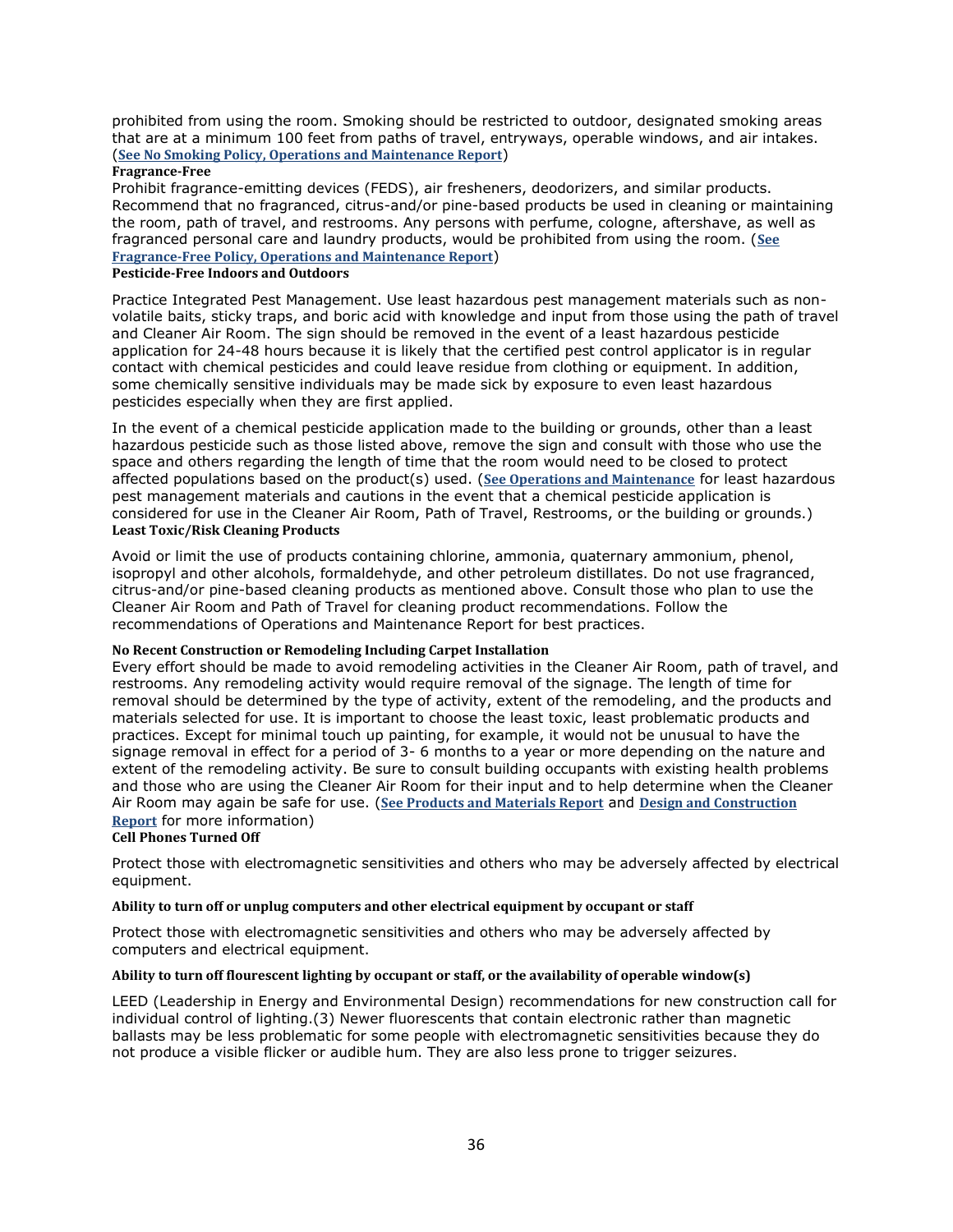# **Recommendations for Accommodations**

• People with chemical and/or electromagnetic sensitivities can experience debilitating reactions from exposure to extremely low levels of common chemicals such as pesticides, cleaning products, fragrances, and remodeling activities, and from electromagnetic fields emitted by computers, cell phones, and other electrical equipment.

•

The severity of sensitivities varies among people with chemical and/or electromagnetic sensitivities. Some people can enter certain buildings with minor accommodations while others may be so severely impacted that they are unable to enter these same spaces without debilitating reactions. Furthermore individual tolerances to specific exposures can vary greatly from one individual to the next. Meanwhile some exposures, such as the application of certain pesticides or extensive remodeling, for example, may be devastating to all chemically sensitive people and make a building or facility inaccessible for a substantial period of time.

According to the Americans with Disabilities Act (ADA) and other disability laws, public and commercial buildings are required to provide reasonable accommodations for those disabled by chemical and/or electromagnetic sensitivities. These accommodations are best achieved on a case-by-case basis.

Reasonable accommodations for a chemically sensitive and/or electromagnetically sensitive individual can include providing a space or meeting area that addresses one or more of the Cleaner Air criteria, upon request, such as

- Remove fragrance-emitting devices (FEDS)
- Delay or postpone indoor or outdoor pesticide applications, carpet cleaning, or other cleaning or remodeling until after the meeting
- Provide room or meeting area near exterior door or with window(s) that can be opened
- Require cell phones and computers be turned off
- Provide incandescent lighting in lieu of fluorescent lighting
- Provide at least one nonsmoking, fragrance-free person per shift to provide services (e.g. nurse, police officer, security guard, clerk )

For individuals who are unable to use or meet in a building or facility, or who are too severely impacted by chemical and/or electromagnetic exposures to use a designated Cleaner Air Room, accommodations may include:

- Meet an individual at the door or outside to conduct business
- Allow a person to wait outside or in car until appointment
- Provide a means, such as a phone, intercom, bell, or buzzer to summon staff to an outside door for assistance
- Permit business to be conducted by phone, fax, mail, or e-mail rather than in person
- Allow participation in a meeting by speakerphone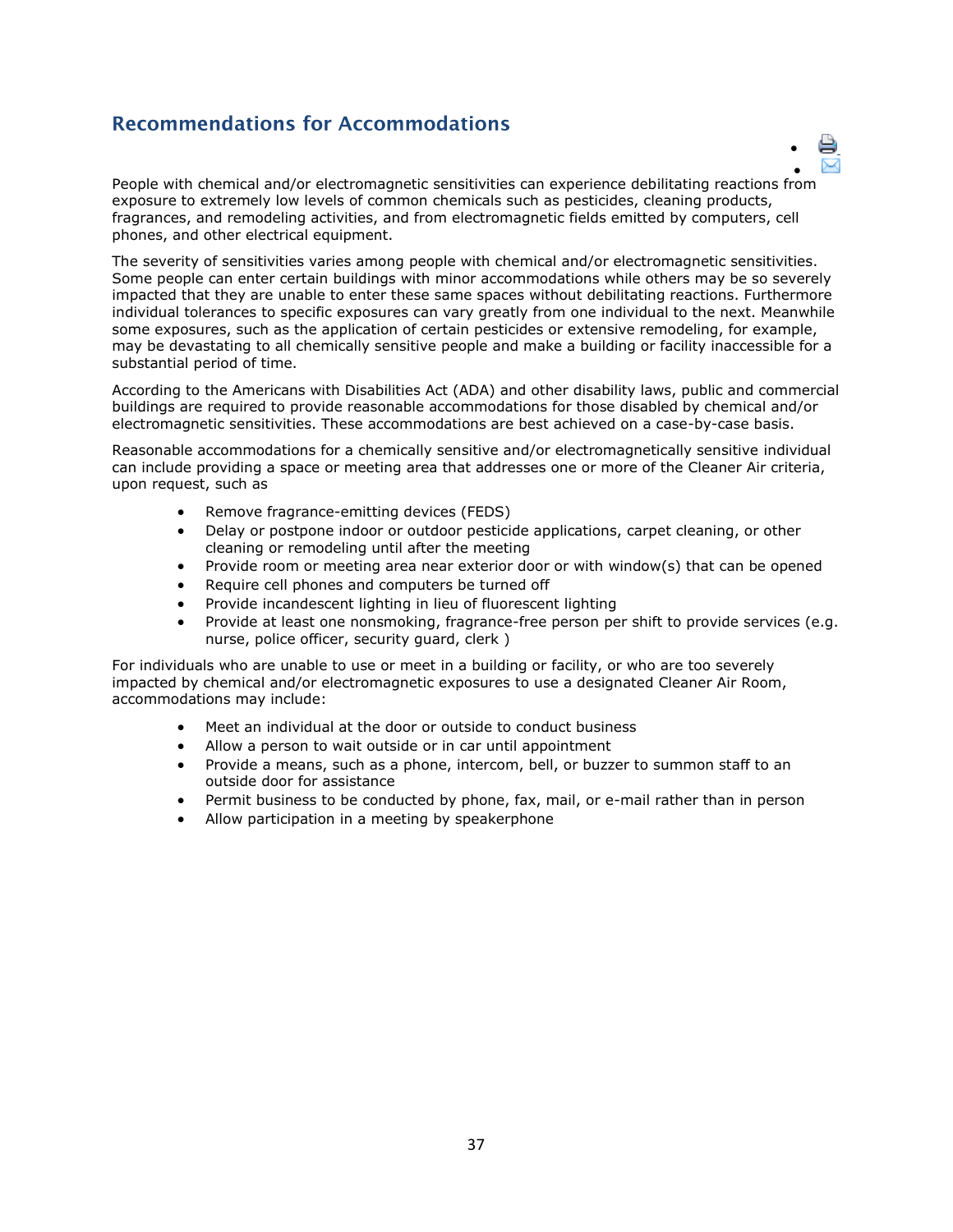# **References & Resources**

# **Special Acknowledgement**



The Committee extends a generous thank you to Sharon Toji, Access Communications, for designing the Cleaner Air Symbol and making it available for public use.

# **References**

- 1. California Access Compliance Reference Manual, Division of the State Architecture, Chapter 11B Part 2 Title 24, California Code of Regulations 110 November 1, 2002.
- 2. American National Standards Institute (ANSI) Accredited Standards Committee A117, **[Committee](https://web.archive.org/web/20201018092206/http:/www.iccsafe.org/cs/standards/A117/) on Accessible and Usable Buildings and Facilities**
- 3. LEED™ Green Building Rating System for New Construction & Major Renovation, (LEED-NC), Version 2.1, **US Green [Building](https://web.archive.org/web/20201018092206/http:/www.usgbc.org/) Council**, pages 68 and 69. LEED Controllability of Systems: 6.1 Provide at least an average of one operable window and one lighting control zone per 200 SF for all regularly occupied areas within 15 feet of the perimeter wall. 6.2 Provide controls for each individual for airflow, temperature and lighting for at least 50% of the non-perimeter, regularly occupied areas.

Resources for Access and Accommodations

Lamielle, M, Creating an Accessible Indoor Environment, Fact Sheet, National Center for Environmental Health Strategies, 2004.

Lamielle, M. Multiple Chemical Sensitivity and the Workplace, National Center for Environmental Health Strategies, 2004.

Temple, T., Healthier Hospitals, Ohio Network for the Chemically Injured, 1996.

Miller, CS, Ashford, NA, Multiple Chemical Intolerance and Indoor Air Quality. In Indoor Air Quality Handbook, Spengler, J, Samet J and McCarthy J, Eds., New York, McGraw-Hill, Inc., 2000.

**Job [Accommodations](https://web.archive.org/web/20201018092206/http:/www.jan.wvu.edu/) Network**, a free service of the Office of Disability Employment Policy, U.S. Department of Labor

**University of [Minnesota,](https://web.archive.org/web/20201018092206/http:/diversity.umn.edu/disability/) Disability Services, Internal Guidelines Regarding Multiple Chemical [Sensitivity/Environmental](https://web.archive.org/web/20201018092206/http:/diversity.umn.edu/disability/) Illness (MCS/EI)**

**The [Evergreen](https://web.archive.org/web/20201018092206/http:/www.evergreen.edu/policies/g-air.htm) State College, policy on air quality**

# Committee

#### **Active**

Chair—Michael Mankin, Division of the California State Architect Libby Kelly, Council on Wireless Technology Impacts Mary Lamielle, National Center for Environmental Health Strategies Ann McCampbell, Multiple Chemical Sensitivities Task Force of New Mexico Susan Molloy, National Coalition for the Chemically Injured Toni Temple, Ohio Network for the Chemically Injured

#### **Contributing**

Mark Jackson, Lennox Industries, Inc. R. Bruce McCreary, Snowflake, AZ

# **Commenting**

Dora McGregor, Salt Lake City, UT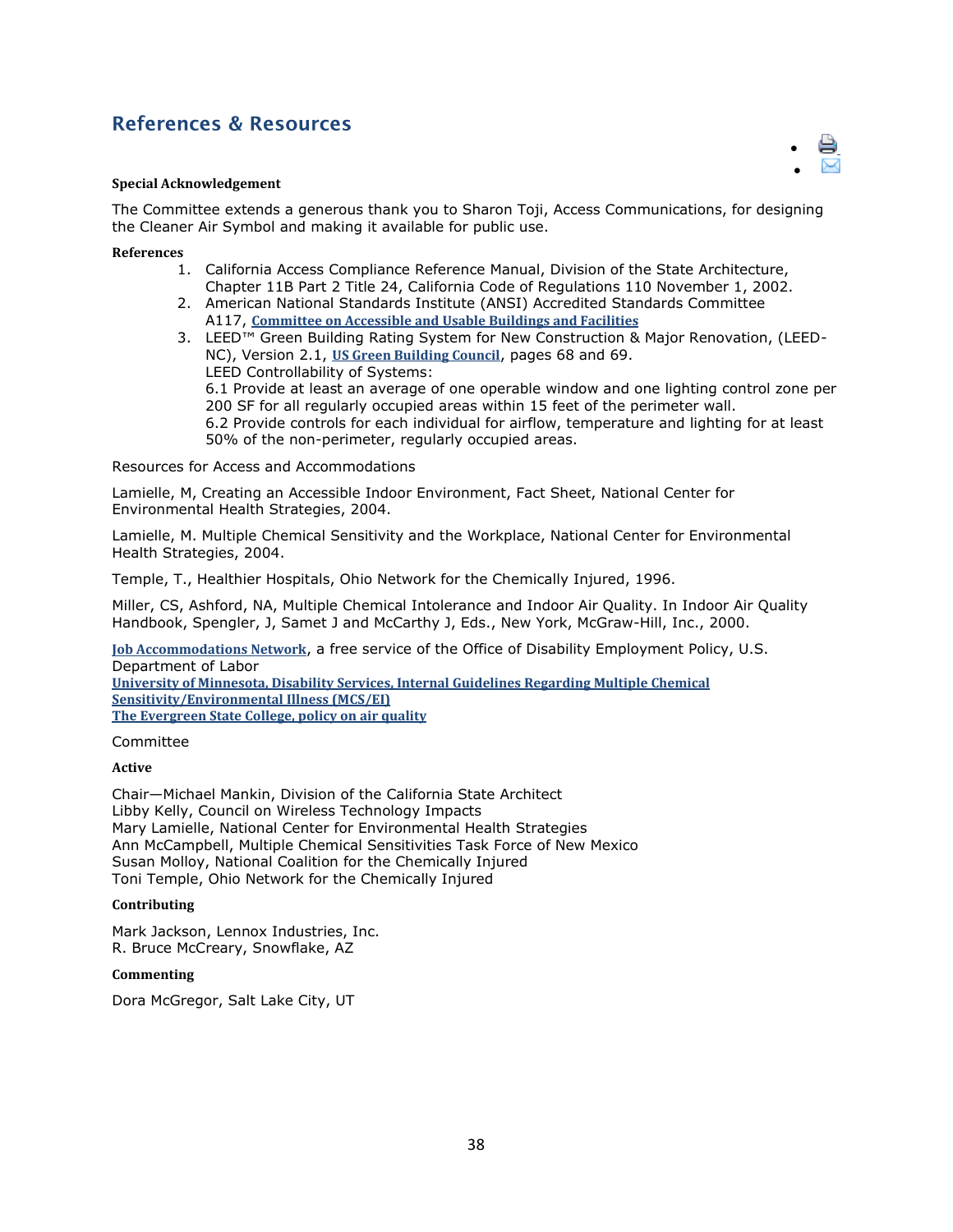# **Appendices**



# **Appendix A - 1117B.5.11 Cleaner air symbol of the California Code of Regulations**

1117B.5.11 Cleaner air symbol. "STRICTLY FOR PUBLICLY FUNDED FACILITIES OR ANY FACILITIES LEASED OR RENTED BY STATE OF CALIFORNIA. NOT CONCESSIONAIRES". This symbol shall be the standard used to identify a room, facility and paths of travel that are accessible to and usable by people who are adversely impacted by airborne chemicals or particulate(s) and/or the use of electrical fixtures and/or devices. When used, the symbol shall comply with Figure 11B-40.

1117B.5.11.1 Color and size of symbol. The symbol shall be used when the following minimum conditions are met. The symbol, which shall include the text "Cleaner Air" as shown, shall be displayed either as a negative or positive image within a square that is a minimum of 6 inches on each side. The symbol may be shown in black and white or in color. When color is used, it shall be Federal Blue (Color No. 15090 Federal Standard 595B) on white, or white on Federal Blue. There shall be at least a 70% color contrast between the background of the sign from the surface that it is mounted on.

Strictly for publicly funded public facilities or any facilities leased or rented by State of California. Not concessionaires.

\* In 1117B.5.8.1 (Symbols of Accessibility) the title of this section is incorrectly worded, which is causing misunderstanding regarding proper standard reference. Change title to read 'International Symbol of Accessibility.' This will be submitted for correction in Rulemaking. CALIFORNIA ACCESS COMPLIANCE REFERENCE MANUAL . DIVISION OF THE STATE ARCHITECT Chapter 11B Part 2 Title 24 California Code of Regulations 110 November 1, 2002

1117B.5.11.2 Conditions of use. Use of the cleaner air symbol is voluntary. The cleaner air symbol shall be permitted for use to identify a path of travel, and a room or a facility when the following is met.

- 1. Floor or wall coverings, floor or wall covering adhesives, carpets, formaldehyde-emitting particleboard cabinetry, cupboards or doors have not been installed or replaced in the previous 12 months.
- 2. Incandescent lighting provided in lieu of fluorescent or halogen lighting, and electrical systems and equipment shall be operable by or on behalf of the occupant or user of the room, facility or path of travel.
- 3. Heating, ventilation, air conditioning and their controls shall be operable by or on behalf of the occupant or user.
- 4. To maintain "cleaner-air" designation only nonirritating, nontoxic products will be used in cleaning, maintenance, disinfection, pest management or for any minimal touch-ups that are essential for occupancy of the area. Deodorizers or Fragrance Emission Devices and Systems (FEDS) shall not be used in the designated area. Pest control practices for cleaner-air areas shall include the use of bait stations using boric acid, sticky traps and silicon caulk for sealing cracks and crevices. Areas shall be routinely monitored for pest problems. Additional nontoxic treatment methods, such as temperature extremes for termites, may be employed in the event of more urgent problems. These pest control practices shall not be used 48 hours prior to placement of the sign, and the facility shall be ventilated with outside air for a minimum of 24 hours following use or application.
- 5. Signage shall be posted requesting occupants or users not to smoke or wear perfumes, colognes or scented personal care products. Fragranced products shall not be used in the designated cleaner-air room, facility or path of travel.
- 6. A log shall be maintained on site, accessible to the public either in person or by telephone, e-mail, fax or other accessible means as requested. One or more individuals shall be designated to maintain the log. The log shall record any product or practice used in the cleaner-air designated room, facility or path of travel, as well as scheduled activities, that may impact the Cleaner-Air designation. The log shall also include the product label as well as the \*Material Safety Data Sheets (MSDS).

1117B.5.11.3 Removal of symbol. If the path of travel, room and/or facility identified by the cleaner air symbol should temporarily or permanently cease to meet the minimum conditions as set forth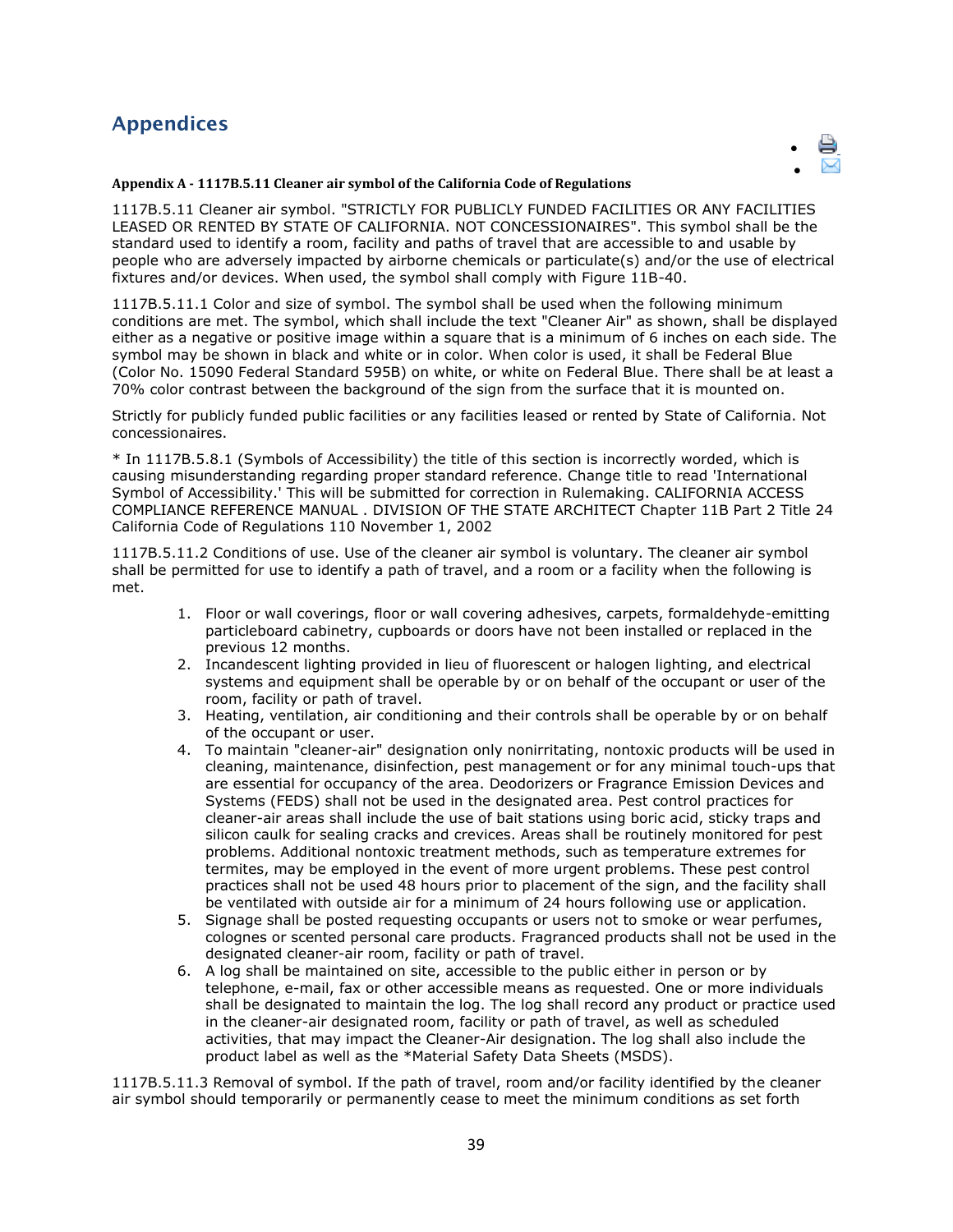above, the cleaner air symbol shall be removed and shall not be replaced until the minimum conditions are again met.

#### **Appendix B—Southwest Community Health System Policy Guideline**

Southwest General Health Center (SWGHC) Middleburg Heights, OH

POLICY 742 Effective Date: July, 2002

POLICY NAME: Multiple Chemical Sensitivity Syndrome (MCS)

Policy

Southwest General Health Center will provide guidelines to ensure optimal care of the patient experiencing Multiple Chemical Sensitivity (MCS) which is mutually established with the patient, family/significant other and health care team.

1. INTERPRETATION

Multiple Chemical Sensitivity (MCS), also referred to as environmental illness or chemical injury is a medical condition in which individuals develop symptoms from exposure to very low level of chemicals in the environment. The interdisciplinary team at SWGHC uses a collaborative process with the patient, physician, family/significant other and the health care associates to establish a safe environment, to promote healing and ensure comfort.

2. OBJECTIVES

An organizational approach to patient management with multiple chemical sensitivities includes:

- o Method to ensure patient is placed in a safe environment.
- o Method to facilitate identification of a MCS patient.
- o Method to verify competency of all associates providing direct and supportive care to the patient with MCS
- o Method to ensure patient's participation in developing their care plan.
- $\circ$  Method to ensure patient/their families/significant others are educated about the need to communicate about any special care required.
- 3. OVERSIGHT AND RESPONSIBILITY

A coordinated organizational program to care for MCS patients will be developed by an interdisciplinary team. This committee will have the responsibility for assuring that all provisions of this policy are adhered to throughout the organization. The team will have representatives from:

- o Medical Staff
- o Nursing Services
- o Central Sterile Supply
- o Protection Services
- o Nutritional Services
- o Plant Operations
- o Environmental Services
- o SSA's
- o Pharmacy
- o Social Services
- o Administration
- 4. SPECIFIC ROLES AND RESPONSIBILTIES OF INTERDISCIPLINARY TEAM
	- o Medical Staff -Physician: Provides special instructions, treatments, diagnostic tests and medication orders. No treatments/medications should be administered to an MCS patient without prior approval of patient's private physician unless a life threatening emergency exists.
	- o Nursing Services Role and responsibilities:
		- Identify the patient with MCS
			- Provide a safe patient care environment.
			- Develop an awareness, sensitivity and respect of patients' physical and emotional needs.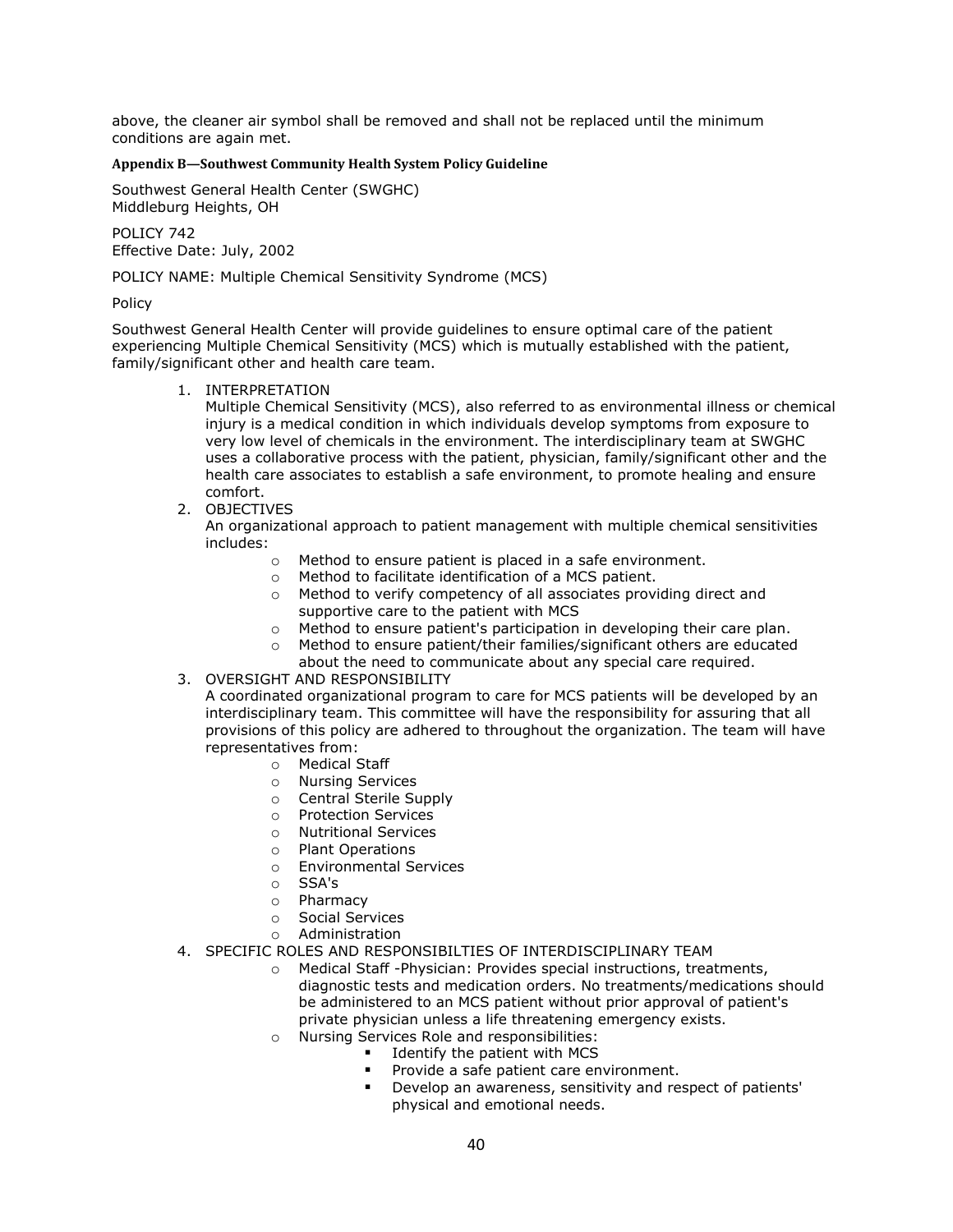- Develop a plan of care on daily basis with minimum of one staff member per each shift to attend medical needs of the patient.
	- Comply with the following when caring for the MCS patient:
		- be perfume and scent free (ie., no hair spray, no mousse gels, lotions, cigarette/smoking smells).
			- Do not use aerosol products (ie hair spray, deodorants). Non-scented, potassium salts, pump deodorant is acceptable. Baking soda (dry).
			- Do not wear new clothing which has not been laundered.
			- Do not wear clothing which has been freshly drycleaned.
			- Use only latex free gloves
			- Wash hands and apply gloves before entering the patient's room.
			- Be alert for any environmental triggers when following normal hospital procedures.
- Central Sterile: Provides and ensures the unit with
	- Latex free products
	- Adequate supply of sterile linens
	- Adequate supply of other medical core items (ie. Sponges, dressings, securing devices).
	- Patient can provide their own linens if other methods are not satisfactory.
- Protection Services: Provides assistance from the vehicle to hospital in a safe manner. (Turn vehicle engines off)
- Nutritional Services: Recognizes different food sensitivities and follows certain guidelines to accommodate and meet individualized needs of the MCS patient.

Special provisions may include but will not necessarily be limited to the following:

- No processed foods of any kind including instant oatmeal, instant potatoes, and other prepackaged mixes, ie., gravies, sauces, and flavor packets as they may contain many additives.
- Use no dyes, preservatives, sulfites, artificial flavoring or MSG.
- Use no aerosol cooking sprays.
- Use no artificial sweeteners.
- Distilled water in glass containers to be provided by Nutrition Services, or patient may supply his/her own tolerated water for drinking.
- Serve beverages which have not been processed with chemicals.
- Nutrition Services will provide lactose free milk or a substitute such as soy or rice milk to those who require it.
- Rigidly follow physician's orders regarding food restrictions.
- Review food allergies within the food service to avoid allergic reactions.
- Permit patient to supply his/her own tolerated food products. Nursing will provide a proper storage area for them.
- Do not serve food or liquids in plastic or Styrofoam. Use only glass or ceramic dishes and cups which have been well rinsed to remove all traces of soap and chemical residues. Cellophane or plastic wrap packaging on room temperature food (i.e., crackers) is typically not a problem, however, caution must be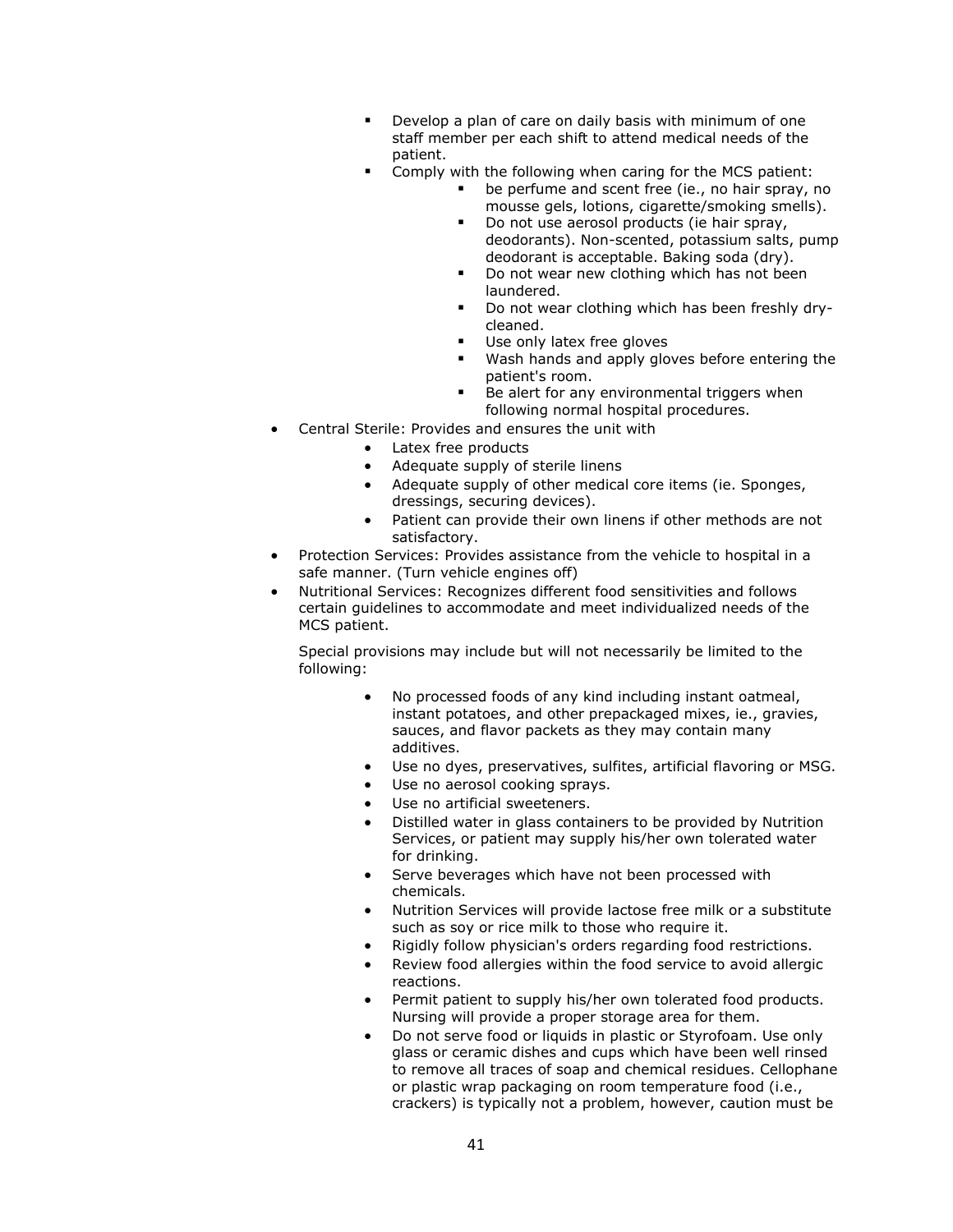used if toxic inks are used. Anything noticeably odorous can be a problem.

- Remove treated i.d. menu paper from the tray and replace tray liners that may have become wet during transport.
- Plant Operations: Plant Operations will not perform remodeling or painting within close proximity to MCS patient's room. These activities can be coordinated with the leadership of patient care area.
- Environmental Services: will perform terminal cleaning.
	- Refer to Environmental Services Policy for MCS room cleaning.
	- Staff will check with the floor nurse before entering the patients room.
	- Environmental Services will coordinate with the patient's nurse for cleaning of the patient's room or performing any special cleaning tasks in the general area (ie., floor waxing or floor wax removal in the halls). Whenever there is a question of what may affect the health of an MCS patient, the floor nurse must be consulted.
	- Scented products, air fresheners, deodorizers or other additives should not be placed in any vacuum cleaner bag used anywhere in the health center. Use only unscented vacuum cleaner bags.
	- Do not use any other housekeeping products (garbage bags, paper towels, cleaning solutions) which contain fragrances or pesticides. These products should be stored in an area separate from disinfectants, soaps and other cleaning products. Do not store toilet paper, facial tissues or other patient items near fragranced or pesticide products.
- SSA's: Will perform daily cleaning of the patient's room by using the following guidelines.
	- SSA's must wear clean gowns and caps when cleaning the room of MCS patient when patient is in the room.
	- Do not use any other housekeeping products (any plastic bags, paper towels, cleaning solutions which contain fragrances or pesticides). Do not use any air fresheners or deodorizers in patient's room.
	- Dust with a clean cotton cloth moistened with only water.
	- Use baking soda or Bon Ami cleanser for tubs, sinks and toilet.
	- Remove trash at least twice daily. Do not use plastic liners.
	- Do not leave patient trays in the room after meals.
- Pharmacy

Provides pharmaceutical care guidelines to patient, family and health care team members. The following guidelines are helpful in providing medications to patients with MCS:

- Have patient bring medications to the hospital that he/she is currently using. If the physician desires the patient to continue using these medications, an order shall be written to state such.
- Use glass bottles for IV solutions and any prescription medications that are to be administered intravenously.
- Do not use any substitutions or generic drugs for medications ordered without patient or MD approval.
- Be alert for standard ingredients MCS patients typically react to including but not limited to dyes, preservatives, artificial sweeteners and flavoring. Consider capsules instead of tablets.
- Monitor medication by listing the patient's specific allergies on the patient's medication profiles.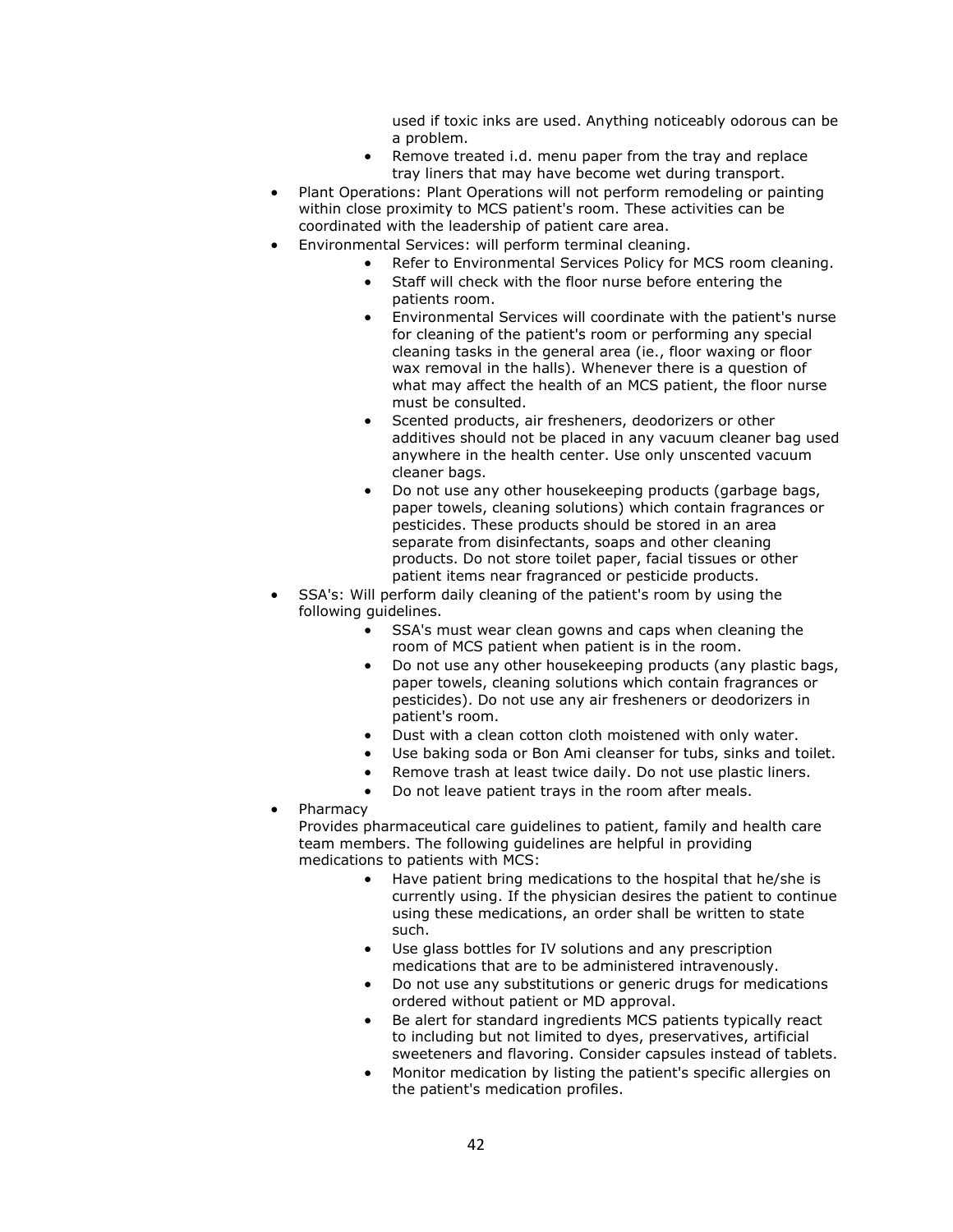• Social Services

Provides psychological support and interventions, assists patient and family with community resources and discharge planning.

• Administration

Provides support and assistance in developing a safe environment for MCS patient.

# **PROCEDURE:**

- Admitting will adhere to the following to assist all health care center personnel in caring for the patient:
	- o Flag patient's chart clearly and boldly with MCS under the allergies.
	- $\circ$  Flag patient's chart to notify all other health center departments in advance of treating the patient so proper precautions can be made for necessary equipment and special supplies.
	- o Indicate "MCS" on patient's allergy band.

• Emergency Department:

Will assist health care center personnel in diminishing any unnecessary discomfort and possible risks when MCS patient is brought into the Emergency Room. The following is initiated:

- o Immediately contact patient's physician for special instructions.
- o Immediately isolate patient from all other patients and visitors.
- $\circ$  Place patient in an area which is not used to store any medical supplies or medications.
- o Keep a supply of sterile linens and gowns in the emergency room area.
- $\circ$  Provide the least toxic pharmaceutical supplies and equipment.
- $\circ$  Coordinate with all other health center departments to meet patients' needs.
- o Monitor the general environment the patient is placed in.
- Patient's Room

Staff will implement numerous measures to prevent unnecessary exposure.

Prior to patient's occupancy:

- o Contact Environmental Services for terminal cleaning of the room.
- o Place new sharps container in the room
- o Contact CSS for sterile linen.

During Patient's Occupancy:

- $\circ$  Patient should be isolated from other patients and their visitors at all times to prevent reactions to products these people are wearing or using.
- o Place sign on patient's door stating: "Check at the nurses station before entering room".
- o Keep patient's door closed at all times and if necessary provide a clean cloth to seal bottom of door from hall odors.
- o Health care center personnel must wash their hands and apply hypo allergenic, non-latex gloves prior to entering the room of the MCS patient as these activities can trigger reactions in the patient.
- o No live plants or flowers permitted in the patient's room (mold and pesticides trigger MCS reactions).
- o No newspapers or treated paper permitted in patient's room. (3-part copy papers or chlorinated papers can be highly toxic and may affect breathing).

# **Approved**

**Trilok C. Sharma, M.D. President, Medical Staff Southwest General Health Center**

**L. Jon Schurmeier, President Southwest General Health Center**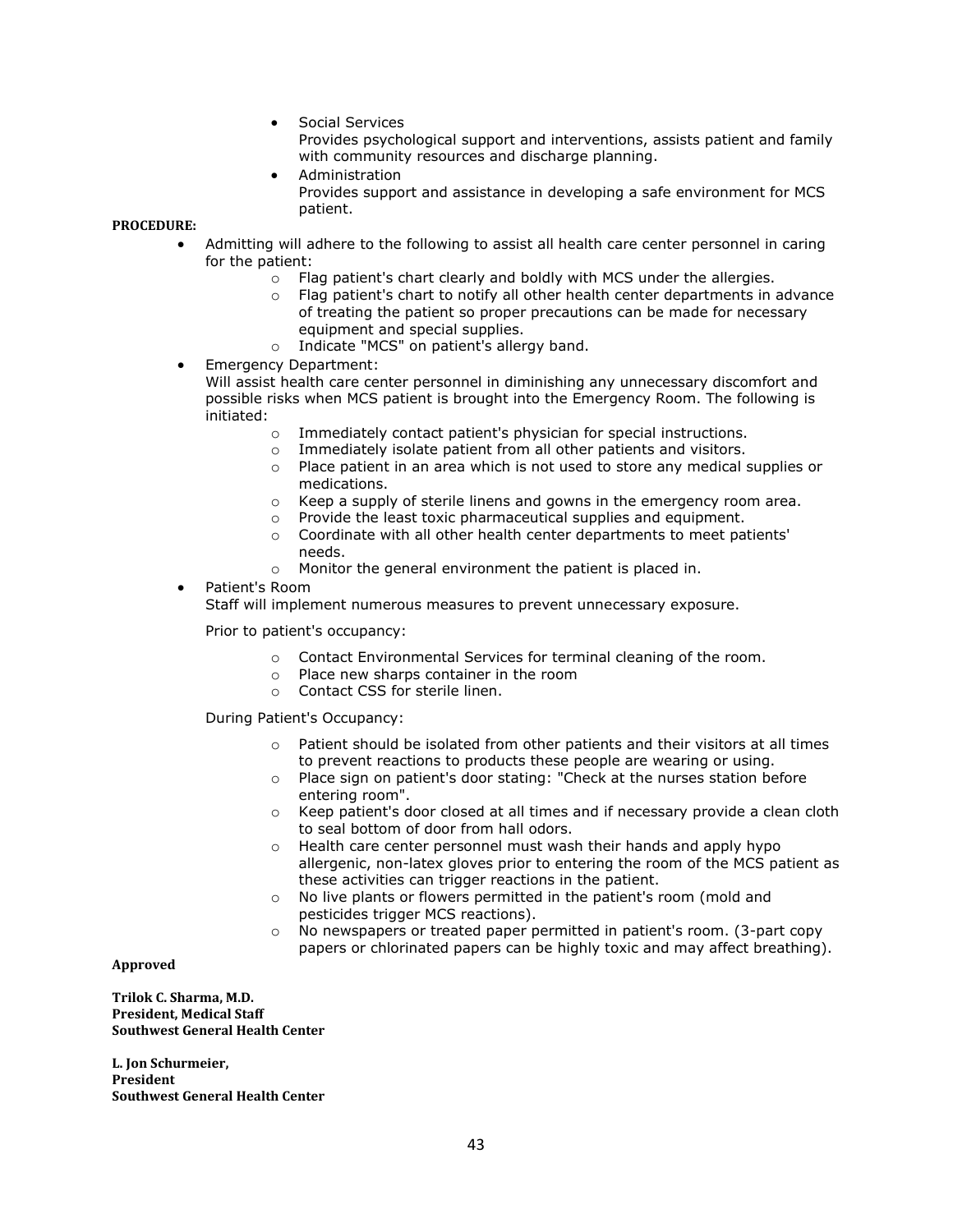# **Appendix C—MULTIPLE CHEMICAL SENSITIVITY (MCS) PROTOCOL**

Southwest General Health Center (SWGHC) Middleburg Heights, OH

INITIATED DISCONTINUED

Date Date SOUTHWEST GENERAL HEALTH CENTER

Time Time

RN RN NURSING SERVICES

# MULTIPLE CHEMICAL SENSITIVITY (MCS) PROTOCOL

PURPOSE: To outline the management and nursing responsibilities caring for a patient experiencing multiple chemical sensitivity (MCS).

LEVEL: Independent

SUPPORTIVE DATA: MCS is an acquired chronic disorder characterized by recurrent symptoms occurring in response to low levels of exposure to multiple unrelated chemicals. The symptoms generally occur in one of four categories: central nervous system, circulatory, respiratory and mucous irritation or metabolic that would include enzymes, blood, kidneys, GI tract, etc.. Patient with a history of maladaptive reactions to chemicals found in perfumes pesticides, detergents, household cleaners, etc. may have or develop multiple chemical sensitivities. Approximately 75% of those affected are women, possibly due to endocrine disruption. People in their 30s and 40s are most strongly affected as well as children and others who are more susceptible to the effects of pesticides and products containing toxic chemicals. The population most strongly identified with this condition include: industrial workers, teachers, nurses, sick building occupants and those living in chemically contaminated communities. Refer to Latex Sensitivity/Allergy Protocol and Hospital Policy #742 Multiple Chemical Sensitivity (MCS) Patient.

CONTENT: 1. Identify individuals at risk on admission in Emergency Room or Admitting.

Prior to Admission 2. Assign the patient to private room.

3. Contact CSR for free tote (or nursing supervisor during night shift).

4. Notify Environmental Services, Central Sterile, Pharmacy, Nutritional Services, and SSA of MCS patient admission.

Admission Assessment 5. Assess all patients on admission for allergies and maladaptive reactions.

6. Place green allergy band on patient; mark Multiple Chemical Sensitivity (MCS).

7. Place sign on patient's door stating: "Check at the nurses station before entering patient's room."

- 8. Enter Multiple Chemical Sensitivity on all the orders sent in Cerner in Comments Box.
- 9. Observe patient for following symptoms.
- Fatigue
- Memory loss
- Depression
- **Nervousness**
- Lack of motivation
- Visual problems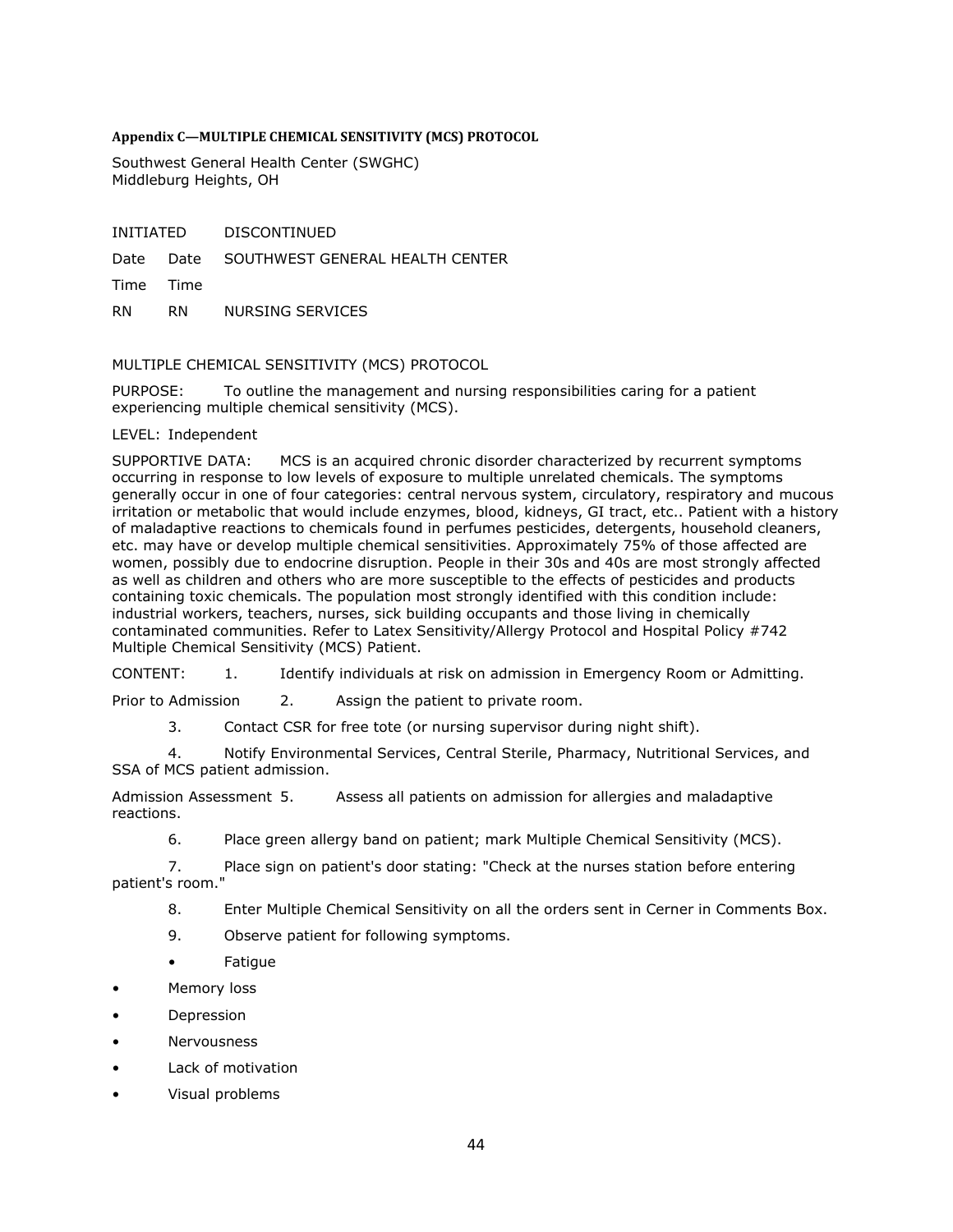- Hearing problems
- **Dizziness**
- Sleep disorders
- Edema
- Disorientation
- Confusion
- **Irritability**
- Loss of logic sequencing ability
- Loss of coordination Hoarseness
- SOB
- Headache
- Chest pain
- Joint pain
- Digestive difficulties
- Sun or other rashes
- Cold or heat sensitivity
- Nausea
- Tingling or numbness of extremities
- **Sinusitis**
- Pallor
- Anemia
- Salivation (usually from pesticides)
	- 10. Refer to Latex Sensitivity/Allergy Protocol
- Patient Care 11. Report signs and symptoms exhibited by patient to physician.
	- 12. Obtain physician order for a special diet.
	- 13. Encourage patient to select their own menu.
	- 14. Allow patient to supply his/her own tolerated food products and dietary supplements.
- 15. Retain patients dietary requirements in the patient's medical record for future reference.

16. Encourage use of personal respirator and other protection methods while in Health Care Center.

Patient Safety 17. Reinforce all hospital employees and visitors to check with patient's nurse prior to entering patient's room.

- 18. Maintain patient isolation from other patients and their visitors at all times.
- 19. Transport patient with R-95 mask or personal respirator.

20. Refrain staff caring for patient from wearing perfumes, scented lotions, hair spray, deodorants or other scented products.

- 21. Educate hospital staff to wash their hands with unscented soap.
- 22. -Apply- hypo-allergenic, non-latex gloves prior to entering the room.
- 23. Instruct patient's family not to bring plants or flowers to the patient's room.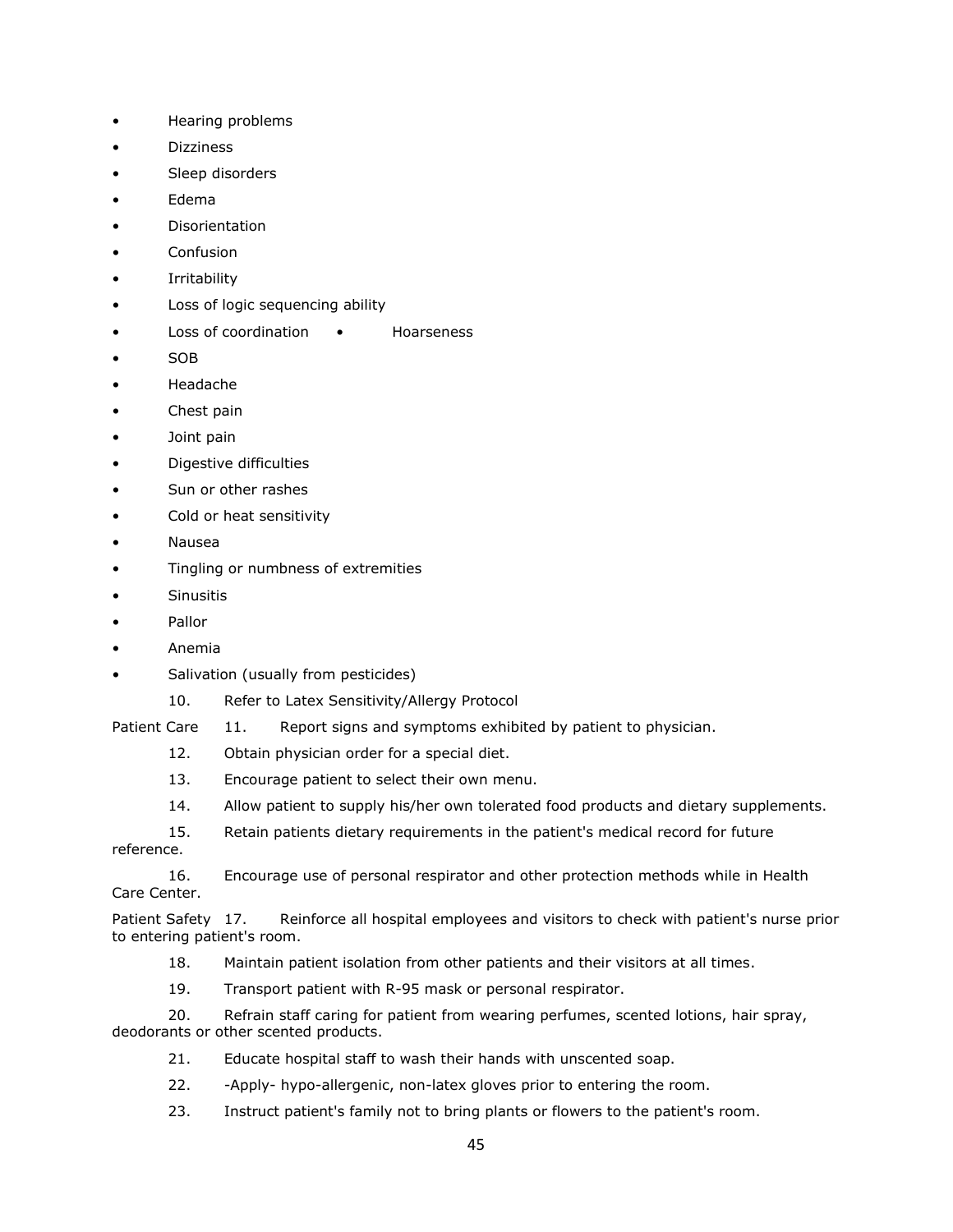24. Restrict newspaper in patient's room.

Patient Education 25. Discuss with patient/family Multiple Chemical Sensitivity if newly diagnosed patient.

26. Reassure the patient with understanding of their chemically sensitive condition.

27. Refer patient to Social Services to provide list of Community Services.

Documentation 28. Document Multiple Chemical Sensitivity in the patient's medical record, in the front of the chart, medication record and computer system.

29. Record implementation/modification/discontinuation of protocols.

30. Document vital signs and assessment findings on appropriate flow sheet.

31. Document evaluative statement of the patient's response to interventions and lack of complications.

Emergency Interventions 32. If known, remove the offending object or person from patient's room.

33. If necessary, remove patient from room to fresh air outside the building.

34. Utilize charcoal and baking soda to absorb and remove odors from the room. Open windows if possible.

35. Refer to patient's personal emergency protocol for reducing and diluting chemical reactions (water, food, baking soda, tri-salts, etc.)

36. Communicate and cooperate with the patient whenever possible as the patient generally knows what will help.

# **REFERENCES**

Multiple Chemical Sensitivity Syndrome, September 1, 2000, American Academy of Fa. Mental Health Network, Editorial: April 2000. SWGHC Pharmacy Temple, Toni, Healthier Hospitals, 1996.

APPROVED

ICU QA 4/02; SC 05/02

REVIEWED/REVISED

New 09/01, 3/02

DISTRIBUTION

Generic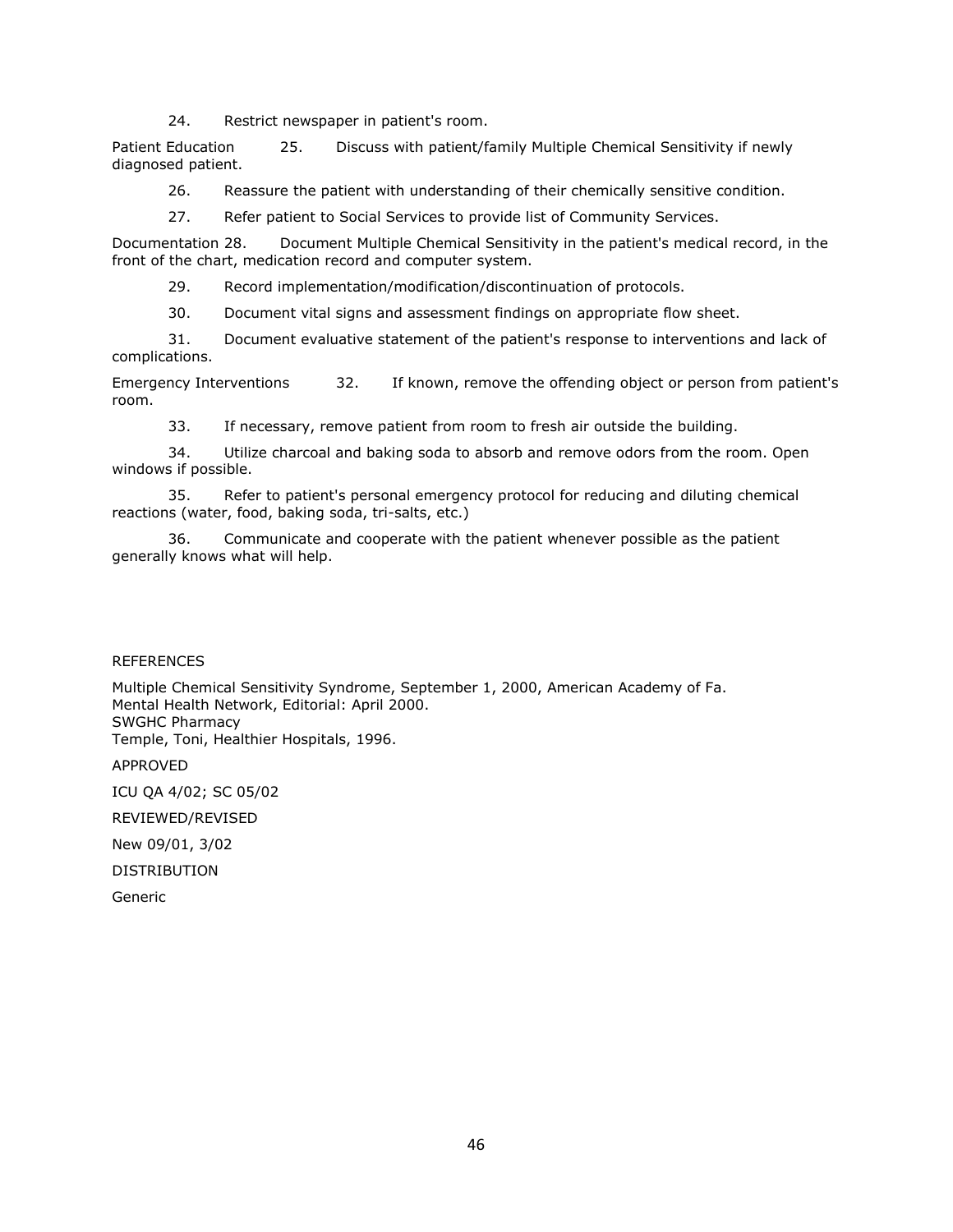# **Design & Construction**

#### **Introduction**

The Building Design & Construction Committee was charged with making recommendations for designing commercial and public buildings that would be more accessible for people with multiple chemical and/or electromagnetic sensitivities and provide healthier environments for all occupants.

• •

The Committee found that major access barriers for chemically sensitive individuals are factors that contribute to poor air quality, such as pesticides, new carpets, tobacco smoke, inadequate ventilation, mold, certain building materials, and building activities that generate air pollutants. For electromagnetically sensitive individuals, access barriers include fluorescent lighting, unshielded transformers and wiring, security and scanning equipment and numerous other electrical appliances.

The recommendations that follow, therefore, focus on minimizing or eliminating these barriers through designing

- for pest prevention to reduce the need for or the use of pesticides
- for preventing moisture and mold growth
- for optimum ventilation via HVAC systems and operable windows
- for exhausting air contaminants
- for minimizing use of carpet and other flooring that emit volatiles, and
- for shielding occupants from electromagnetic fields.

Although many building materials can be problematic for chemically sensitive people, the Committee made minimal suggestions regarding product choices as this was the charge of the Building Products and Materials Committee.

#### Recommendations for Future Actions

The Committee recommends that the Access Board, NIBS, or other entity create a Design Manual using the outline in this report. This Manual would provide more detailed guidance than is provided here.

The Committee acknowledges that while the scientific evidence may be inconclusive about whether ambient electromagnetic fields pose a substantial health risk to the general population, the presence of EMF is an access barrier for people who are electromagnetically sensitive. Therefore, the Committee recommends that measures be taken to reduce EMF whenever possible in order to increase access for these individuals as well as taking a precautionary approach to protecting the health of all.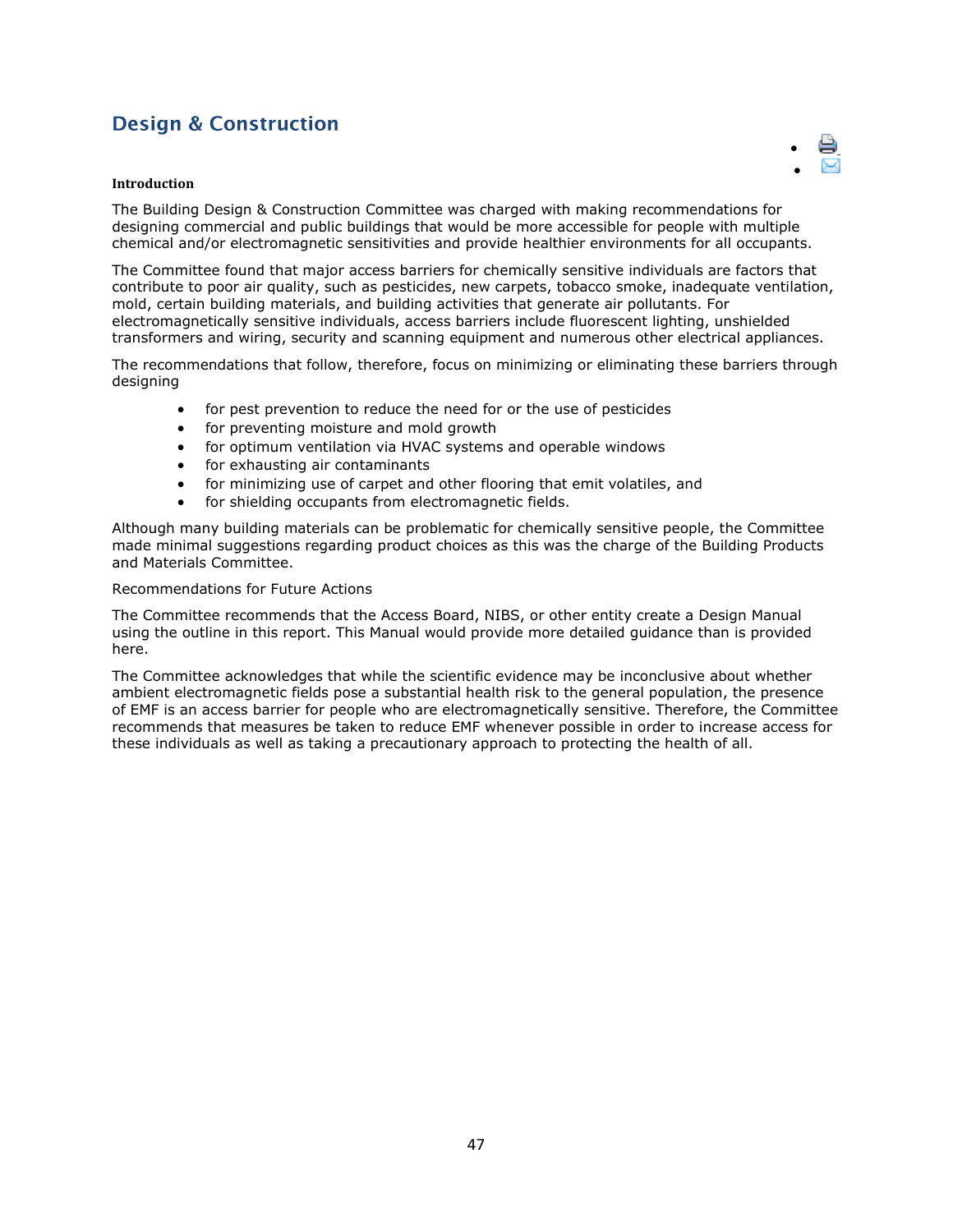# **Recommendations**



Select site to minimize potential exposure to air and soil pollutants and electromagnetic fields (EMF). (Appendix 1)

• •

Visit the site on several occasions to assess site criteria.

Note microclimate: wind direction, sun exposure.

Avoid sites near wetlands/stagnant water, low lying areas; sites should be well above 100 year flood plain.

To minimize moisture infiltration at the foundation, avoid earth berm construction and provide positive drainage from building.

Avoid below-grade occupied space.

Avoid tuck-under parking and indoor parking.

Roof gardens should be avoided because soil and water can foster mold growth. (Appendix 2)

Arrange drop-offs, loading docks, helicopter pads, and other vehicular access points to eliminate or minimize exhaust fumes from entering building directly or being drawn into the HVAC system.

Avoid the use of indoor plants because they can attract pests, stimulate pesticide use, trigger allergies, and foster mold growth. If smoking on site is permitted, dedicate a location that is remote from entries, main pedestrian paths and air intakes.

If smoking on site is permitted, dedicate an outdoor location that is remote from entries, main pedestrian paths and air intakes.

Group and isolate uses within a building that emit contaminants and could affect air quality.

High ceilings are preferred in order to dilute contaminants.

Avoid decorative indoor fountains.

# **Enclosure**

Design for a tight building envelope to maximize the performance of the HVAC system. Meet or exceed Energy Star leakage area (less than 1.25 s.i./100 sf. (**[Reference](https://web.archive.org/web/20201019053421/https:/www.access-board.gov/research/completed-research/indoor-environmental-quality/references-bibliography) 1**)

- Building should be able to be sealed off from exterior events that would raise outdoor pollutant levels such as, toxic spills, pesticide spraying, fires, traffic accidents, and rush hour traffic.
- Operable windows are preferred. Being able to open windows is an important access issue for chemically sensitive individuals and can be beneficial for other occupants in certain situations. Operable windows should be detailed to minimize air infiltration.

Design to prevent pest problems. (Appendix 3)

- Use inert pest resistant materials. When treatment of wood is required, treating with disodium octaborate tetrahydrate may be among the safer options.
- Incorporate pest barriers such as termite shields, window screens, and bird screens in construction details. Bird and bat droppings pose great IAQ risks.
- Some pesticides such as boric acid are considered environmentally safe. If used, granular or gel forms are preferred. Care should be taken to ensure that particles do not infiltrate interior habitable space.

Shield occupants from external sources of EMF. Windows with low e glazing, metal roof, and siding components may reduce certain interior EMF. (**[Reference](https://web.archive.org/web/20201019053421/https:/www.access-board.gov/research/completed-research/indoor-environmental-quality/references-bibliography) 2**)

Roof Design

• Pitched roofs are preferred, because they shed water quickly, clean the roof of pollutants and potential toxins, and are less prone to leakage.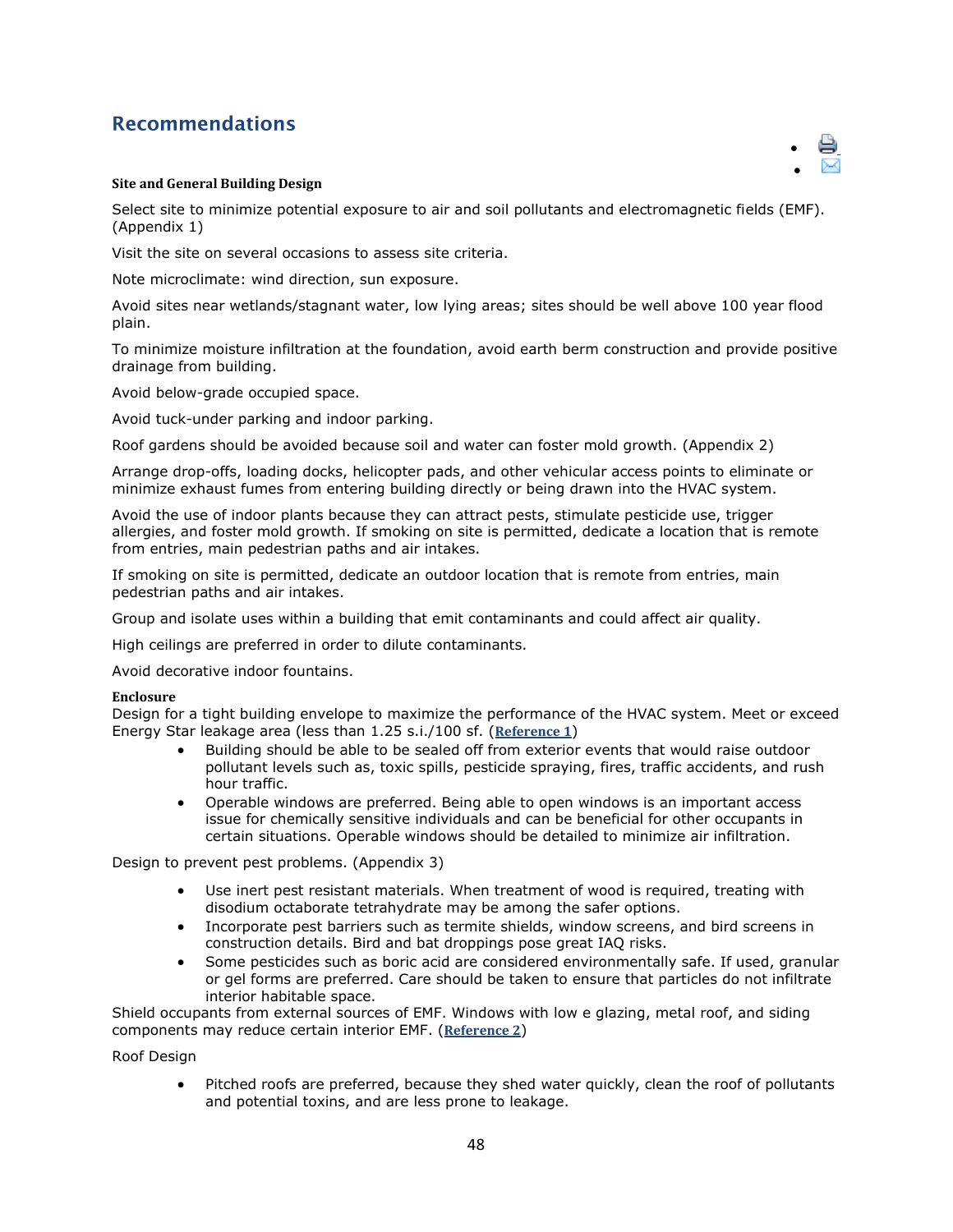- Inert roofing materials, such as coated metal or clay tile, are ideal. Note that galvanized metal presents a rust hazard and should be avoided.
- Flat roofs are not preferred. If used, membrane and high albedo (highly reflective to heat) type are recommended. Asphalt or modified bitumen built-up roofs are less preferable. (**[Reference](https://web.archive.org/web/20201019053421/https:/www.access-board.gov/research/completed-research/indoor-environmental-quality/references-bibliography) 3**)

# Wall Design

• Use best design practices to prevent moisture and condensation within walls. Calculate dew points for each exterior wall (and roof) type to verify performance at each condition. Provide detail for all flashing and counter-flashing locations.

# Foundation Design

• Provide under-slab vapor barriers, insulation, and damp-proofing to prevent moisture infiltration and condensation.

Protect stored building materials from water damage and mold growth.

Avoid use of water-damaged or mold-affected materials.

# **Plumbing, Mechanical and Electrical Equipment**

Properly insulate pipes to prevent condensation, especially within walls.

Use modeling software to determine airflow and to ensure isolation of pollutant sources and adequate ventilation.

Ventilate areas occupied by people with chemical sensitivities with goal of eliminating odors (ideally entire building). These ventilation rates meet or exceed all worldwide standards. (**[Reference](https://web.archive.org/web/20201019053421/https:/www.access-board.gov/research/completed-research/indoor-environmental-quality/references-bibliography) 4**) Provide local control of temperature and airflow (ideally for every occupant). (**[Reference](https://web.archive.org/web/20201019053421/https:/www.access-board.gov/research/completed-research/indoor-environmental-quality/references-bibliography) 5**)

Utilize Displacement Air Distribution method to move pollutants away from occupants.

Dedicate building as Smoke-Free. (**[Reference](https://web.archive.org/web/20201019053421/https:/www.access-board.gov/research/completed-research/indoor-environmental-quality/references-bibliography) 6**)

Isolate mechanical equipment from occupied areas.

Provide direct exhaust from rooms and areas that have pollutant-generating sources or activities. These include but are not limited to: (see Appendix 5)

- Bathrooms (code requirement).
- Kitchens or office kitchenettes (this is in addition to code-required hoods or stove exhausts).
- Copy and print rooms.
- Computer rooms.

# Ductwork

- Avoid insulation inside ductwork. Use external insulation wrap of non-friable (airborne particle creating) material.
- Oil coatings used in fabrication of sheet metal stock can affect air quality. Prior to installation, thoroughly clean ductwork with a low VOC product. Use methods that do not leave residue or cause oxidation. (**[Reference](https://web.archive.org/web/20201019053421/https:/www.access-board.gov/research/completed-research/indoor-environmental-quality/references-bibliography) 7**)

Prohibit the use of fragrances and disinfectants in air distribution systems.

Maintain relative humidity between 30%-50%.

Locate outside air louvers away from pollutant sources.

Filtration (**[Reference](https://web.archive.org/web/20201019053421/https:/www.access-board.gov/research/completed-research/indoor-environmental-quality/references-bibliography) 8**)

- Carbon and HEPA filters are preferred.
- Avoid ozone generating air-purification systems.
- Avoid electrostatic air cleaning due to ozone.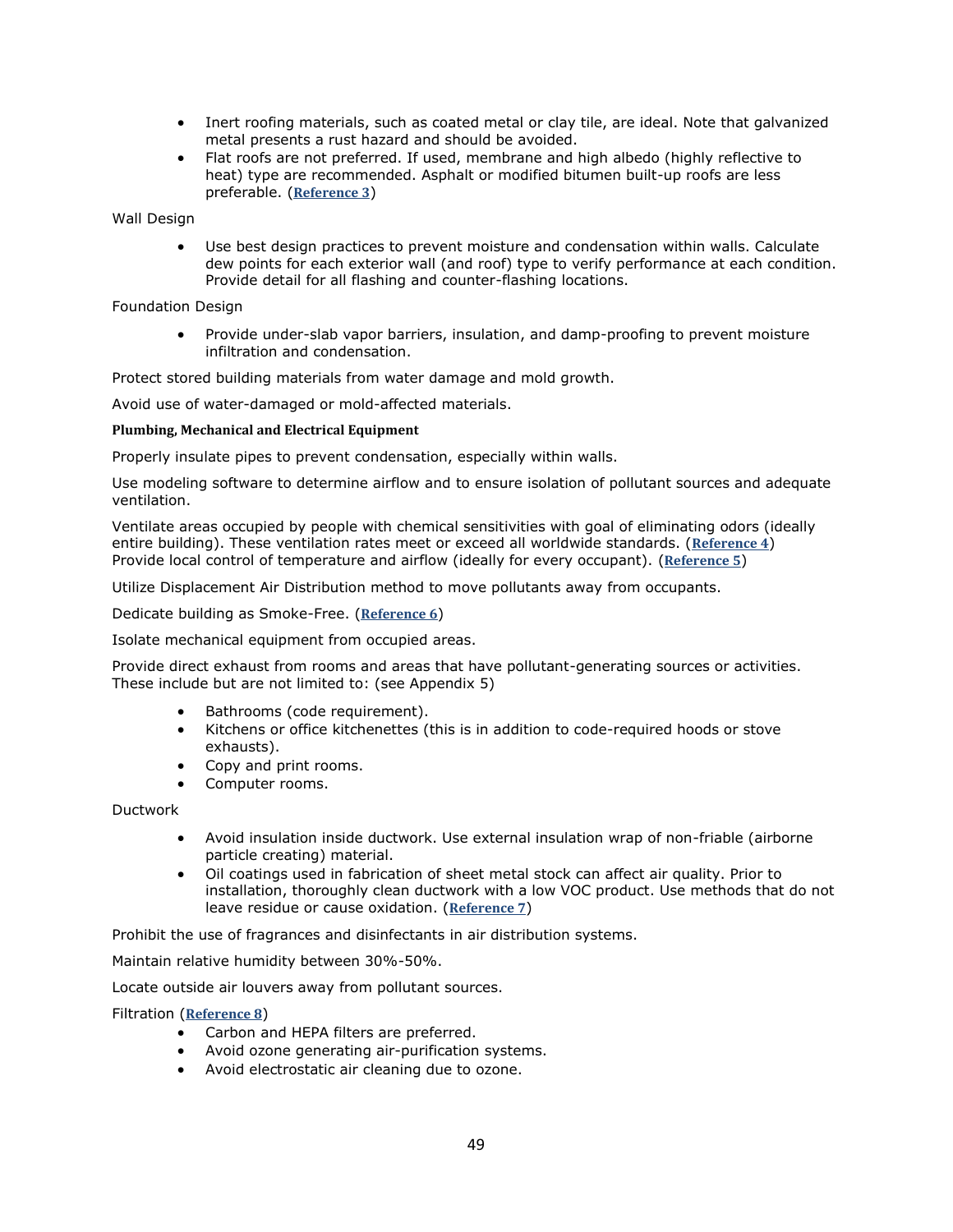In renovation work, re-evaluate HVAC system performance to ensure that original design standards are met.

Shield occupants from internal EMF. Design electrical systems to minimize EMF. Maximum recommended magnetic field levels of 2.5 milligauss (preferably 1 milligauss in occupied areas) and as low as technically achievable in areas to be occupied by people with sensitivities.

# **Finishes and Furnishings**

Refer to Products and Materials Group report for specific recommendations on materials.

Floor Coverings

- Use inert materials wherever possible, such as, but not limited to:
	- o Stone, tile, terra-cotta, brick, ceramic tiles,
	- o Terrazzo,
	- o Sealed concrete.
- Minimize the use of carpeting. Note that carpet that meets Carpet and Rug Institute Green Label Plus standards can still be problematic for chemically sensitive people. (Appendix 4)
- Use carpet systems that allow for small area replacement, such as certain of the selfadhesive backing carpet squares.
- Avoid glue-down carpet installations or use low-VOC adhesives. (**see Products & [Materials](https://web.archive.org/web/20201019053421/https:/www.access-board.gov/research/completed-research/indoor-environmental-quality/building-products-materials) Committee [recommendations](https://web.archive.org/web/20201019053421/https:/www.access-board.gov/research/completed-research/indoor-environmental-quality/building-products-materials)**)
- Cork and linoleum may contain linseed oil and should be avoided. Rubber flooring can also pose problems for chemically sensitive individuals and should be avoided.
- Use low-or no VOC materials for all flooring. (Appendix 4)

# **Construction Related Activites for Renovations**

Provide advance notice to all occupants of any upcoming renovation work.

Post signs to alert occupants of renovation work.

Provide alternate accessible locations for affected individuals when occupied space will be rendered inaccessible due to the renovation.

Physically isolate renovation work areas from occupied portions of building.

Isolate the HVAC system from renovation work.

Implement a dust-control plan that identifies work methods and cleanup procedures.

Provide negative pressure in area of renovation work.

# **Occupancy**

Establish policies for renovation and chemical usage in lease agreements.

Designate a Smoke-Free building.

Leases should include language to ensure that occupant activity does not degrade original design standards and building performance.

Provide a list of areas and uses requiring separate exhaust air systems.

Designate areas free from use of cell phones, two-way radios, and wireless equipment.

# **Commissioning**

Develop a commissioning plan that includes the items listed above.

After construction or renovation provide a minimum flush-out period of two weeks prior to occupancy.

Re-commission buildings periodically. Building use shall be taken into account when determining the re-commissioning schedule.

# **Exterior Landscaping**

- Gardens (see Appendix 6)
	- $\circ$  Design gardens that can be maintained organically without pesticides.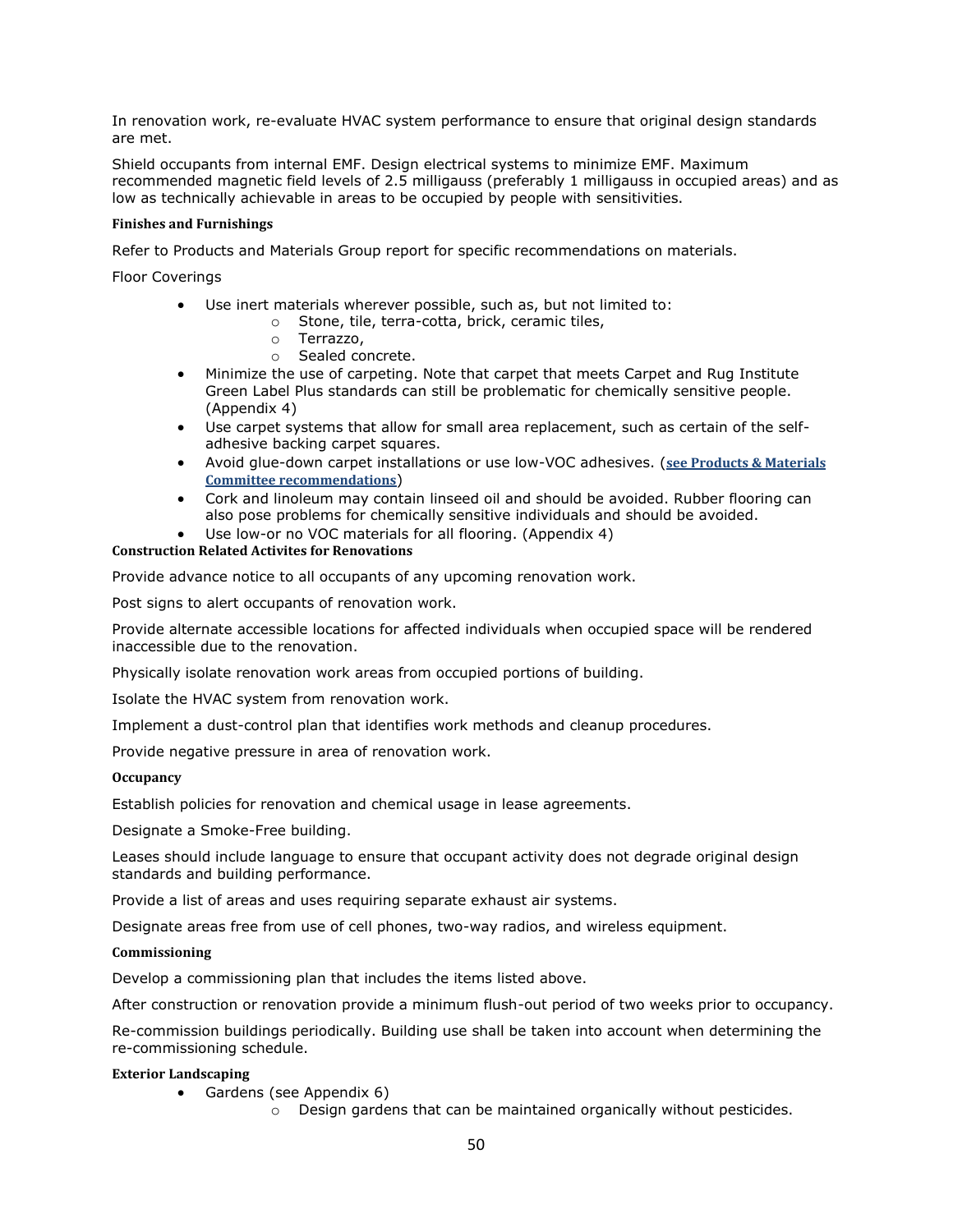- o Avoid plants with fragrances that may provoke allergies.
- o Exterior gardens and landscape should be free of all plantings that require pesticides, synthetic fertilizers, lime, or other chemical applications.
- o Use indigenous plant materials that are hardy, naturally pest-resistant, require minimal maintenance, and low water use.
- o Use xeriscaping principles.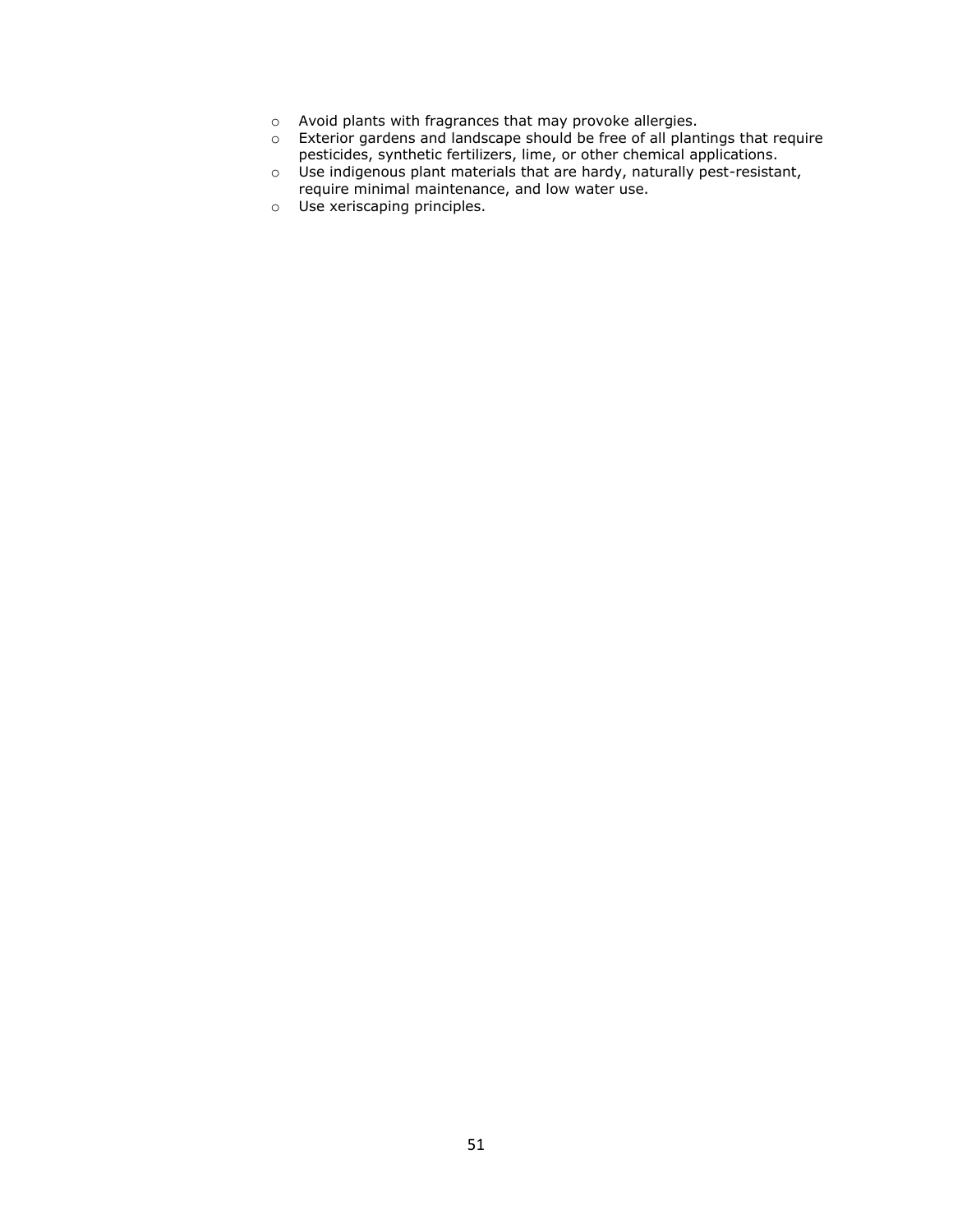# **Appendices**



# **Appendix 1—Site Selection: Potential Sources for Pollutants and EMF.**

The Committee recognizes that few, if any, building sites are likely to be free of all the pollutant sources listed below. The recommendation is to minimize proximity to as many of these sources as possible in order to maximize outdoor environmental quality and hence indoor environmental quality.

Table A-1 Potential Sources of Pollutants and EMF

# **General (Air, Soil)**

- Recognized area of poor air quality
- Smog
- Smoke (chimney, industrial, etc.)
- Superfund Sites
- Brownfields
- Landfills
- Hazardous waste sites
- Compost sites
- Underground storage tanks
- Floodplains
- Wetlands
- Filled-in wetlands
- Military bases

# **Engine Exhaust**

- Heavy traffic
- Highways
- Interstates
- Diesel exhaust
- Airports

# **Pesticides**

- Agriculture (unless organic)
- Golf courses
- Mosquito spraying
- Parks & Forests
- Roadside spraying
- Dairies
- Chicken & hog farms
- Other intensive livestock operations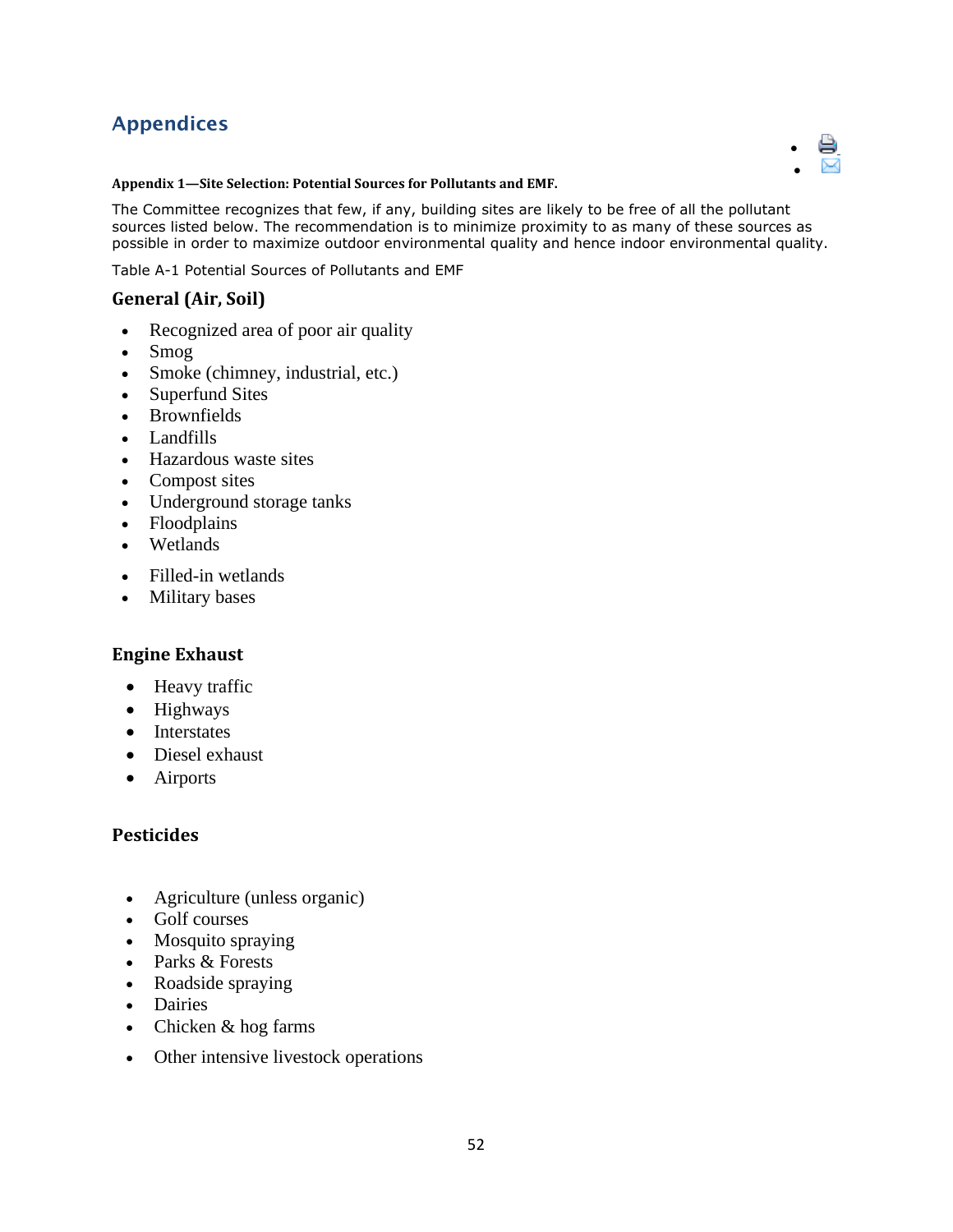# **Industrial / Commercial**

- **Refineries**
- **Mines**
- Chemical plants
- Cement plants
- Power plants
- Manufacturing
- Logging/Pulp mills
- **Incinerators**
- Sewage treatment plants
- Gas stations
- Dry cleaners
- Other commercial sources that emit air pollutants (See Appendix 5 on Use & Occupancy)

# **EMF**

- Substations
- Cell phone towers
- Radio towers
- **Transponders**
- Transformers
- High tension lines
- Electrical distribution lines
- Radar installations
- **Military** bases
- Airports
- Electrical Transportation
- Power-generating dams

# **Appendix 2—Roof Gardens**

Roof gardens involve a range of potential issues related to moisture penetration and mold growth. Flat roofs are prone to pooling water and leaking. Foot traffic can cause or accelerate deterioration leading to leaking. Roof repair is more difficult under gardens. Plants may attract pests that subsequently encourage pesticide use. Planting soils can create dust. Plants can emit volatile fumes and pollen. Plants can drop leaves and fruit that rot and become moldy. Selected plants should be low allergen plants without strong fragrance (See Exterior Landscaping above). If used, roof gardens should be located away from air intakes, operable windows, and doors. Design should ensure that moisture will not penetrate the roof membrane or cause conditions of standing water.

# **Appendix 3—Pest Prevention**

Exterior Design

Remove lights on or near building that may attract night-flying insects.

Maintain a plant-free zone of about 12 inches around buildings to discourage insects from entering.

Design weep-holes in window frames to prevent access by paper wasps. Design windows to prevent harborage and access for pests, without clear passageways to inside.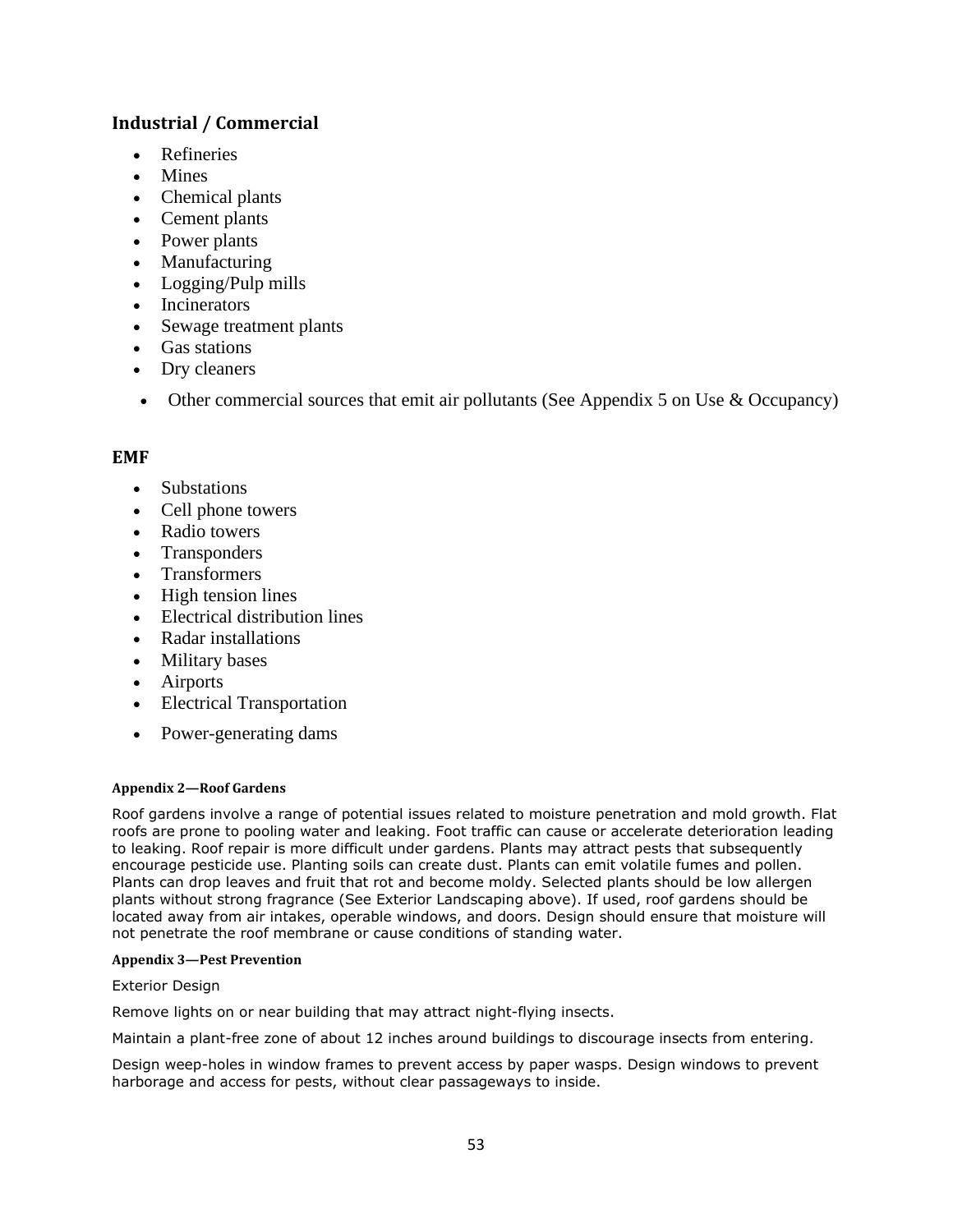Correct structural features that provide opportunities for bird roosting and nesting. Avoid locating decorative lattices over entrances to food services facilities that may inadvertently serve as bird roosts.

Install bird-proof barriers that are designed to prevent both pigeon and sparrow access to preferred nesting sites.

Design exterior light fixtures so that birds cannot roost or nest on or in them. Fit eave roof tiles with bird stops (that will also exclude bats, bees and wasps).

Correct structural features that provide opportunities for rodent harborage and burrowing.

Screen or otherwise eliminate animal access under decks, porches, stairways. Seal porches and ramps to the building foundation with ¼inch hardware cloth screen mesh to form a barrier to digging pests such as rats and skunks. This screen must extend 12 inches into the ground and must have a rightangled, 6 inches wide, outward extending shelf to prevent burrowing under the screen.

Screen ventilation louvers with ¼inch hardware cloth screen mesh to exclude birds, rodents, cats, etc., (coordinate with mechanical requirements).

Maintain a 2-foot pea gravel strip around buildings to prevent rodent burrowing. Use a 3" layer of sand barrier underneath slab construction. Use 1–3 mm particle size in place of unsifted sand to provide a permanent sand barrier to termites (both western subterranean and Formosan termites). This will prevent termites from penetrating cracks in slab construction.

For wood not in contact with the ground or concrete, use wood pre-soaked in disodium octoborate tetrahydrate.

#### Refuse and Recycling Areas

Place outdoor garbage containers, dumpsters, and compactors on hard, cleanable surfaces and away from building entrances (at least 50 feet from doorways). Design site with properly graded concrete or asphalt pads to help prevent rats from establishing burrows beneath them.

Design site with solid enclosure that extends all the way to the ground. Use metal or synthetic materials, as opposed to chain-link, wood, etc. to prevent rodents from gnawing and climbing the enclosure.

Design trash storage areas that can be closed off from the rest of the building.

Locate storage areas for boxes, paper supplies, and other materials in areas separate from where food or trash is stored. When stored together, these materials put food and shelter together, attracting pests.

#### Landscaped Areas

Choose proven performers, plants known to do well in the intended planting area. Avoid plants with history of pest problems. Use resistant plant species and cultivars when available. Check with your university or cooperative extension service for recommendations.

Give preference to plants that shed a minimum of seeds and fruits, that may attract and support insects, rodents, and undesired birds.

Design with diversity. Include a wide variety of plants in the landscape to reduce the pest damage potential.

Provide a properly prepared site. Site selection is critical; the site must be compatible with the plants' requirements.

Design landscaped areas with flexibility to allow for campus additions, which may change drainage, exposure to sunlight, ventilation, or other plant requirements.

Avoid crowding of landscape plantings.

Group plantings with similar cultural requirements.

Install or retrofit fence lines and other turf or landscape borders with concrete mowing strips.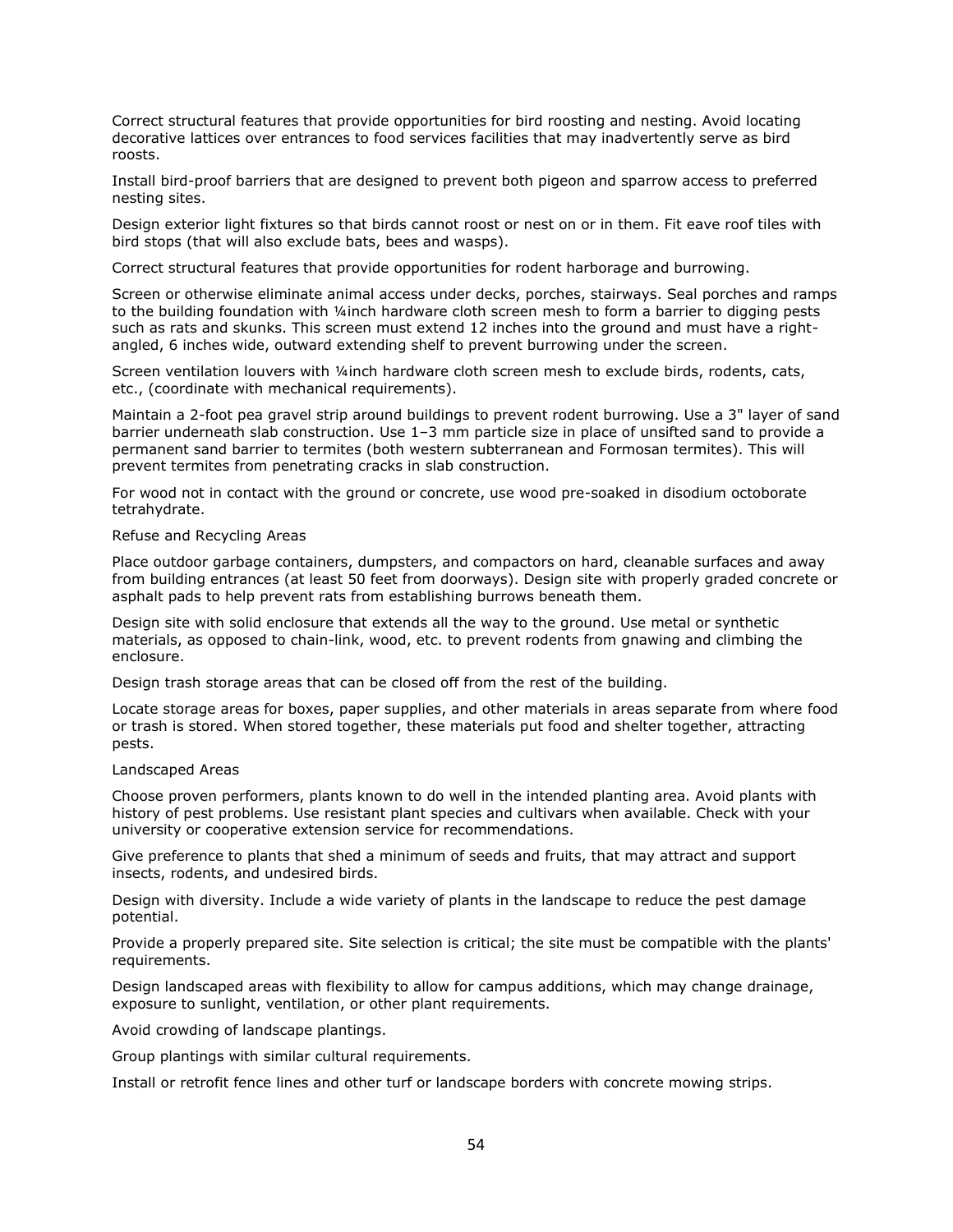Avoid planting vegetation directly against buildings as this provides shelter and sheltered runways for rodents. For the same reason, avoid planting dense vegetation that completely covers the ground.

Do not plant vines which climb building walls, as these create runways for rodents and harborage for undesired bird species.

Plant trees away from buildings to prevent easy access to buildings for insects and rodents.

Give careful consideration to placement of deciduous trees. Leaves which accumulate along foundations provide harborage and sheltered runways for rodents.

# Interior

Food Preparation and Serving Areas (main kitchen, dining room, teachers' lounge, snack area, vending machines, and food storage rooms):

- Ensure that new kitchen appliances and fixtures are of pest-resistant design, i.e., open design, few or no hiding places for roaches, freestanding and on casters for easy, thorough cleaning.
- Provide space under and around appliances and equipment in kitchen areas to allow maximum ventilation and ease of (steam) cleaning.
- Use coving at floor-to-wall junctures to minimize build-up of debris and to facilitate cleaning.
- Slope floors in kitchen areas to provide good drainage after cleaning.
- Do not install pegboard in kitchens, animal rooms, or laboratories.
- Insure that all pipe insulation has a smooth surface and that there are no gaps between pieces.
- Refrigerate trash/recycling storage rooms.

# Classrooms and Offices

Ensure that new office and classroom furniture that is rarely moved (e.g., staff desks, bookcases, filing cabinets) is designed to permit complete cleaning under and around the furniture, or to allow ready movement for cleaning purposes.

Design or retrofit construction to provide adequate ventilation, preventing trapped moisture and condensation.

Storage Areas

Equip area with self-closing doors.

Building Perimeter

Seal all plumbing and electrical service entrances.

Keep doors closed tightly; equip doors with self-closures and door sweeps.

#### **Appendix 4—Carpet**

Stone, terra cotta, granite, marble, terrazzo, ceramic, brick, or sealed concrete flooring is best tolerated by individuals with chemical sensitivities. Wood flooring that has not been recently stripped or refinished is also often well tolerated by people with chemical sensitivities.

Carpet systems contain a myriad of chemicals in their fiber, dyes, backing, padding, bonding agents, adhesives, antimicrobials, flame retardants, and stain resistance, anti-static, and color fast agents. They also are reservoirs for tracked-in pesticides, dust, dust mites; foster mold growth; and absorb and remit volatile organic chemicals like fragrances and paint fumes. In addition, many solvent-based agents used to clean carpets emit toxic fumes.

The Carpet and Rug Institute (CRI) has established a rating system and testing program (Green Label Plus) that may be used in lieu of the emissions testing criteria of California's Collaborative for High Performance School (CHPS) Section 01350 (See Products & Materials Committee).

Some people with chemical sensitivities have found that carpet squares with self-adhesive backing have been the best tolerated new carpeting. Others have reacted adversely to such products. More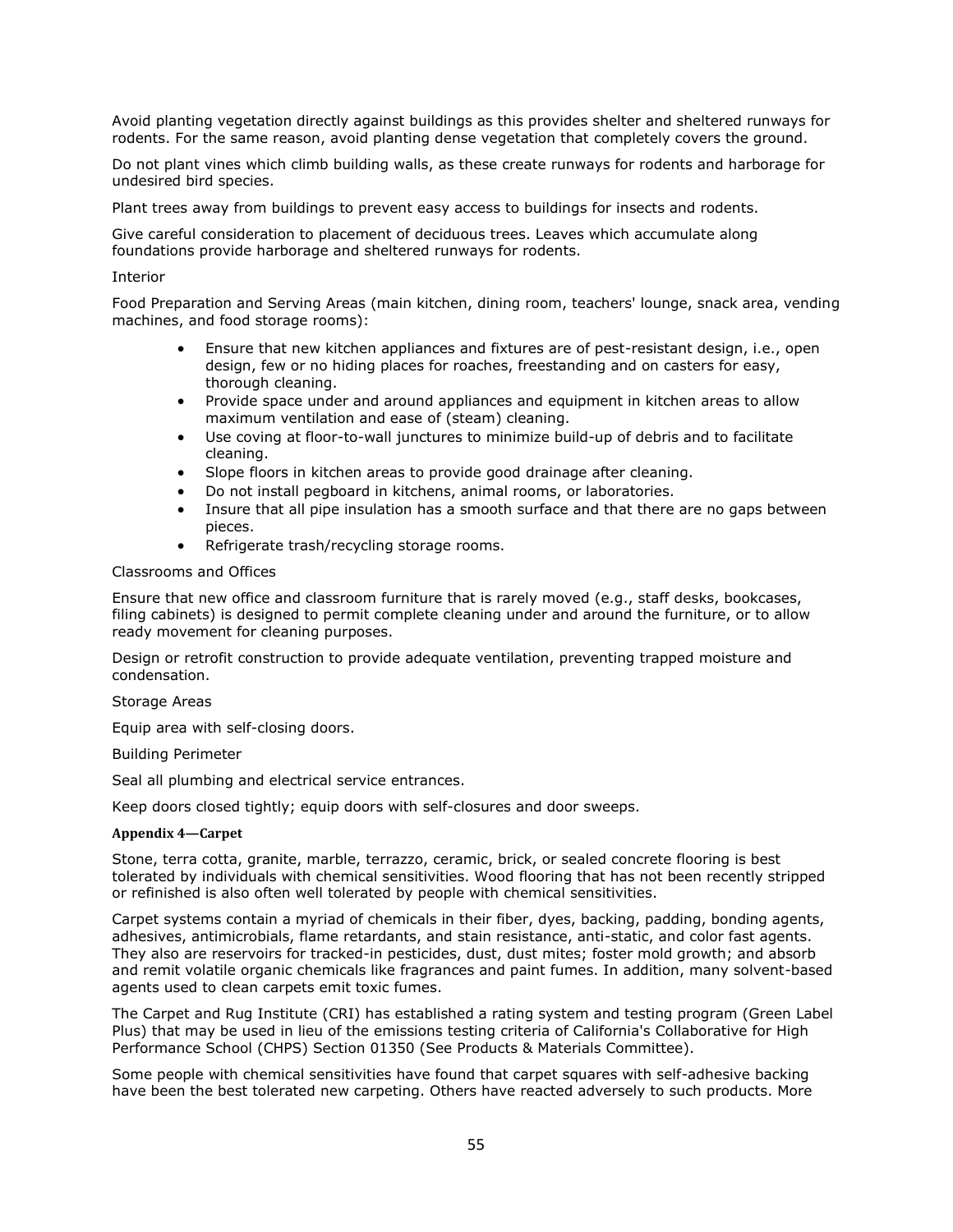research is necessary to determine what factors in these carpets and/or which brands are best tolerated.

Older carpets are usually better tolerated by people with chemical sensitivities than new ones, as long as they have not become moldy.

Recommendations regarding carpeting (design, materials, and O&M issues)

- Minimize the use of carpeting.
- Use areas rugs in place of carpeting whenever possible.
- Consider using self-adhesive carpet squares.
- Tack rather than glue down (unless using self-adhesive carpet).
- If glue down, use low or no VOC adhesive.
- Air out carpet for at least two weeks prior to installation.
- Exceed building flush-out of two weeks if possible.
- Reduce the need for and the frequency of carpet replacement through good maintenance (e.g., thorough vacuuming and frequent cleaning with low toxic products and procedures—See recommendations by O&M).
- Minimize amount of carpet that is replaced, limit replacement to damaged areas. (A major advantage of carpet square systems is that smaller sections can be replaced).

# **Appendix 5—Use and Occupancy**

Non industrial businesses/activities that may generate chemical pollutants include, but are not limited to:

- Hair and Nail Salons
- Spas
- Restaurants
- Grills & BBQ
- Furniture stores
- Woodworking and crafts shops
- Art/Pottery studios
- Auto Parts
- Taverns/Bars
- Tobacco Shops
- Tattoo Parlors
- Dry Cleaners
- Laundromats
- Nurseries (Plants)
- Landscaping, Pest Control
- **Florists**
- Candle/Soap/bath shops
- Pet Shops
- Photo/Printing/Copy shops
- Specialty foods stores
- Leather goods stores
- Perfume shops or departments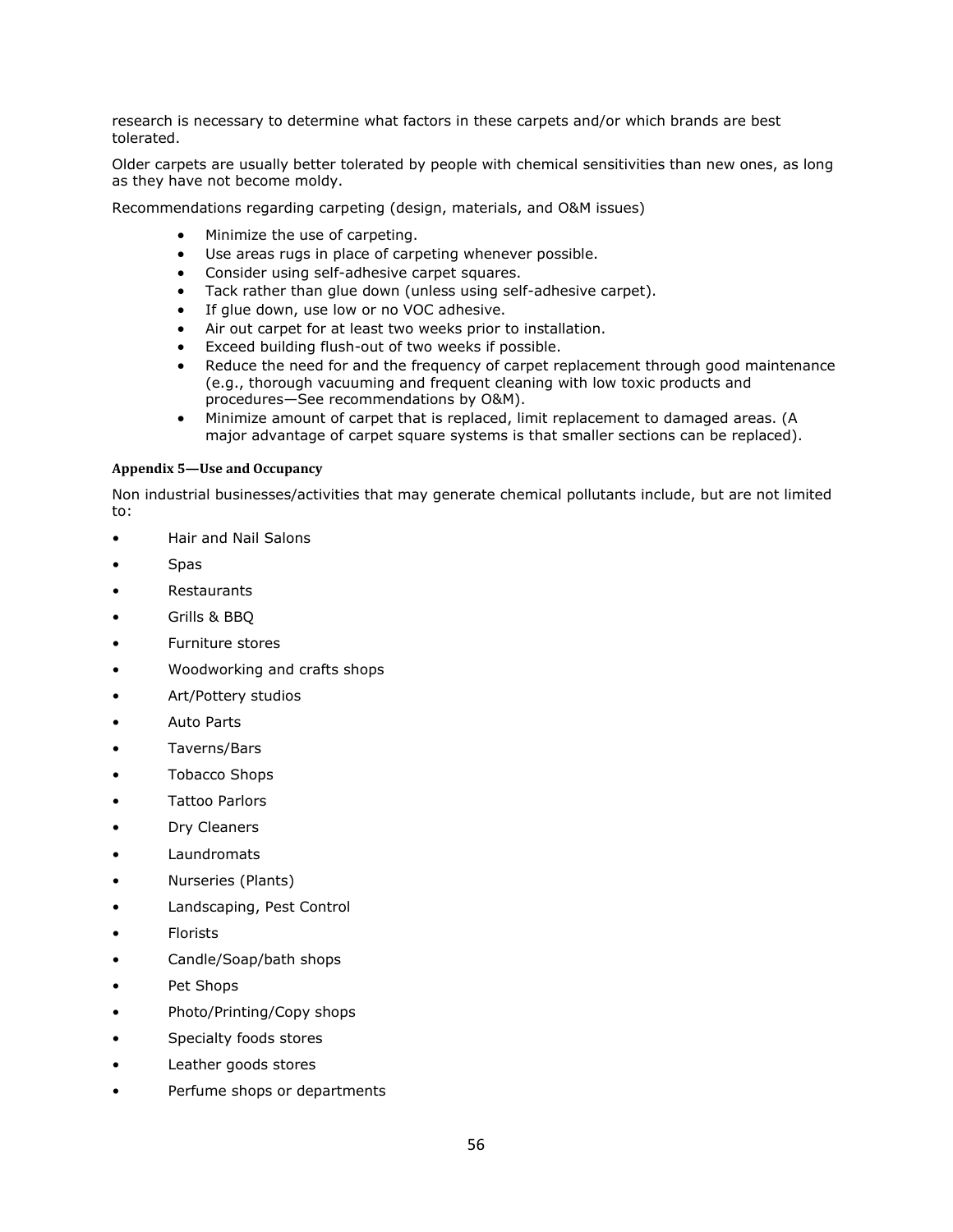- Labs (eyeglasses, medical, etc.)
- Dental offices
- Dialysis Centers

Areas that should be vented directly to the outside include: kitchens, labs, computer rooms, copy/fax areas, printer or blueprint rooms, storage areas for toxic materials, showers, locker rooms, and areas where animals are present.

# **Appendix 6—Landscaping**

Use low allergen plants (see Ogren Plant Allergy Scale).

Plant female trees and shrubs (they do not produce pollen).

Avoid the use of plants that have strong fragrances, such as jasmine, lavender, peppermint, and roses.

Avoid or minimize lawn/turf areas to reduce mowing emissions and chemical usage.

Use low growing fine fescue, buffalo grass, or other turf grass which requires little or no mowing.

Use a wide variety of plant materials.

Group plants with similar water and cultural needs.

Do not crowd plants.

Leave gaps in groundcover to create less hospitable habitat for pests.

Plant deciduous shade trees on the south and west sides of buildings. The shade reduces interior temperatures and reduces A/C usage during summer months.

Use low or no VOC paints, stains and finishes on outside equipment including benches, poles, decks, and other outdoor equipment. (see recommendations from Building Products & Materials group)

Avoid organic mulches (cocoa beans, peat moss, bark, wood chips) as they emit volatile fumes and may harbor mold.

Avoid railroad ties as they contain creosote.

Utilize stone, clay, concrete, and other hard, non-volatile materials to create borders and frame gardens.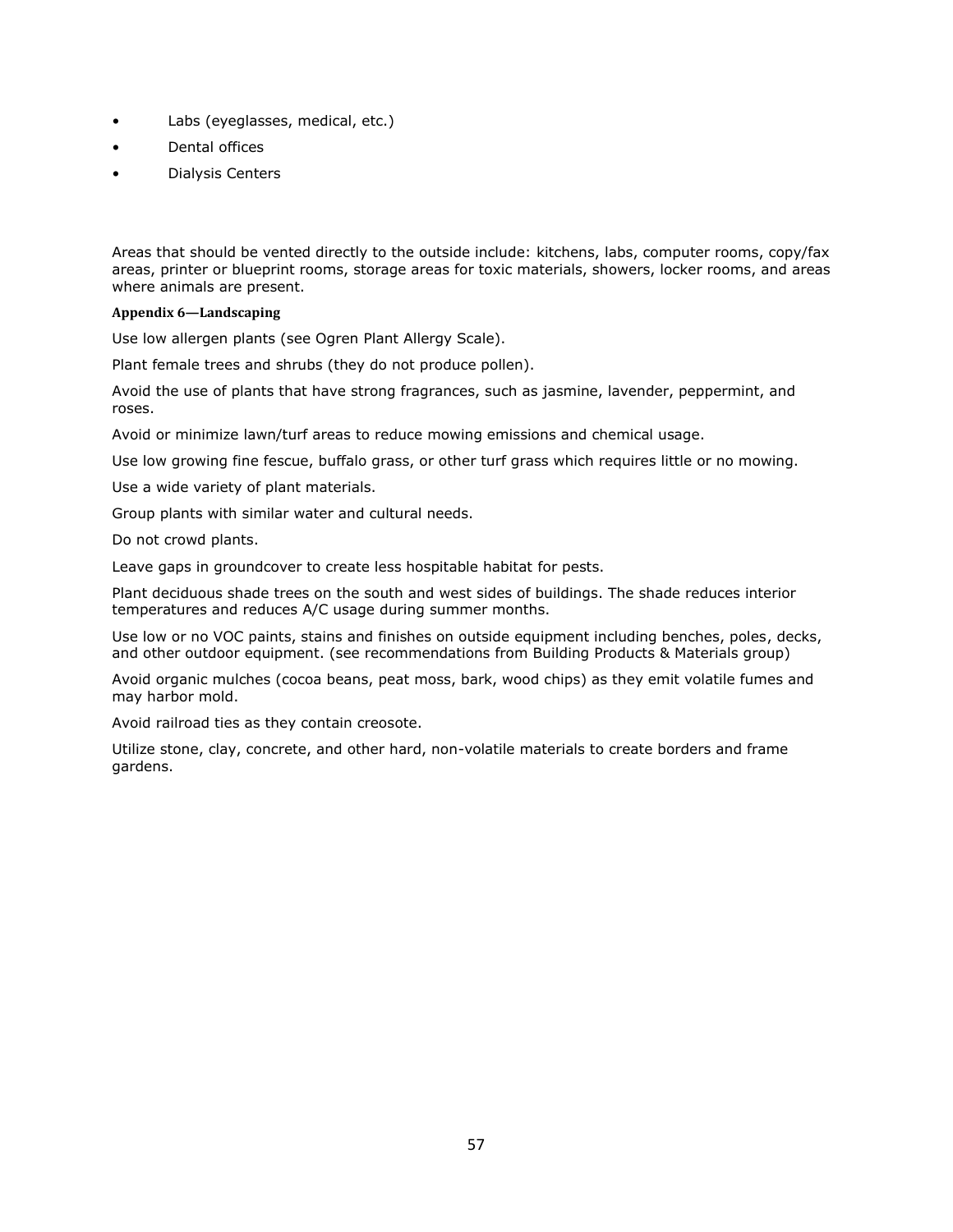# **References & Bibliography**

#### **Reference 1**



**ASHRAE [Fundamentals](https://web.archive.org/web/20201018110924/http:/www.argonair.com/pdf/Myth%20About%20Bldg%20Env.pdf) Handbook**, 2001, 25.19: **[http://www.infiltec.com/inf-larg.htm](https://web.archive.org/web/20201018110924/http:/www.infiltec.com/inf-larg.htm) Reference 2**

P.LeVallois, et al., **"Prevalence and Risk Factors of Self-Reported [Hypersensitivity](https://web.archive.org/web/20201018110924/http:/www.dhs.ca.gov/ps/deodc/ehib/emf/RiskEvaluation/Appendix3.pdf) to Electromagnetic Fields in [California"](https://web.archive.org/web/20201018110924/http:/www.dhs.ca.gov/ps/deodc/ehib/emf/RiskEvaluation/Appendix3.pdf)** and "An Evaluation of the Possible Risks from Electric and Magnetic Fields (EMF) From Power Lines, Internal Wiring, Electrical Occupations and Appliances.".

# **Case study for EMF [control](https://web.archive.org/web/20201018110924/http:/www.ncgreenbuilding.org/site/ncg/public/show_project.cfm?project_id=120)** (Research Triangle)

"EMF reduction: The team reviewed available literature on EMF and their threat to health and determined that while EMF radiation could be measured, its threat to humans had not yet been proven or disproved. Nevertheless, the team recommended adopting a philosophy of prudent avoidance toward EMF risks and undertook modifications of the building design to reduce occupant exposure. EMF radiation can be mitigated by distance and by shielding. Distance offers maximum protection and is 'low-tech,' while the costs associated with shielding are high and the results are difficult to measure. Consequently, the design team chose to create 'buffer zones' to reduce prolonged exposures in portions of the building that are occupied for long periods of time, such as the laboratories and offices. The largest sources of EMF were identified as the building's transformers, the electrical rooms with their many cables, and the electrical conduit that was routed under the building atria. As a first step circulation and utility spaces were used to maximize the separation between a source and any potential receptors." **Reference 3**

**Fumes from activities involving the [installation](https://web.archive.org/web/20201018110924/http:/environmentalchemistry.com/yogi/chemicals/cn/Asphalt%A0fumes.html) and repair of modified bitumen roofs. Reference 4**

Chapter 59, Indoor Air Quality Handbook CFD (Computational Fluid Dynamics) Method for indoor Air Quality Studies. Qingyan Chen, Leon Glicksman, MIT

# **Reference 4**

Ventilation rate to remove odors falls between 14-50 (l\*s)/person or 28-100 cfm depending upon the type of odors to be removed. Ventilating to remove odor will exceed all requirements for Ventilation rates for human comfort.

(Levin, Indoor Air Quality Handbook, McGraw-Hill table 60.2)

ASHRAE 62.1-2004 Ventilation for Acceptable Indoor Air Quality

# **Reference 5**

LEED<sup>™</sup> 6.1, 6.2 Controllability of Systems

- Provide one operable window and one lighting control zone per 200sf of area within 15' of an exterior wall.
- Provide controls for each individual for airflow, temperature, & lighting

ASHRAE 55-1992 Addenda 1995 Thermal Environmental Conditions for Human Occupancy Recommend maximum of 60% RH

ASHRAE 55-2004 Thermal Environmental Conditions for Human Occupancy (based on satisfactory thermal comfort for 80% of people. 71d in winter, 76d in summer.)

# **Reference 6**

**LEED ™ Prerequisite 2.0 ETS [\(Environmental](https://web.archive.org/web/20201018110924/http:/www.epa.gov/iaq/pubs/etsbro.html) Tobacco Smoke) control Reference 7**

LEED ™ Credit 3.1 SMACNA (Sheet metal and air conditioning National Contractors Association) IAQ Guidelines for Occupied Buildings under Construction.

# **Reference 8**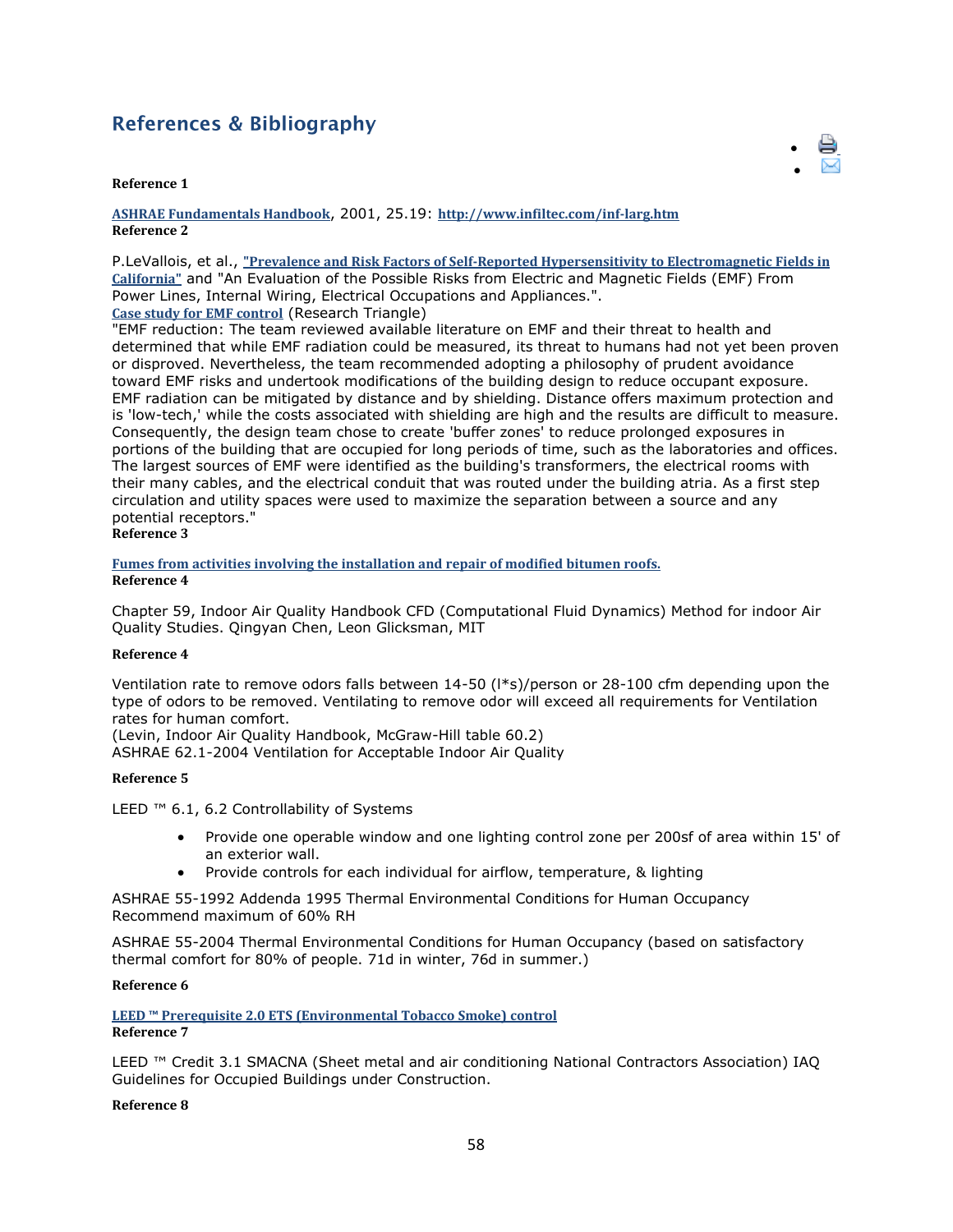Air Filtration—**Chapter 9 Air Cleaning, Particles of Air Quality [Handbook](https://web.archive.org/web/20201018110924/http:/www.epa.gov/etv/centers/center10.html)**.

Bibliography

ANSI/ASHRAE Standard 62.1-2004, Ventilation for Acceptable Indoor Air Quality

ANSI/ASHRAE Standard 62.2-2004, Ventilation and Acceptable Indoor Air Quality in Low-Rise Residential Buildings

**ALA [Guidelines](https://web.archive.org/web/20201018110924/http:/www.healthhouse.org/build/Guidelines.asp)** (American Lung Association) **ATSDR [Toxicological](https://web.archive.org/web/20201018110924/http:/www.atsdr.cdc.gov/) Profiles Agency for Toxic Substances and Disease Registry California Office of [Environmental](https://web.archive.org/web/20201018110924/http:/www.oehha.ca.gov/air/chronic_rels/index.html) Health Hazard Analysis Carpet [www.carpet-rug.org](https://web.archive.org/web/20201018110924/http:/www.carpet-rug.org/index.cfm) Carpet and Rug [Institute](https://web.archive.org/web/20201018110924/http:/www.carpet-rug.org/drill_down_2.cfm?page=8&sub=3&requesttimeout=350)—IEQ Diesel and Health in America: The [Lingering](https://web.archive.org/web/20201018110924/https:/www.access-board.gov/research/ieq/design/www.catf.us/goto/dieselhealth) Threat** EMF **Suggested School Board EMF [Guidelines](https://web.archive.org/web/20201018110924/http:/www.cep.ca/reg_ontario/files/health_safety/emf_school_guidelines.pdf) VitaTech [Engineering](https://web.archive.org/web/20201018110924/http:/vitatech.net/q_a.html) [Aronia](https://web.archive.org/web/20201018110924/http:/www.emf-meter.com/emf-exposure-limits.htm) AG Web site Council on Wireless [Technology](https://web.archive.org/web/20201018110924/http:/www.energyfields.org/) Impacts Arizona [Technology](https://web.archive.org/web/20201018110924/http:/www.asilo.com/aztap1) Access Program Low Emission Computers EMF [Services](https://web.archive.org/web/20201018110924/http:/www.emfservices.com/index.htm) Association for [Comprehensive](https://web.archive.org/web/20201018110924/http:/www.latitudes.org/articles/electrical_sensitivity_articles.html) NeuroTherapy—Electrical Sensitivity:A Growing Global Concern EMF Safety [SuperStore](https://web.archive.org/web/20201018110924/http:/www.lessemf.com/)** "**[Electromagnetic](https://web.archive.org/web/20201018110924/http:/www.amazon.com/exec/obidos/tg/detail/-/0944916031/ref=pd_ecc_rvi_1/002-9659512-8208838?%5Fencoding=UTF8&v=glance) Shielding: A Handbook Series on Electromagnetic Interference and Compatibility**" Vol. 3. By Donald R.J. White and Michael Mardiguian, 1988.

"**[Controlling](https://web.archive.org/web/20201018110924/http:/www.emclab.umr.edu/emcbooks.html) Radiated Emissions by Design**" By Michel Mardiguian, 1992. Available from the Electromagnetic Compatibility Lab, University of Missouri—Rollo

EDN's Designer's Guide to Electromagnetic Compatibility, by Daryl Gerke, P.E. and Bill Kimmel, P.E. of Kimmell Gerke Associates, Ltd, St. Paul, MN

"EDN: The Design Magazine of the Electronics Industry" supplement, January 20, 1994.

Report by Lucinda Grant—World Health Organization (WHO) International Seminar and Working Group on EMF Hypersensitivity; October 25-27, 2004.

**EPA Draft Guidance for Green Buildings: Eight Central [Principles,](https://web.archive.org/web/20201018110924/http:/www.housingzone.com/news2.asp?topicId=14531&docId=l:25891088) Dave Mudarri [Greening](https://web.archive.org/web/20201018110924/http:/www.clevelandgbc.org/) Your Homes** series **Green Guide for [Healthcare](https://web.archive.org/web/20201018110924/http:/www.gghc.org/) from Healthcare Without Harm** Green Building: Project Planning & Cost Estimating RS Means 2002 Indoor Air Quality Handbook McGraw-Hill 2003 LEED Rating System for New Construction USGBC 2002 Myths About Building Envelopes, 1999, Persily, NIST. **New Jersey Idling [Regulations](https://web.archive.org/web/20201018110924/http:/www.state.nj.us/dep/aqm/sub14v2001-10-01.htm) Pest Prevention Through Site Design California [Department](https://web.archive.org/web/20201018110924/http:/www.cdpr.ca.gov/cfdocs/apps/schoolipm/managing_pests/71_pest_prevention) of Pesticide Regulation Program Needs for Indoor [Environments](https://web.archive.org/web/20201018110924/http:/www.epa.gov/iaq/pubs/pnier.pdf) Research (PNIER)**, U.S. EPA, 402-B-05-001, March 2005 Residential Environmental Guidelines Hugh L. Carey Battery Park City Authority Responding and Preventing Indoor Air Quality Problems in Schools Terry Brennan, Camroden Associates, Inc.

SMACNA "IAQ Guideline for Occupied Buildings under Construction."

# Committee **Active**

Chair—Roger Morse, AIA, Morse-Zentner Associates William S. Anderson, Architect Mary Lamielle, National Center for Environmental Health Strategies Ann McCampbell, Multiple Chemical Sensitivities Task Force of New Mexico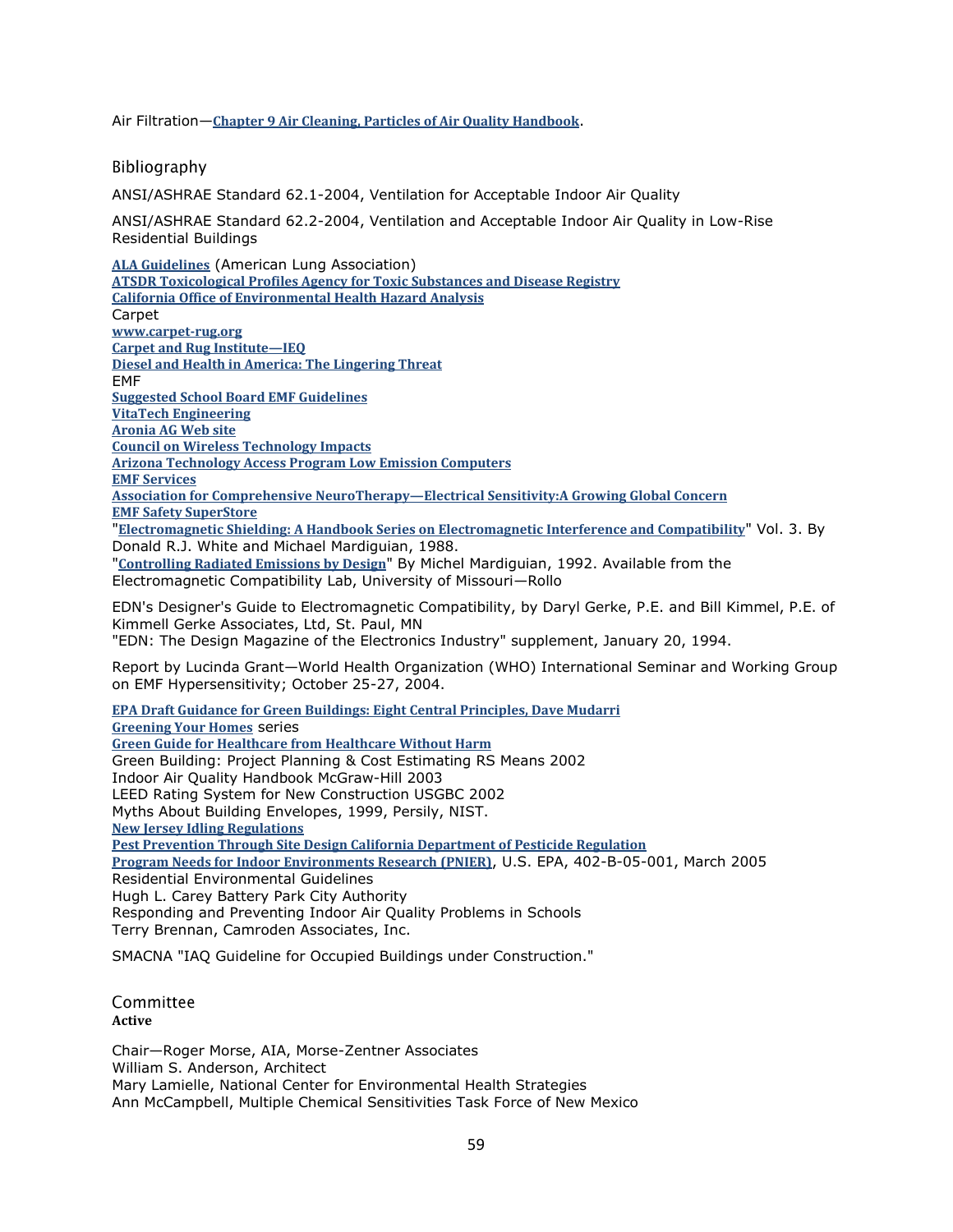Susan Molloy, National Coalition for the Chemically Injured Toni Temple, Ohio Network for the Chemically Injured

# **Contributing**

Terry Brennan, Camroden Associates Jack Carman, ASLA and Sustainable and Therapeutic Garden Group members for their input Design for Exterior Landscaping Recommendations Jim LaRue, Healthy House Institute David Rousseau, Archemy Consulting, Ltd. Dave Rupp, Cabinet King, Inc. **Commenting**

Josh Roehm PE, Scheeser, Buckley Mayfield Engineers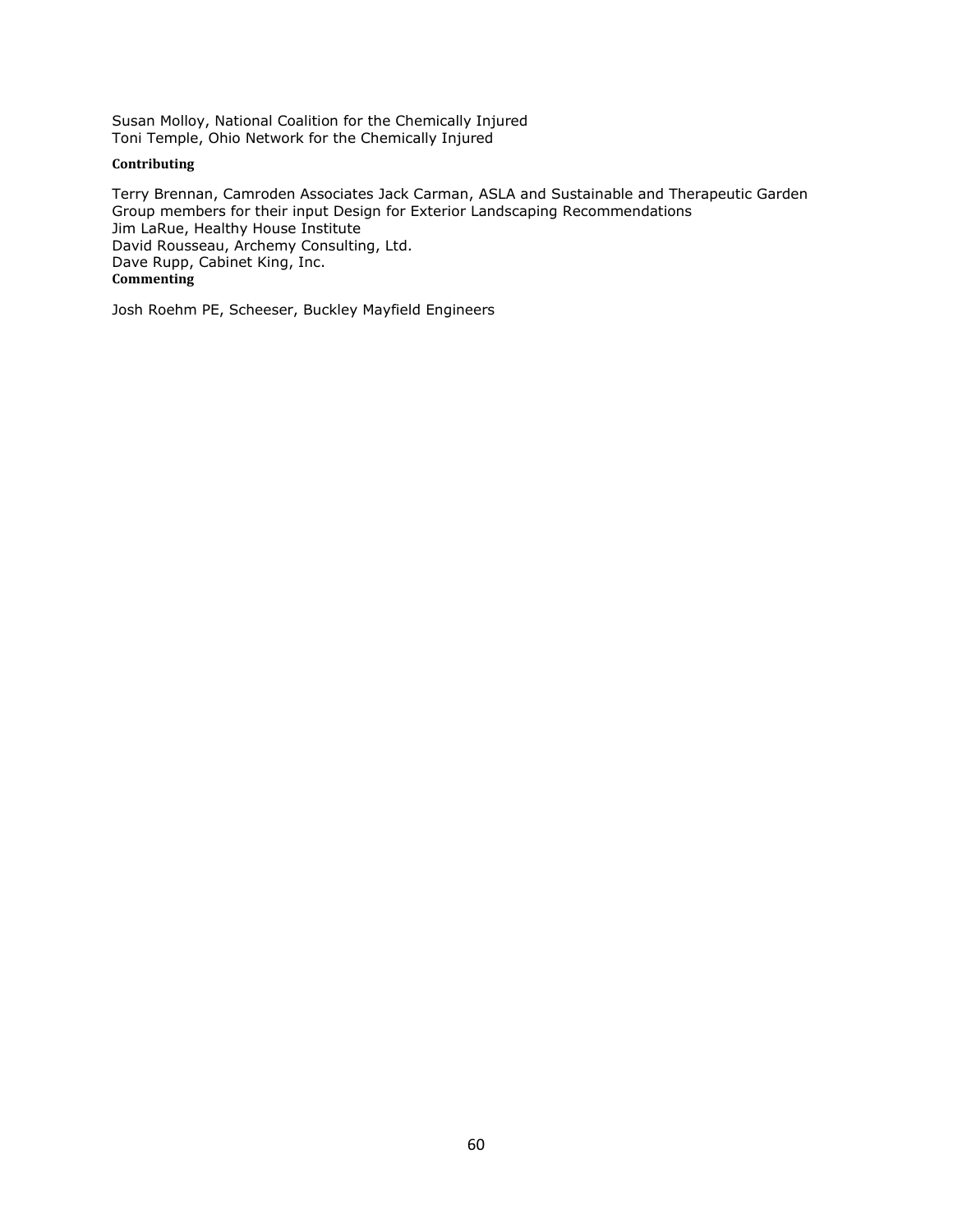# **Building Products & Materials**

#### **Introduction**

The goal of the NIBS–IEQ Products & Materials Committee was to develop procedures and guidelines to aid persons in making informed material selections in order to construct a building that will be accessible to persons with multiple chemical sensitivities (MCS) and/or electromagnetic sensitivities (EMS). The NIBS IEQ-Materials Committee has reviewed existing standards and guidance for materials selection in building construction. The group has determined that certain features of the existing standards offer a reasonable starting point for the selection of building materials, and in some respects can offer a more accessible environment to persons with MCS and/or EMS. These existing standards are designed to create healthier indoor air quality by making appropriate building material selections, among other things. Though the existing standards may not result in material selections that will make a building accessible to the majority of persons with MCS and/or EMS, they will produce a healthier building, than one constructed without regard to these standards. Healthier buildings would be useable by people with other health conditions such as asthma and other respiratory conditions, allergies and migraine headaches.

• •

The NIBS IEQ Materials Committee has attempted to take the best ideas or practices from the existing standards and guidelines to recommend material selections that will provide for healthier, more accessible buildings. If a designer follows the suggestions provided herein, it will result in a building that has the lowest chance of IEQ problems stemming from the materials and that has the best likelihood of being accessible to persons with MCS and/or EMS.

The standards reviewed by the Materials Group include:

- Collaborative for High Performance Schools (CHPS) Section 01350
- Green Guard Environmental Institute—Certification Standards for Low Emitting Products for the Indoor Environment
- Green Seal—Environmental Standards
- Green Guidelines for Healthcare—Materials and Resources
- Reducing Occupant Exposure to Volatile Organic Compounds (VOCs) from Office Building Construction Materials: Non-Binding Guidelines—California Department of Health **Services**

Two of the key elements involved in the materials selection process are a component content screening (what chemicals and compounds are known to be a part of the material) and an emissions testing protocol. Both the California Section 1350 Specification and the Green Guard Standards recommend emissions testing based on the ASTM Method ASTM standards D-5116-97 and D-6670-01. The Committee believes that both of these elements must be involved in making appropriate building material selections.

#### **Overview - Design**

The Products & Materials Committee believes that particular attention is critical during building design to assure that the needs of chemically and electromagnetically sensitive people are accommodated to the greatest extent possible. In general, this means selection of construction materials that are lowemitting or non-emitting and selection of finishes that do not absorb or react with chemicals emitted by other materials or products in the building. To begin to address some of the concerns of electromagnetically sensitive persons, areas of the building can be designed to have reduced electromagnetic fields. By making indoor environments that are safer for the most vulnerable among us, we can create indoor environments that are healthier for everyone, especially children.

Generally, this means selection of materials that are "hard" or non-porous where possible so that any chemicals that contact these materials are not retained in and re-emitted from them. Also, particular attention should be paid to selection of materials that will not require VOC-emitting chemicals later as part of maintenance. For instance, in designing building foundations and structures, particular attention should be paid to the need for preventing termite problems, since the pesticides commonly used to control termites can have a deleterious effect on humans, especially persons with multiple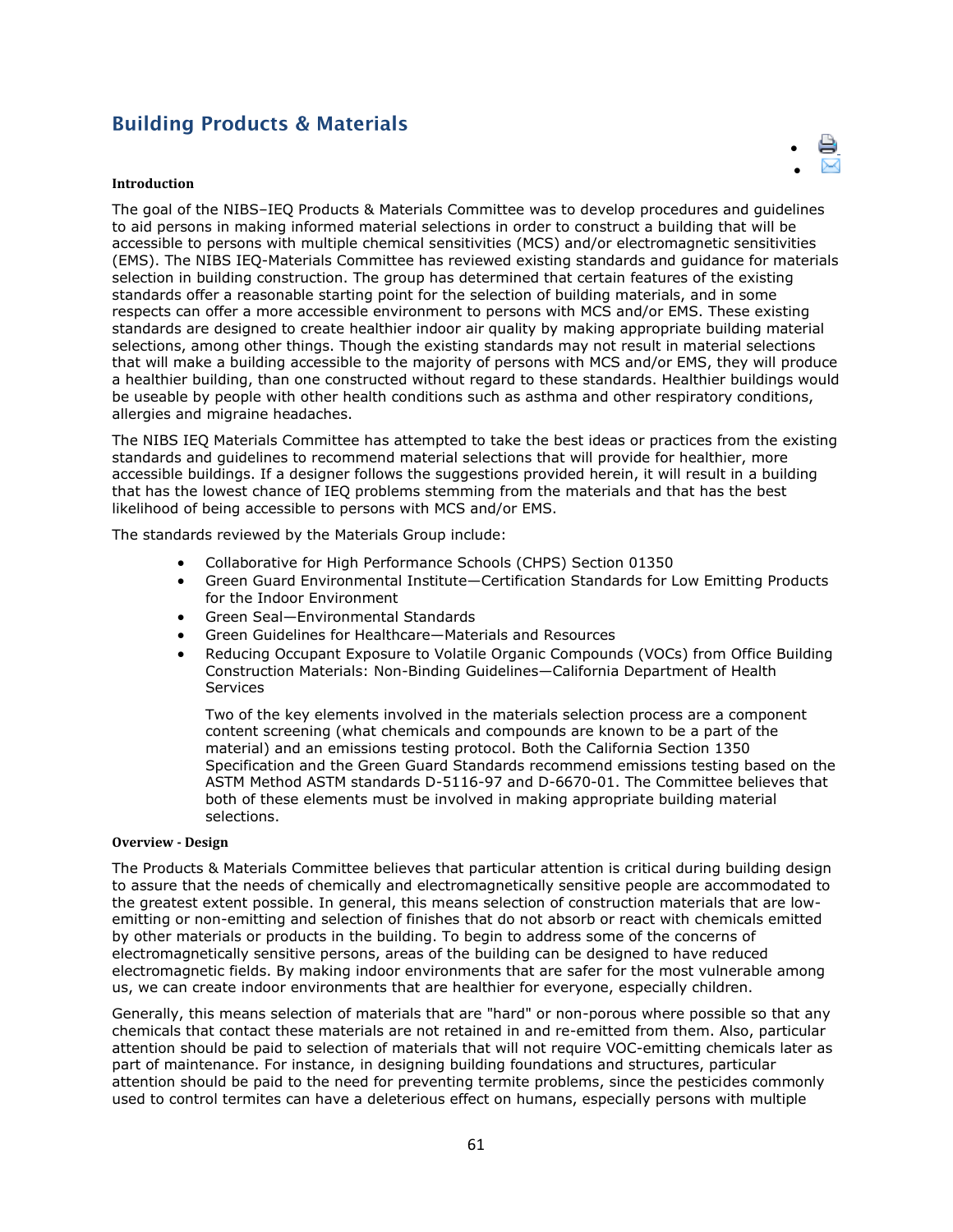chemical sensitivities. So, even though the material itself might be low-emitting, the use of products meant to "preserve, protect, or maintain" the material selected might emit volatile fumes that degrade indoor environmental quality and result in a building that is not suitable for persons with MCS.

In addition, during building design particular attention must be paid to choice of electrical appliances, equipment and products that may produce higher than necessary electromagnetic fields. The NIBS-IEQ Materials Committee recognizes that there are selections that can be made during building design and construction that can provide a more healthful environment for persons with electromagnetic sensitivities. A few of these considerations are:

- Incorporation of a foil vapor barrier or other metal shielding feature into the walls around electric equipment can reduce certain electromagnetic fields.
- Wireless ("bluetooth" type) connections should be avoided, or areas of their use should be "contained" by using foil-backed drywall or other incorporation of a foil or metal barrier.
- New construction should use twisted metal clad wiring and/or twisted wire placed in metal conduit.
- Fiber optic connectivity is preferred for computer networks communication because these data lines may be run without concern for stray emissions.

# **Overview – Building Operations and Maintenance**

Vigilance is required to assure that materials brought into the building throughout the course of its life are consistent with the standards provided herein, and are consistent with the design intent of the building.

For example, the Products & Materials Committee realizes that building operations and maintenance products might introduce materials that are not consistent with the initial design for an accessible, healthy building.

Building managers must also pay close attention to materials brought into the building environment by tenants or others to assure that these materials are consistent with provision of an accessible, healthy building for persons with multiple chemical sensitivities, electromagnetic sensitivities, and/or other health disorders. For instance, a tenant may bring furniture in that does not meet the design criteria presented in this document, and these materials could have detrimental effects on air quality within the entire building, depending on the design of the HVAC system. In addition, the chemicals and compounds used for maintenance can degrade environmental quality and seriously affect persons with multiple chemical sensitivities. Other products that can have detrimental effects on IEQ and/or certain individuals include paints and other finishes, carpeting, appliances and other electrical equipment, and others.

# **CHPS Section 01350 Part 1.3B and 1.4D and GREENGUARD Allowable Emission Levels**

The NIBS–IEQ Products & Materials Committee believes that the CHPS Indoor Air Quality Emissions Testing Standards and the Green Guard Allowable Emission Levels offer tested and reviewed approaches to material and product selection for buildings. Given the range of guidance and standards available for material selection, these two standards provide the most widely accepted processes for making material selections to construct buildings that are healthier for the general public. It should be noted that the NIBS–IEQ Products & Materials Committee does not believe that either of these standards offers an entirely acceptable solution for persons with MCS and EMS. However, they provide a starting point in making material selections, and they provide the best available guidance on component screening and materials emission limits. Making materials selections that meet either the CHPS or the Green Guard allowable emission levels should be considered an *absolute minimum requirement* in creating a building or environment that is accessible to persons with MCS and EMS. No designer or other person making material selections should choose any materials that do not at least meet these standards. Even then, the other considerations discussed herein should be a part of the selection process to provide the best opportunity that the building will provide an environment accessible to persons with MCS and EMS.

The Green Guard Certification Standards list allowable emissions for a range of building products. A designer or other individual making a material selection must investigate product literature, for the material under consideration, to determine if the product meets at least the Green Guard standards. The Green Guard web site lists products that have been tested and have met their standards. However, it is possible that a product manufacturer has not submitted their product for certification to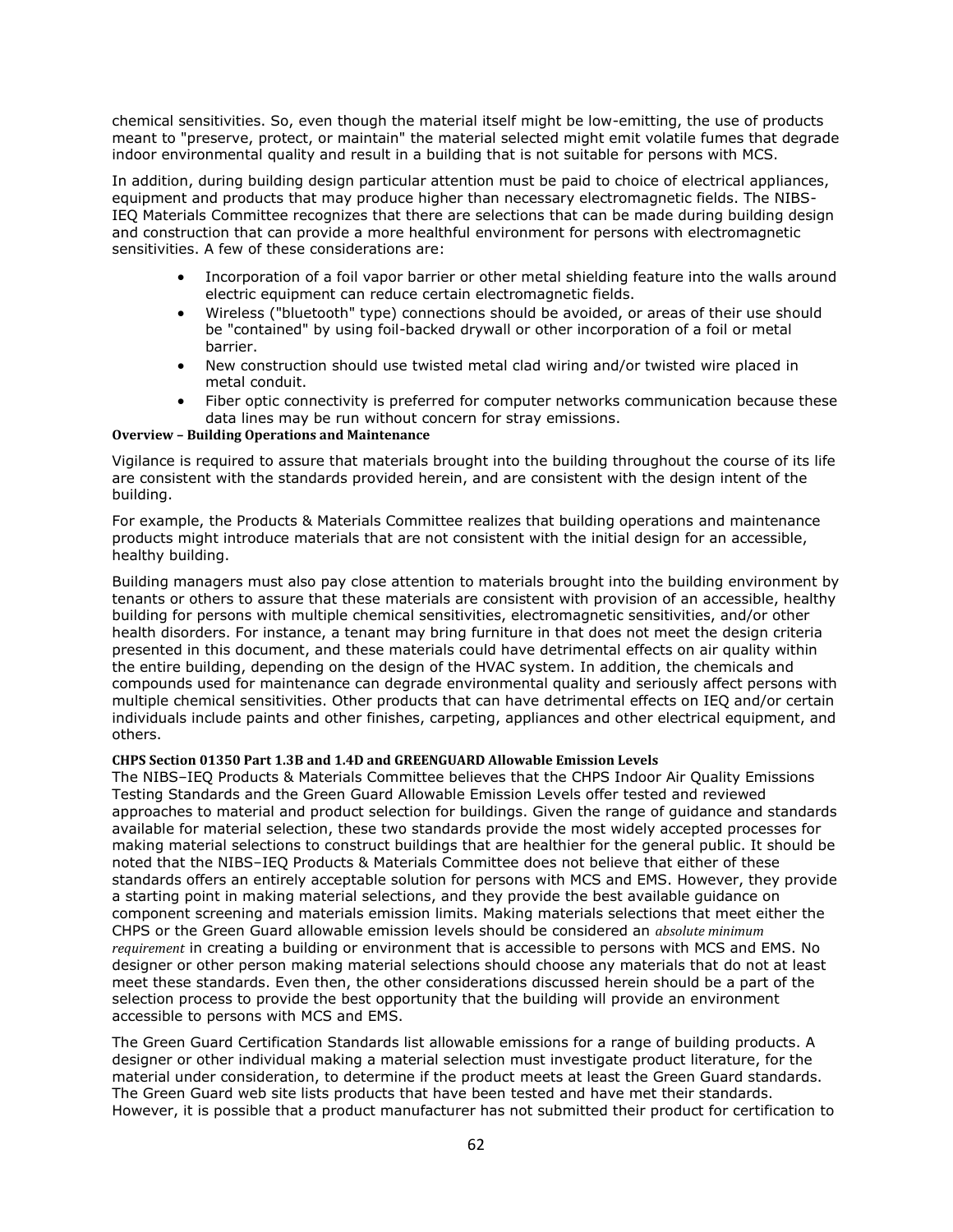either Green Guard or CHPS. In this case, the person making a material selection must seek any published emissions testing data and product component data available from the manufacturer. Some manufacturers publish data on emissions from their products, and other manufacturers are moving quickly to provide such data. If such data is not currently published, the manufacturer must have the product or material tested in accordance with the testing regimen specified in the Green Guard or CHPS 01350 Certification Standards.

The CHPS Section 01350 protocols and the Green Guard Certification for IAQ data require the same chamber testing. The CHPS protocols and calculations go further than the Green Guard Certification Standards in that the designer is required to take published emissions rates and perform calculations based on the amount of material to be installed in the building and the zones and air handling capabilities of the HVAC systems in those zones. Also, the allowable emission level for formaldehyde is lower in the CHPS standard than the Green Guard standard. See the discussion below for more information on formaldehyde.

For both standards, all building materials are required to be tested in dynamic environmental chambers following ASTM standards D-5116-97 and D-6670-01, the U.S. Environmental Protection Agency's testing protocol for furniture and the State of Washington's protocol for interior furnishings and construction materials. Products are measured for emission levels according to the parameters set forth in the ASTM Standard for emissions testing.

# **California – Practice for Testing of VOC's from Building Materials Using Small [Chambers](https://web.archive.org/web/20201018165502/http:/www.dhs.ca.gov/ps/deodc/ehlb/iaq/VOCS/Practice.htm)**

The allowable emission levels of both standards can be found by clicking on the links below. In some cases, the Green Guard standards may appear to have lower standards for emissions of some VOCs than the CHPS Section 1350 standards. However, the person selecting materials for the building must bear in mind that the CHPS standard requires a detailed calculation for the building, the amount of material to be installed and the air change rate of the HVAC systems. Green Guard emissions standards are based on a "standard" model of a building, and a "standard" exchange rate of fresh air in the building.

**CHPS [Section](https://web.archive.org/web/20201018165502/http:/www.chps.net/manual/documents/Sec_01350.doc) 01350 CHPS [Compliant](https://web.archive.org/web/20201018165502/http:/www.chps.net/manual/lem_table.htm) Materials Table Green Guard [Allowable](https://web.archive.org/web/20201018165502/http:/www.greenguard.org/DesktopDefault.aspx?tabindex=3&tabid=16) Emission Levels Green Guard [Certified](https://web.archive.org/web/20201018165502/http:/www.greenguard.org/DesktopDefault.aspx?tabindex=1&tabid=12) Product Guide**

# Additional Resources

**California [Department](https://web.archive.org/web/20201018165502/http:/www.dhs.ca.gov/iaq/VOCS/VOC_guidelines_1996.html) of Health Services IAQ Program Voluntary Guidelines for Reducing Occupant Exposure to [VOCs](https://web.archive.org/web/20201018165502/http:/www.dhs.ca.gov/iaq/VOCS/VOC_guidelines_1996.html) California Materials [Emissions](https://web.archive.org/web/20201018165502/http:/www.ciwmb.ca.gov/Publications/default.asp?pubid=1027) Study U.S. EPA Indoor [Environment](https://web.archive.org/web/20201018165502/http:/www.epa.gov/iaq/voc.html) Program web site—VOCs**

#### **Formaldehyde**

Formaldehyde is widely used by industry to manufacture building materials and numerous consumer products. It is also a by-product of combustion and certain other natural processes. Formaldehyde, by itself or in combination with other chemicals, serves a number of purposes in manufactured products. For example, it is used to add permanent-press qualities to clothing and draperies, as a component of glues and adhesives, and as a preservative in some paints and coating products.

In building materials, the most significant sources of formaldehyde are likely to be pressed wood products made using adhesives that contain urea-formaldehyde (UF) resins. Pressed wood products include: particleboard (used as sub-flooring and shelving and in cabinetry and furniture); hardwoodveneer plywood paneling (used for decorative wall covering and used in cabinets and furniture); and medium density fiberboard (used for drawer fronts, cabinets, and furniture tops). Medium density fiberboard contains a higher resin-to-wood ratio than any other UF pressed wood product and is generally recognized as being the highest formaldehyde-emitting pressed wood product.

Other pressed wood products, such as softwood plywood and flake or oriented strandboard, are produced for exterior construction use and contain the dark, or red/black-colored phenolformaldehyde (PF) resin. Although formaldehyde is present in both types of resins, pressed woods that contain PF resin generally emit formaldehyde at considerably lower rates than those containing UF resin.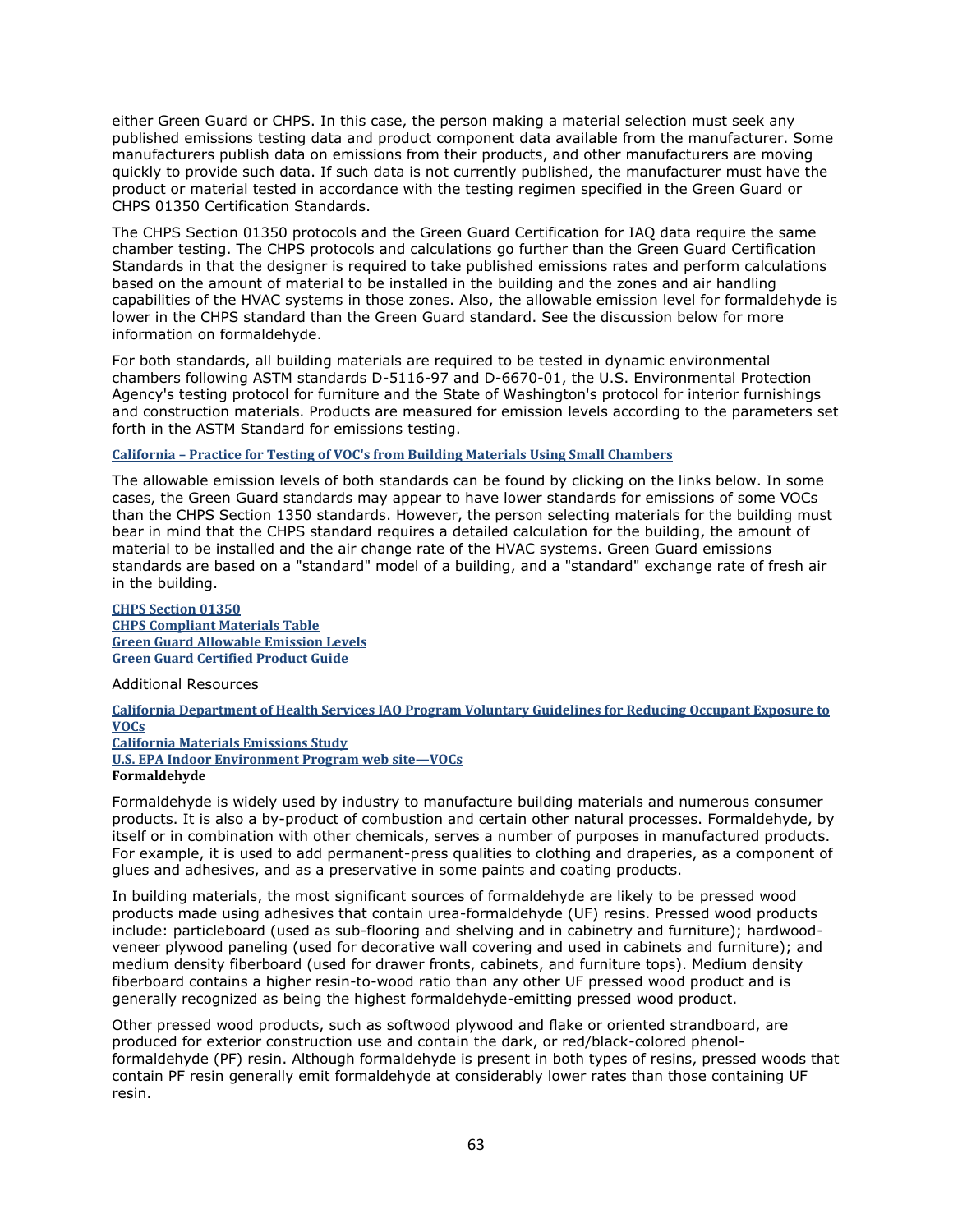The NIBS–IEQ Products & Materials Committee is concerned about human exposure to formaldehyde, especially for individuals with multiple chemical sensitivities. The widespread use of formaldehyde, its known health effects, and the hyper-sensitivities of certain individuals create this concern. It may not be possible to make material selections that are completely free of formaldehyde, but where possible, the individual making material selections should make every effort to avoid products manufactured with formaldehyde. New soy-based adhesives are coming on to the market to replace formaldehyde resins used in many manufactured wood products. It may soon be possible to choose alternative products that are not formulated with this volatile organic compound (VOC).

The California Office of Environmental Health Hazard Assessment has determined that the lowest, reasonably achievable level of formaldehyde (because it is equal to ambient air concentrations) is 33 (milligrams per cubic meter) ug/m<sup>3</sup>, or 23 (parts per billion) ppb. Thus, the CHPS 01350 standard requires that a material must not emit a level of formaldehyde that results in a concentration of ½ of this level, or 16 ug/m $3$  (11 ppb). This limit is lower than the allowable emission level of the Green Guard standard. The NIBS-IEQ Products & Materials Committee believes that the 16 ug/m<sup>3</sup> (11 ppb) level is a minimum requirement for formaldehyde emissions from building materials.

*Following is a list of typical building materials and some considerations for selection. Note that the considerations listed below are in addition to the recommended emissions standards from CHPS 1350 and Green Guard.*

# **Adhesives and Sealants**

One objective of the IEQ–Products & Materials Committee is to reduce the quantity of indoor air contaminants created by adhesives and sealants that are potentially irritating and/or harmful to occupants of buildings. The use of VOC-emitting adhesives and/or sealants should be minimized to the greatest extent possible in order to create an accessible, comfortable environment for the greatest numbers of people.

The designer should specify application of only the minimum amounts of these materials necessary for satisfactory completion of each installation task. Additionally, the designer should select products that have the lowest possible VOC emissions, according to the emissions testing information provided, 00 while still meeting other performance requirements. Caution should be exercised when interpreting adhesive emission data because such data are usually provided without the associated installed products (e.g., flooring materials) and emissions from installed assemblies may differ from manufacturers' reported adhesive emission rates. If possible, adhesives that contain formaldehyde should be avoided.

The Committee also recommends that paints and finishes be selected that do not contain biocides.

In any building where adhesive use is necessary, it is a good practice to ensure that maximum ventilation is supplied during and after application of these products.

# **Appliances**

Appliances can emit volatile fumes as well as create electromagnetic fields.

Electromagnetic fields and radiofrequencies can jeopardize the functioning and safe access of electromagnetically sensitive individuals. Examples of indoor appliances which can provoke health problems include:

- cell and portable telephones,
- fluorescent lights,
- unshielded transformers and wiring,
- battery re-chargers,
- wireless devices including computers and personal communication services ("PCS"),
- security and scanning equipment,
- numerous common work place and household electronic appliances.

Many electrical appliances and equipment can be improved to varying degrees by appropriate shielding, and/or by being located in areas remote from vulnerable individuals.

It is not recommended that such equipment be eliminated from the built environment, but that exposure of vulnerable individuals to such equipment be voluntary or easily avoidable.

**Ceilings**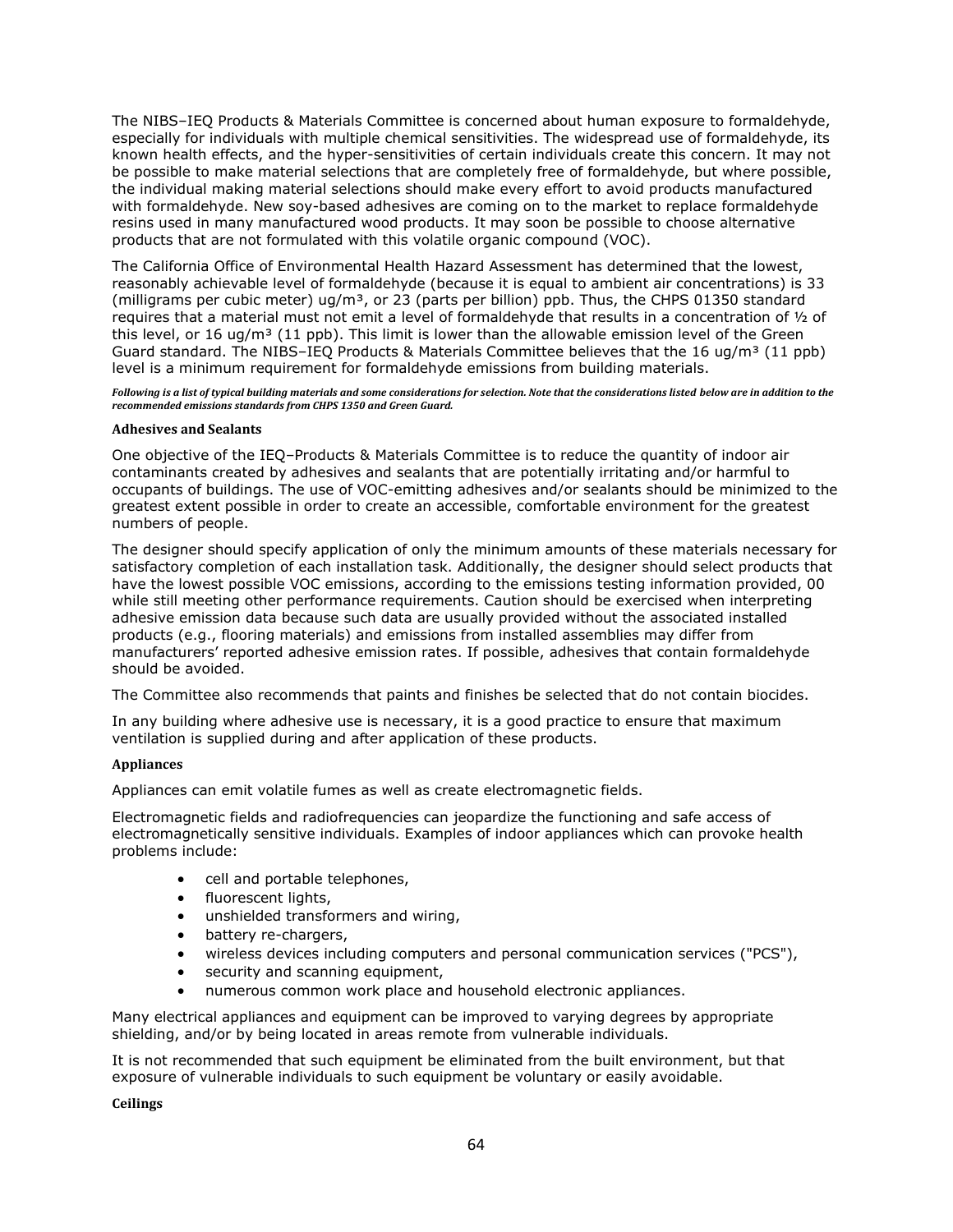Of particular concern to the NIBS–IEQ Products & Materials Committee are T-bar suspended ceilings used as return air plenums in buildings, because both sides of the panels come in contact with indoor air. In addition, penetrations for sprinklers, alarms, and smoke detectors may significantly increase the area exposed to emissions. Temperatures near ceiling surfaces and in return air plenums are usually higher than those in occupied zones and, as a result, increased emissions from ceiling materials may occur. The individual selecting ceiling materials should carefully consider the acoustic, fire, and aesthetic requirements for each space prior to material selection. Nonporous materials are now available that combine aesthetic, acoustical, and fire code requirements.

Ceiling materials that contain organic materials present the possibility of mold contamination if the ceiling system becomes wet. Porous ceilings and ceiling finishes can also act as receptors for toxins and VOCs that are brought into the building and later re-emit them. Many ceiling tile products are made using urea formaldehyde. No products using urea formaldehyde should be allowed.

Composite Wood Products (plywood, particle board, OSB, paneling, etc.)

Because they emit formaldehyde and other VOCs, use of composite wood products should be minimized, if not eliminated. If it is absolutely necessary to use such products, the designer should select materials that meet the specified building criteria and are the lowest emitting products available according to emissions testing data. Formaldehyde emissions are of particular concern in composite wood products. Note that VOC-emitting wood preservatives may be used in some of these products. There are a number of manufacturers that are replacing formaldehyde adhesives in composite wood products with non-emitting adhesives and the Committee recommends using these alternative products whenever possible.

# **Fireproofing**

The use of fireproofing chemicals should be minimized when possible. Spray-on fireproofing can cause indoor air quality problems when chemical components are released into the air as a result of mechanical damage, air erosion, or deterioration of the binder. Also because spray-on materials have large, porous surface areas, they can act as sinks for adsorption and re-emittance of VOCs. If possible, seal the surface of spray-on fireproofing to reduce adsorption of VOCs. Ensure that the sealer: (a) will not change fire characteristics of the original fireproofing material; and (b) is not a high-VOC emitter. Also seal any penetrations of surfaces sprayed with fireproofing material to prevent damage of the material in the vicinity of penetrations.

# **Flooring & Floor Systems**

The NIBS–IEQ Products & Materials committee recommends use of flooring products that are low or non-emitting and are non-porous. Consideration should also be given to maintenance products that will be necessary for the type of flooring selected. For instance, stripping and refinishing of wood flooring introduces hazardous chemicals into the air and are intolerable for persons with multiple chemical sensitivities. When selecting a floor system, the type of adhesives used with the flooring system must also be considered.

Stone, terra cotta, granite, marble, terrazzo, ceramic, brick, or sealed concrete flooring are best tolerated by individuals with chemical sensitivities, and provide a healthy, comfortable environment for the greatest number of people.

Wood flooring that has not been recently stripped or refinished and older vinyl flooring is also often well tolerated by people with chemical sensitivities.

Rubber, linoleum, and cork flooring are not recommended.

The Resilient Floor Covering Institute (RFCI) has recently introduced a new certification program for low emitting flooring products called the FloorScore™ program. The FloorScore program is a building materials emissions testing program that requires both independent laboratory testing and third-party certification to show compliance with CCHPS 01350 VOC emissions limits and includes certified site audit and documented control system requirements. The third-party certifier, Scientific Certification Systems, Inc. (SCS), not only reviews the results of the product VOC emissions report but also reviews raw material inputs and manufacturing processes to ensure that a product is consistently manufactured. SCS conducts site audits of manufacturing plants to ensure a quality management plan exists for continuing compliance of the product as defined in SCS-EC-10-2004 Environmental Certification Program—Indoor Air Quality Performance.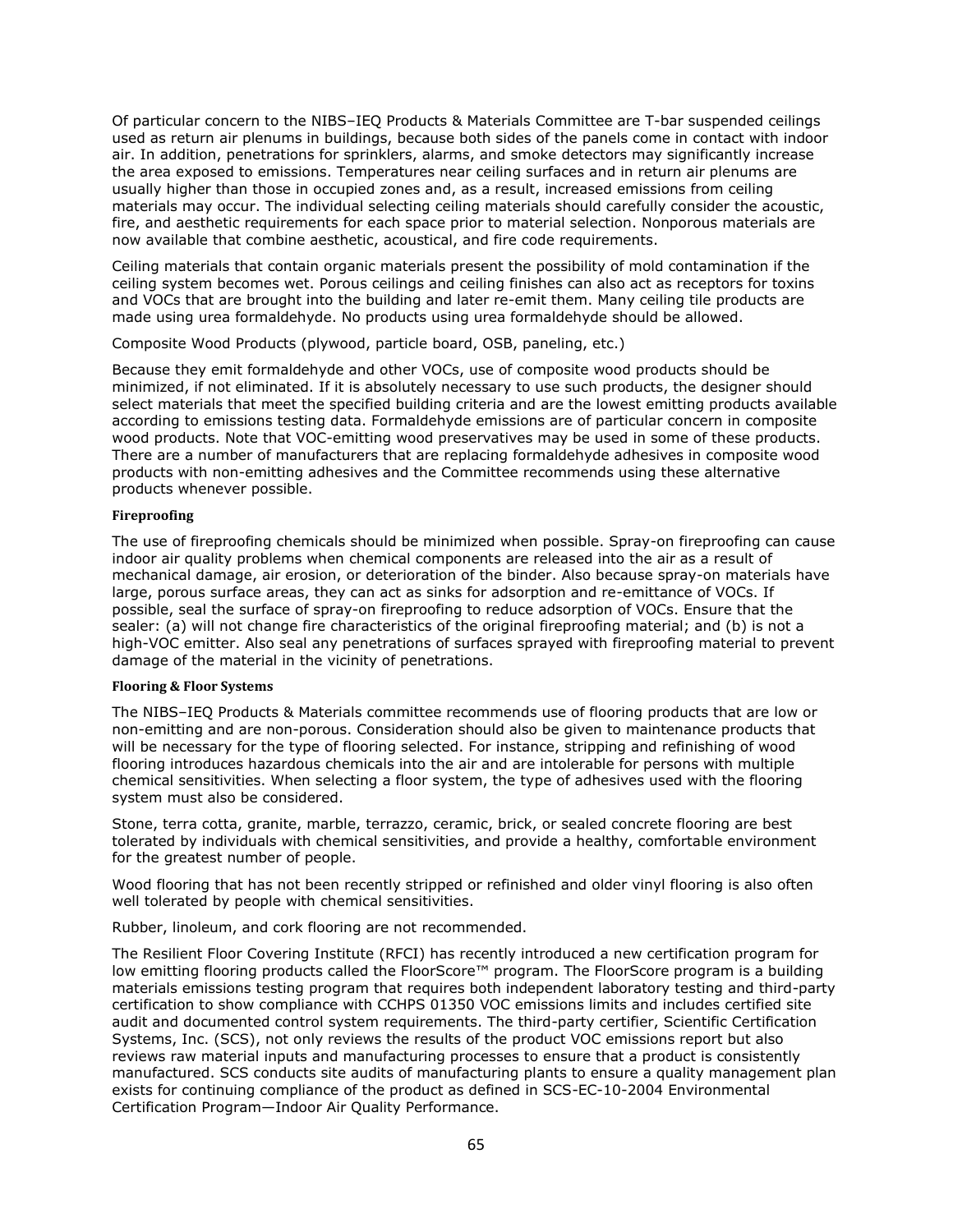# **Resilient Floor [Covering](https://web.archive.org/web/20201018165502/http:/www.rfci.com/int_FloorScore.htm) Institute—"Floor Score" Program Floor Score List of Certified [Products](https://web.archive.org/web/20201018165502/http:/www.rfci.com/int_FS-ProdCert.htm)**

Carpet systems contain a myriad of chemicals in their fiber, dyes, backing, padding, bonding agents, adhesives, antimicrobials, flame retardants, and stain resistance, anti-static, and color fast agents. They are reservoirs for tracked-in pesticides, dust, dust mites; foster mold growth; and absorb and reemit volatile organic chemicals like fragrances and paint fumes. In addition, many solvent-based agents used to clean carpets emit toxic fumes.

The Carpet and Rug Institute (CRI) has established a rating system that involves emission testing that is based on CHPS Section 01350, and includes additional requirements. Carpets labeled with the CRI Green Label Plus are expected to have lower emissions than most carpets. However, even carpets emitting low levels of volatile organic chemicals (VOC's) can cause adverse health effects in certain individuals.

# **CRI [Green](https://web.archive.org/web/20201018165502/http:/www.carpet-rug.org/drill_down_2.cfm?page=8&sub=3&requesttimeout=350) Label Plus**

Some people with multiple chemical sensitivities have found that carpet squares with self-adhesive backing have been the best tolerated new carpeting. Others have reacted adversely to such products. More research is necessary to determine what factors in these carpets and/or which brands are best tolerated.

Older carpets are usually better tolerated by people with chemical sensitivities than new ones, as long as they have not become moldy.

Recommendations regarding carpeting (design, materials, and O&M issues):

- 1. Minimize the use of carpeting
- 2. Use area rugs in place of carpeting whenever possible
- 3. Consider using self-adhesive carpet squares
- 4. Tack rather than glue down (unless using self-adhesive carpet)
- 5. If glue down, use low or no VOC adhesive
- 6. Air out carpet for at least two weeks prior to installation
- 7. Ventilate building with 100% outside (or fresh) air for as long as possible after installation
- 8. Reduce the frequency of carpet replacement by maintaining them well (e.g., vacuum thoroughly and frequently and clean with low toxic products and procedures—(**[See](https://web.archive.org/web/20201018165502/https:/www.access-board.gov/research/ieq/om/gr_program.cfm) [recommendations](https://web.archive.org/web/20201018165502/https:/www.access-board.gov/research/ieq/om/gr_program.cfm) by Operations & Maintenance Committee**).
- 9. Minimize amount of carpet that is replaced, limit replacement to damaged areas (an advantage of carpet square systems is that smaller sections can be more easily replaced).

# **Insulation**

The NIBS–IEQ Products & Materials committee realizes that insulation is an essential component in building systems to assure a comfortable environment. Insulation and insulating materials are generally hidden or covered, however emissions can still be encountered by building occupants. The Committee believes that polystyrene foam insulation is best tolerated by persons with multiple chemical sensitivities. Other insulating products, such as fiberglass, cellulose, or cotton/polyester blend insulating products may produce particulates, harbor mold, or emit problematic volatile fumes, depending on the product and the manufacturing techniques used.

The Committee has particular concerns about interior lined ductwork, due to the insulation's ability to collect and trap chemical contaminants, dusts, microbes and fungi, as well as emissions from the adhesives used to secure the insulation. It is recommended that no interior-lined ductwork be used in the construction of buildings meant to be accessible to persons with MCS.

Lastly, insulation used anywhere in buildings must not contain urea-formaldehyde resins.

# **Paint**

The NIBS–IEQ Products & Materials Committee determined that for some individuals, 100% acrylic paint and paints containing low-VOC emissions can be acceptable. Paints containing styrene-butadiene latex combinations, enamels, strippers and paint thinners are all problematic and should be avoided or their use minimized.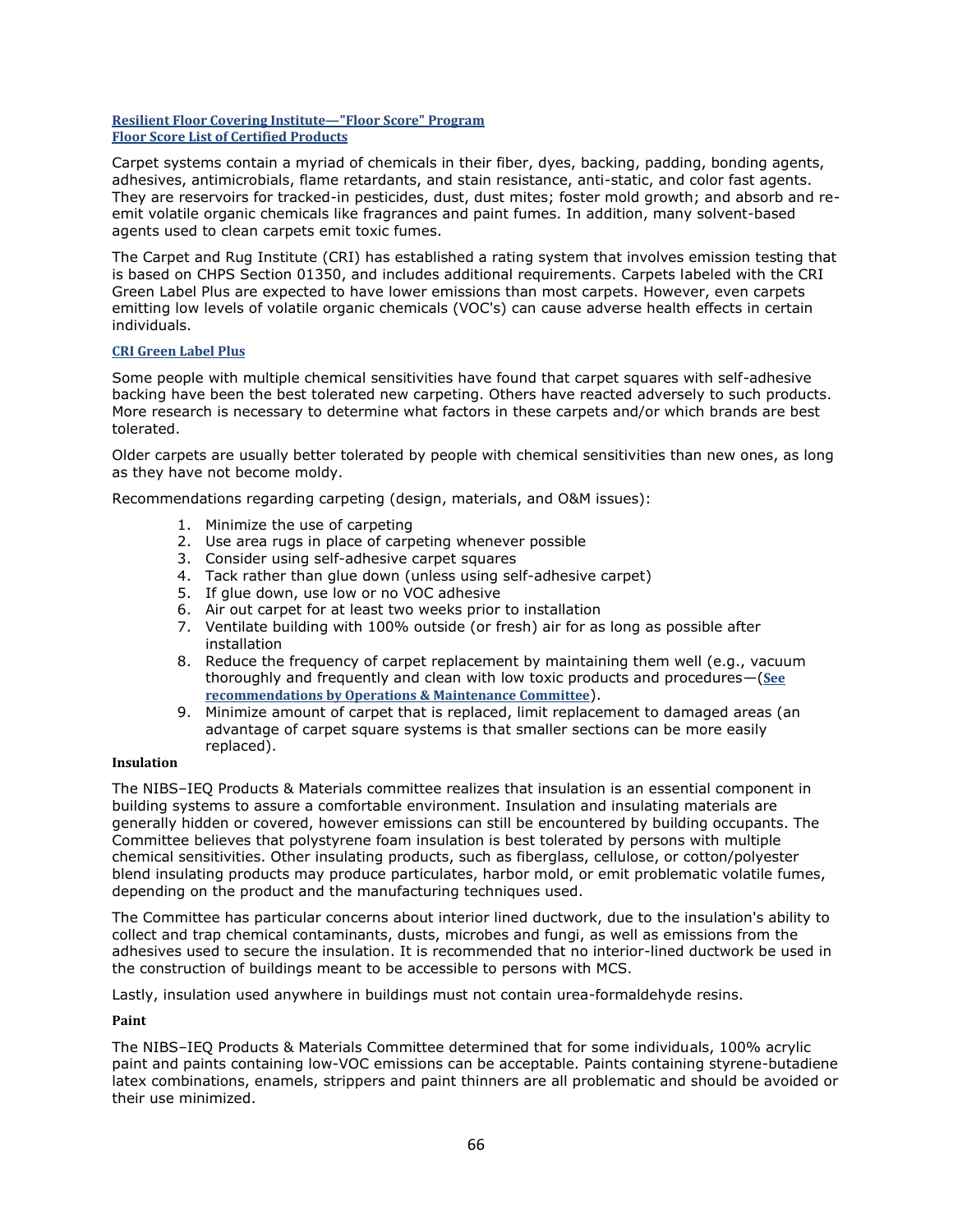For some individuals, well-hardened enamel paint, baked-on enamel finish, or porcelainized steel provide optimum safety. These products provide a hard, durable surface that can be easily cleaned using non-toxic products.

Paints with biocides or biocide additives (mold/mildew resistant) should not be selected.

# **Textiles**

The NIBS–IEQ Products & Materials committee recommends sparing or no use of textiles in buildings. Though it may be possible to introduce textiles with no emissions, textiles provide a porous medium to trap chemical contaminants, dusts and microbes that can create an unhealthy environment. In addition, the dry cleaning and laundering of textiles poses additional problems due to the cleaning products.

# **Walls**

Gypsum wallboard: Gypsum may be reasonably inert and extremely low in VOC emissions. However, additives used to produce mold-proof gypsum wallboard (i.e., "green board"), fire-resistant gypsum wallboard, or to improve the workability of the slurry during manufacture may include compounds that emit VOCs. Careful product selection and review of emissions testing data is necessary to assure that appropriate materials are chosen. Recycled paper covering both sides of gypsum wallboard may contain chemicals from previous uses, and additives or chemicals used in the production of the paper itself. Note that VOC emissions from gypsum wallboard can sometimes be significantly reduced by "painting" or laminating the surfaces. The more impervious the coating or covering, the greater will be the reduction in VOC emissions from gypsum wallboard. However, VOC emissions from surface treatment materials must be considered.

Gypsum wallboard can act as a sink for other VOCs in indoor air. Avoid exposing unpainted gypsum wallboard to indoor environments where emissions from other VOC sources exist. Taping and topping compounds can contain considerable quantities of VOCs, so emissions testing data for these products is also critically important. Use ventilation and heat to accelerate the drying process of these materials. Protect wallboard from exposure to contaminants and excessive moisture prior to installation.

Where possible, select material to reduce the need for paints, wallcoverings, or porous wall finishes in buildings. Most commercial structures are built using metal studs, a good selection for persons with MCS. Wood studs can emit terpenes and pinenes.

# **Wallcovering**

Wallpapers may contain vinyl, plasticizers, styrene-butediene latex combinations and other chemicals that can seal and trap moisture between the wallpaper and the wall fostering mold growth. The waterbased pastes and glues used to adhere the wallpaper to the wall may contain mold retardants and pesticides. Adhesives can emit volatile fumes. For these reasons we recommend that wallpapers not be used.

# **Conclusion & Recommendations**

In order to minimize the level of air pollutants emitted from building materials and create healthier indoor environments, the NIBS–IEQ Products & Materials Committee recommends that inert, nonporous materials be used to the greatest extent possible. This will increase access for the greatest number of chemically sensitive individuals. Choosing appliances and other equipment that create the lowest level of electromagnetic fields will increase access for those with electromagnetic sensitivities.

If materials are used that emit volatile fumes, the Committee recommends that these materials meet or exceed the CHPS Indoor Air Quality Emissions Testing Standards or Green Guard Allowable Emission Levels, as well as contain no formaldehyde or biocides. The Committee also recommends that, whenever possible, products and materials be aired out (preferably outside or in a separate wellventilated space) for two weeks prior to being installed in a building.

While the Committee acknowledges that the CHPS Indoor Air Quality Emissions Testing Standards and Green Guard Allowable Emission Levels are the best current standards for selecting building materials that create healthier buildings, the Committee is concerned that these standards may not sufficiently protect the health of building occupants, especially those with chemical sensitivities and other vulnerable individuals.